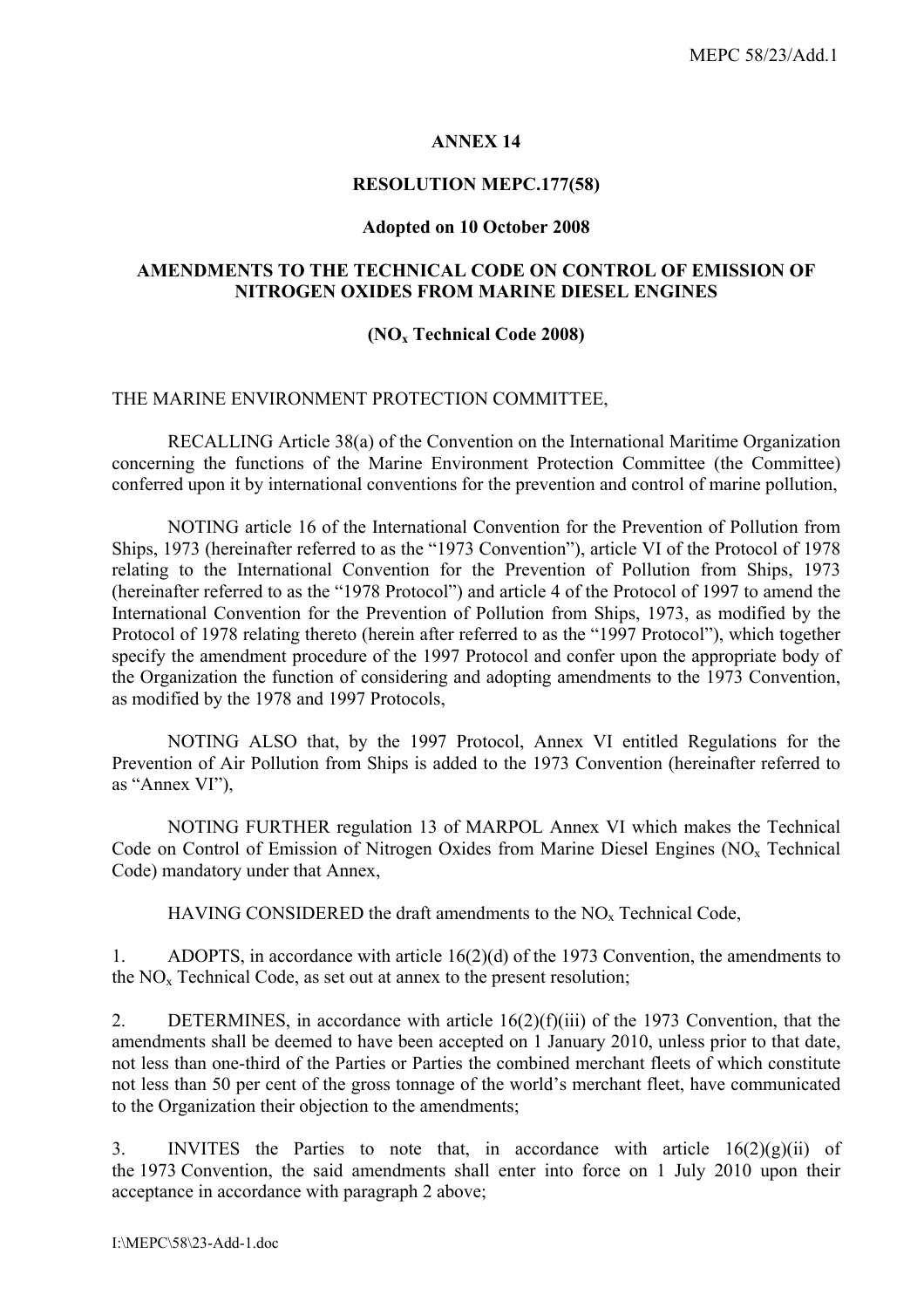4. REQUESTS the Secretary-General, in conformity with article 16(2)(e) of the 1973 Convention, to transmit to all Parties to the 1973 Convention, as modified by the 1978 and 1997 Protocols, certified copies of the present resolution and the text of the amendments contained in the Annex;

5. REQUESTS FURTHER the Secretary-General to transmit to the Members of the Organization which are not Parties to the 1973 Convention, as modified by the 1978 and 1997 Protocols, copies of the present resolution and its Annex;

6. INVITES the Parties to MARPOL Annex VI and other Member Governments to bring the amendments to the  $NO<sub>x</sub>$  Technical Code to the attention of shipowners, ship operators, shipbuilders, marine diesel engine manufacturers and any other interested groups.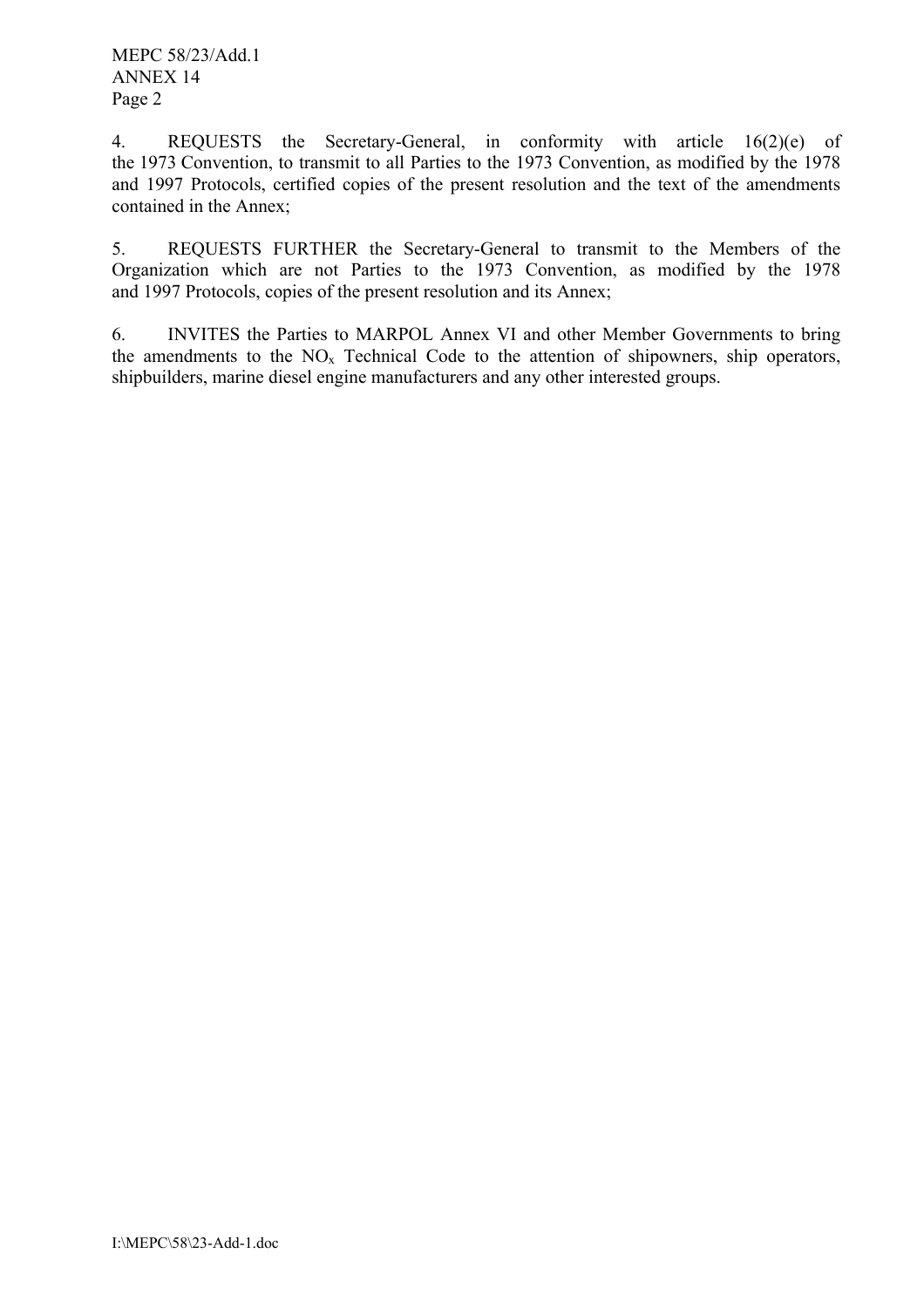#### **NOx TECHNICAL CODE (2008)**

#### **Technical Code on Control of Emission of Nitrogen Oxides from Marine Diesel Engines**

#### **Introduction**

#### **Foreword**

On 26 September 1997, the Conference of Parties to the International Convention for the Prevention of Pollution from Ships, 1973, as modified by the Protocol of 1978 relating thereto (MARPOL 73/78) adopted, by Conference resolution 2, the Technical Code on Control of Emission of Nitrogen Oxides from Marine Diesel Engines ( $NO<sub>x</sub>$  Technical Code). Following the entry into force, on 19 May 2005, of MARPOL Annex VI – Regulations for the Prevention of Air Pollution from Ships, each marine diesel engine to which regulation 13 of that Annex applies, must comply with the provisions of this Code. MEPC 53 in July 2005 agreed to the revision of MARPOL Annex VI and the  $NO<sub>x</sub>$  Technical Code. That review was concluded at MEPC 58 in October 2008 and this version of the  $NO<sub>x</sub>$  Technical Code, hereunder referred to as the Code, is an outcome of that process.

As general background information, the precursors to the formation of nitrogen oxides during the combustion process are nitrogen and oxygen. Together these compounds comprise 99% of the engine intake air. Oxygen will be consumed during the combustion process, with the amount of excess oxygen available being a function of the air/fuel ratio which the engine is operating under. The nitrogen remains largely unreacted in the combustion process; however, a small percentage will be oxidized to form various oxides of nitrogen. The nitrogen oxides  $(NO<sub>x</sub>)$  which can be formed include nitric oxide (NO) and nitrogen dioxide (NO<sub>2</sub>), while the amounts are primarily a function of flame or combustion temperature and, if present, the amount of organic nitrogen available from the fuel,  $NO<sub>x</sub>$  formation is also a function of the time the nitrogen and the excess oxygen are exposed to the high temperatures associated with the diesel engine's combustion process. In other words, the higher the combustion temperature (e.g., high-peak pressure, high-compression ratio, high rate of fuel delivery, etc.), the greater the amount of  $NO<sub>x</sub>$  formation. A slow-speed diesel engine, in general, tends to have more  $NO<sub>x</sub>$  formation than a high speed engine.  $NO<sub>x</sub>$  has an adverse effect on the environment causing acidification, formation of tropospheric ozone, nutrient enrichment and contributes to adverse health effects globally.

The purpose of this Code is to provide mandatory procedures for the testing, survey and certification of marine diesel engines which will enable engine manufacturers, shipowners and Administrations to ensure that all applicable marine diesel engines comply with the relevant limiting emission values of  $NO<sub>x</sub>$  as specified within regulation 13 of Annex VI. The difficulties of establishing with precision, the actual weighted average  $NO<sub>x</sub>$  emission of marine diesel engines in service on ships have been recognized in formulating a simple, practical set of requirements in which the means to ensure compliance with the allowable  $NO<sub>x</sub>$  emissions, are defined.

Administrations are encouraged to assess the emissions performance of marine propulsion and auxiliary diesel engines on a test bed where accurate tests can be carried out under properly controlled conditions. Establishing compliance with regulation 13 of Annex VI at this initial stage is an essential feature of this Code. Subsequent testing on board the ship may inevitably be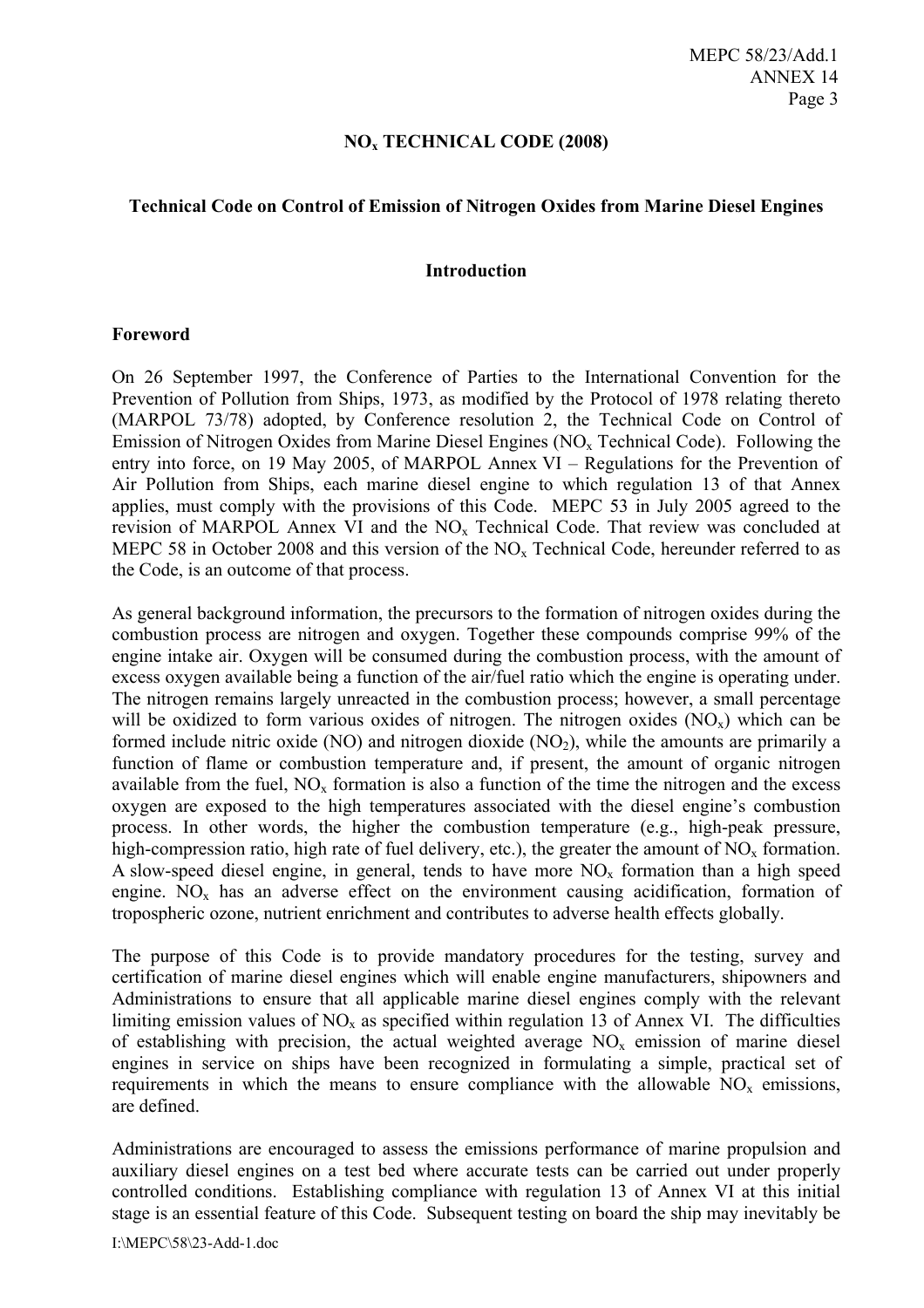limited in scope and accuracy and its purpose shall be to infer or deduce the emission performance and to confirm that engines are installed, operated and maintained in accordance with the manufacturer's specifications and that any adjustments or modifications do not detract from the emissions performance established by initial testing and certification by the manufacturer.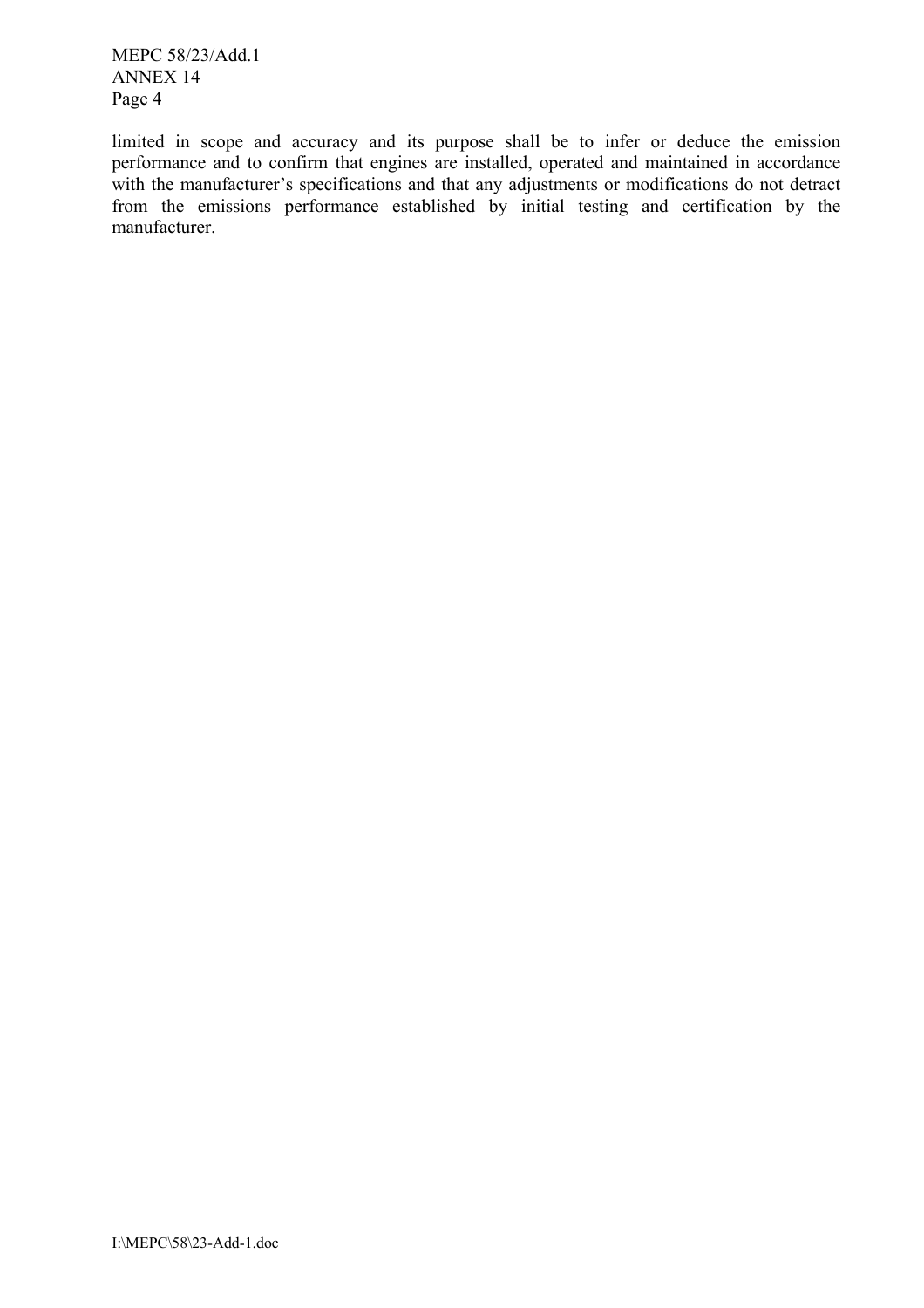#### **Contents**

# **Page**

| <b>INTRODUCTION</b> |                                                                                    | $\overline{3}$ |
|---------------------|------------------------------------------------------------------------------------|----------------|
| <b>FOREWORD</b>     |                                                                                    | 3              |
|                     |                                                                                    | $\overline{7}$ |
| Chapter $1-$        |                                                                                    | 10             |
| 1.1                 |                                                                                    | 10             |
| 1.2                 |                                                                                    | 10             |
| 1.3                 |                                                                                    | 10             |
| Chapter $2-$        |                                                                                    | 13             |
| 2.1                 |                                                                                    | 13             |
| 2.2                 | PROCEDURES FOR PRE-CERTIFICATION OF AN ENGINE                                      | 14             |
| 2.3                 |                                                                                    | 16             |
| 2.4                 | TECHNICAL FILE AND ONBOARD NO <sub>x</sub> VERIFICATION                            |                |
|                     |                                                                                    | 17             |
|                     | Chapter 3 - NITROGEN OXIDES EMISSION STANDARDS ··································· | 20             |
| 3.1                 | MAXIMUM ALLOWABLE NO <sub>x</sub> EMISSION LIMITS                                  |                |
|                     |                                                                                    | 20             |
| 3.2                 | TEST CYCLES AND WEIGHTING FACTORS TO BE APPLIED                                    | 20             |
| Chapter $4-$        | APPROVAL FOR SERIALLY MANUFACTURED ENGINES:                                        |                |
|                     | <b>ENGINE FAMILY AND ENGINE GROUP CONCEPTS </b>                                    | 23             |
| 4.1                 |                                                                                    | 23             |
| 4.2                 |                                                                                    | 23             |
| 4.3                 |                                                                                    | 23             |
| 4.4                 |                                                                                    | 27             |
| Chapter $5-$        | PROCEDURES FOR NO <sub>x</sub> EMISSION MEASUREMENTS ON                            |                |
|                     |                                                                                    | 30             |
| 5.1                 |                                                                                    | 30             |
| 5.2                 |                                                                                    | 30             |
| 5.3                 |                                                                                    | 33             |
| 5.4                 | MEASUREMENT EQUIPMENT AND DATA TO BE MEASURED                                      | 33             |
| 5.5                 |                                                                                    | 34             |
|                     |                                                                                    |                |
| 5.6                 | PERMISSIBLE DEVIATIONS OF INSTRUMENTS FOR                                          |                |
|                     | ENGINE-RELATED PARAMETERS AND OTHER                                                |                |
|                     |                                                                                    | 35             |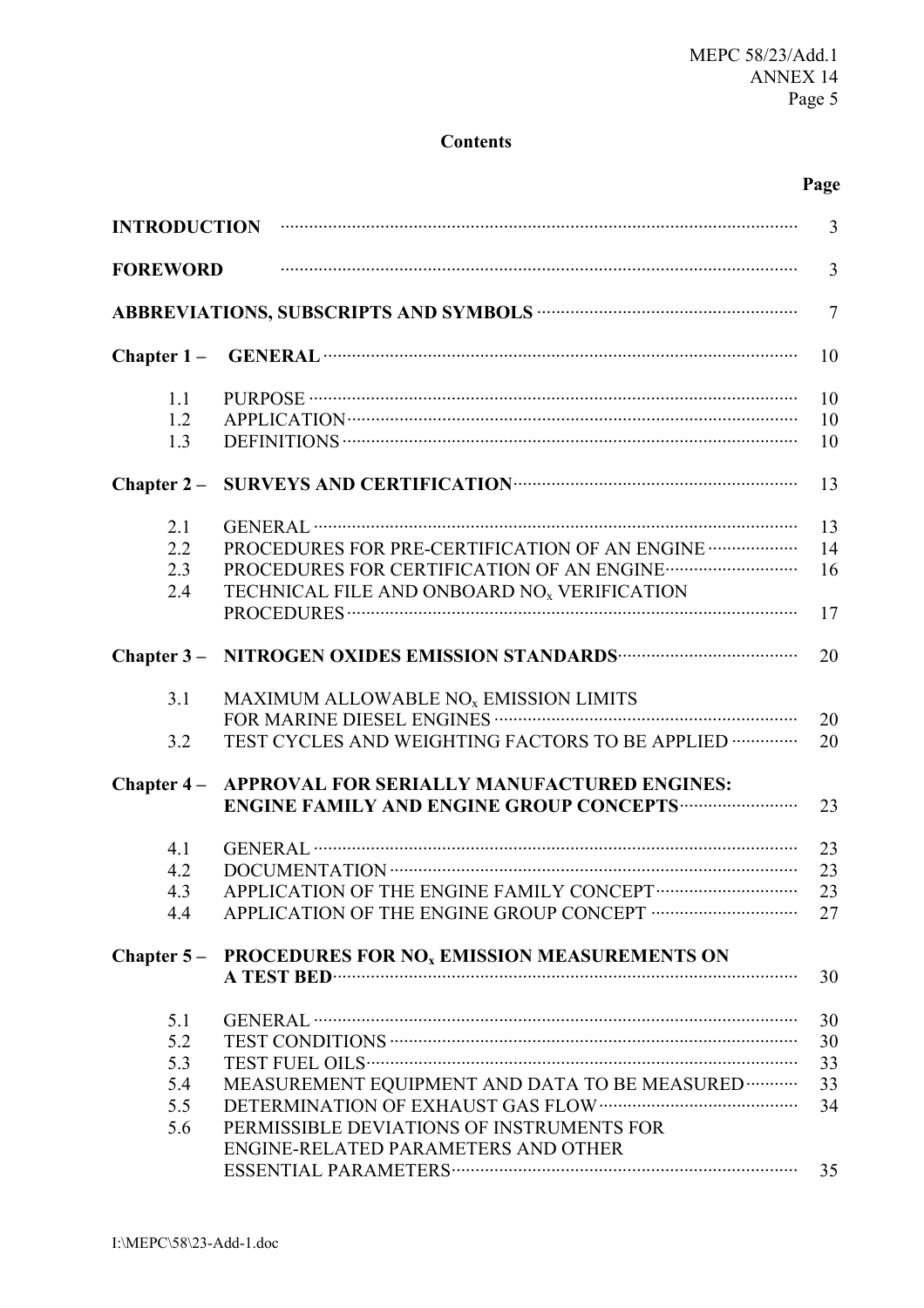| 5.7  | ANALYSERS FOR DETERMINATION OF THE GASEOUS                 | 35 |
|------|------------------------------------------------------------|----|
| 5.8  |                                                            | 35 |
| 5.9  |                                                            | 35 |
| 5.10 |                                                            | 37 |
| 5.11 |                                                            | 38 |
| 5.12 |                                                            | 38 |
|      | <b>Chapter 6 - PROCEDURES FOR DEMONSTRATING COMPLIANCE</b> | 43 |
| 6.1  |                                                            | 43 |
| 6.2  |                                                            | 43 |
| 6.3  |                                                            | 46 |
| 6.4  |                                                            | 49 |
|      |                                                            | 55 |

# **APPENDICES**

| $APPENDIX 1 -$     |                                                                  | 56 |
|--------------------|------------------------------------------------------------------|----|
| <b>APPENDIX 2-</b> | Flowcharts for survey and certification of marine diesel engines | 59 |
| <b>APPENDIX 3-</b> | Specifications for analysers to be used in the determination of  |    |
|                    | gaseous components of marine diesel engine emissions             | 63 |
| <b>APPENDIX 4-</b> | Calibration of the analytical and measurement instruments        | 68 |
| APPENDIX $5-$      | Parent Engine test report and test data                          |    |
|                    |                                                                  | 81 |
|                    | - Section $2$ – Parent Engine test data to be included in the    |    |
|                    |                                                                  | 89 |
| APPENDIX $6-$      | Calculation of exhaust gas mass flow (carbon-balance method)     | 92 |
| <b>APPENDIX 7-</b> |                                                                  | 94 |
| <b>APPENDIX 8-</b> | Implementation of the Direct Measurement and                     |    |
|                    | Monitoring method $\cdot$                                        | 97 |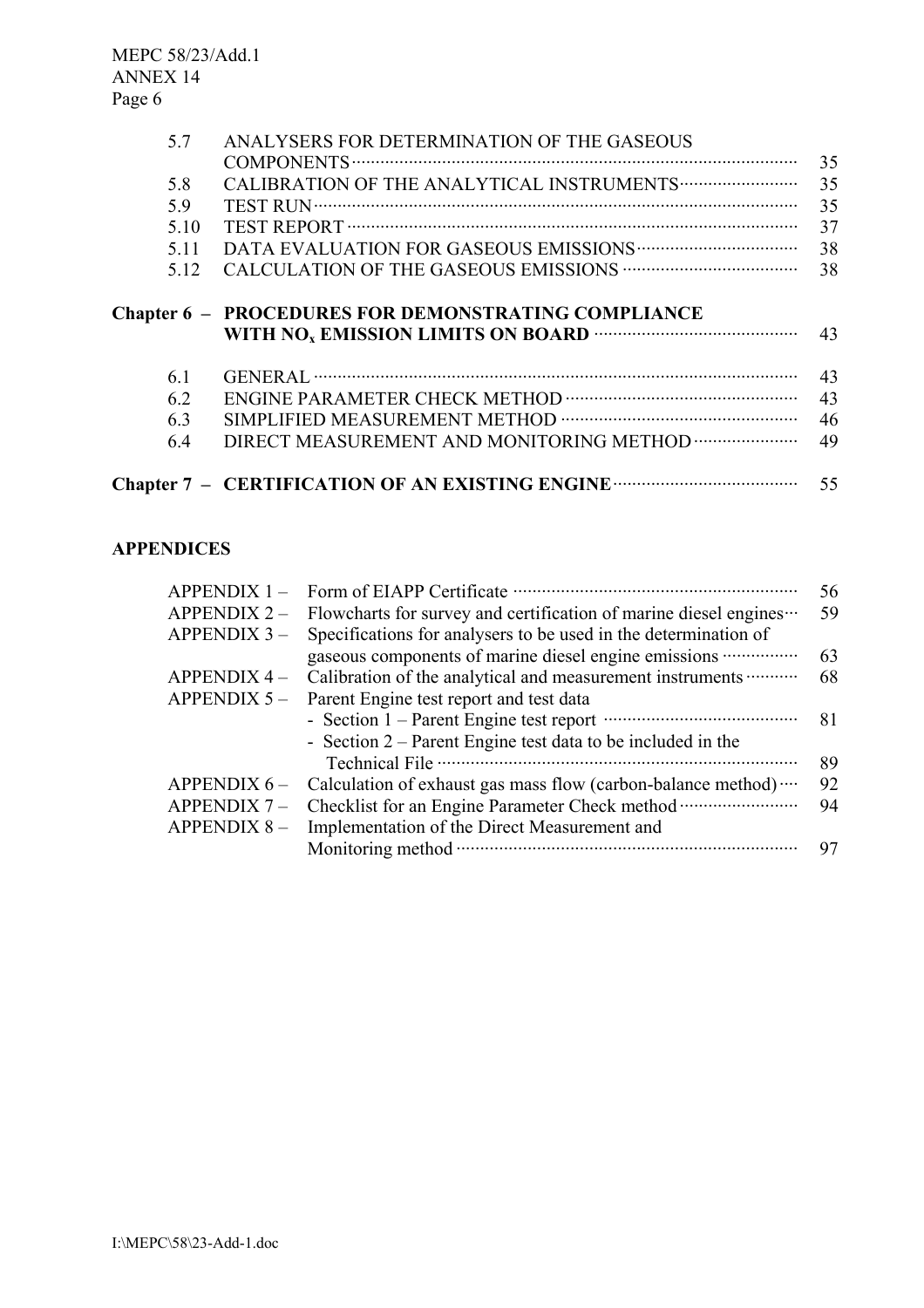#### **Abbreviations, Subscripts and Symbols**

Tables 1, 2, 3 and 4 below summarize the abbreviations, subscripts and symbols used throughout the Code, including specifications for the analytical instruments in appendix 3, calibration requirements for the analytic instruments contained in appendix 4, the formulae for calculation of gas mass flow as contained in chapter 5 and appendix 6 of this Code and the symbols used in respect of data for onboard verification surveys in chapter 6.

- .1 Table 1: symbols used to represent the chemical components of diesel engine gas emissions and calibration and span gases addressed throughout this Code;
- .2 Table 2: abbreviations for the analysers used in the measurement of gas emissions from diesel engines as specified in appendix 3 of this Code;
- .3 Table 3: symbols and subscripts of terms and variables used in chapter 5, chapter 6, appendix 4 and appendix 6 of this Code; and
- .4 Table 4: symbols for fuel composition used in chapter 5 and chapter 6 and appendix 6 of this Code.

| <b>Symbol</b>    | <b>Definition</b> |
|------------------|-------------------|
| CH <sub>4</sub>  | Methane           |
| $C_3H_8$         | Propane           |
| CO               | Carbon monoxide   |
| CO <sub>2</sub>  | Carbon dioxide    |
| HC               | Hydrocarbons      |
| H <sub>2</sub> O | Water             |
| N <sub>O</sub>   | Nitric oxide      |
| NO <sub>2</sub>  | Nitrogen dioxide  |
| NO <sub>x</sub>  | Nitrogen oxides   |
|                  | Oxygen            |

| Table 1                                               |
|-------------------------------------------------------|
| Symbols and abbreviations for the chemical components |

#### *Table 2*

 *Abbreviations for Analysers for measurement of diesel engine gaseous emissions*  (refer to appendix 3 of this Code)

| <b>CLD</b>  | Chemiluminescent detector        |
|-------------|----------------------------------|
| <b>ECS</b>  | Electrochemical sensor           |
| <b>HCLD</b> | Heated chemiluminescent detector |
| <b>HFID</b> | Heated flame ionization detector |
| <b>NDIR</b> | Non-dispersive infrared analyser |
| <b>PMD</b>  | Paramagnetic detector            |
| <b>ZRDO</b> | Zirconium dioxide sensor         |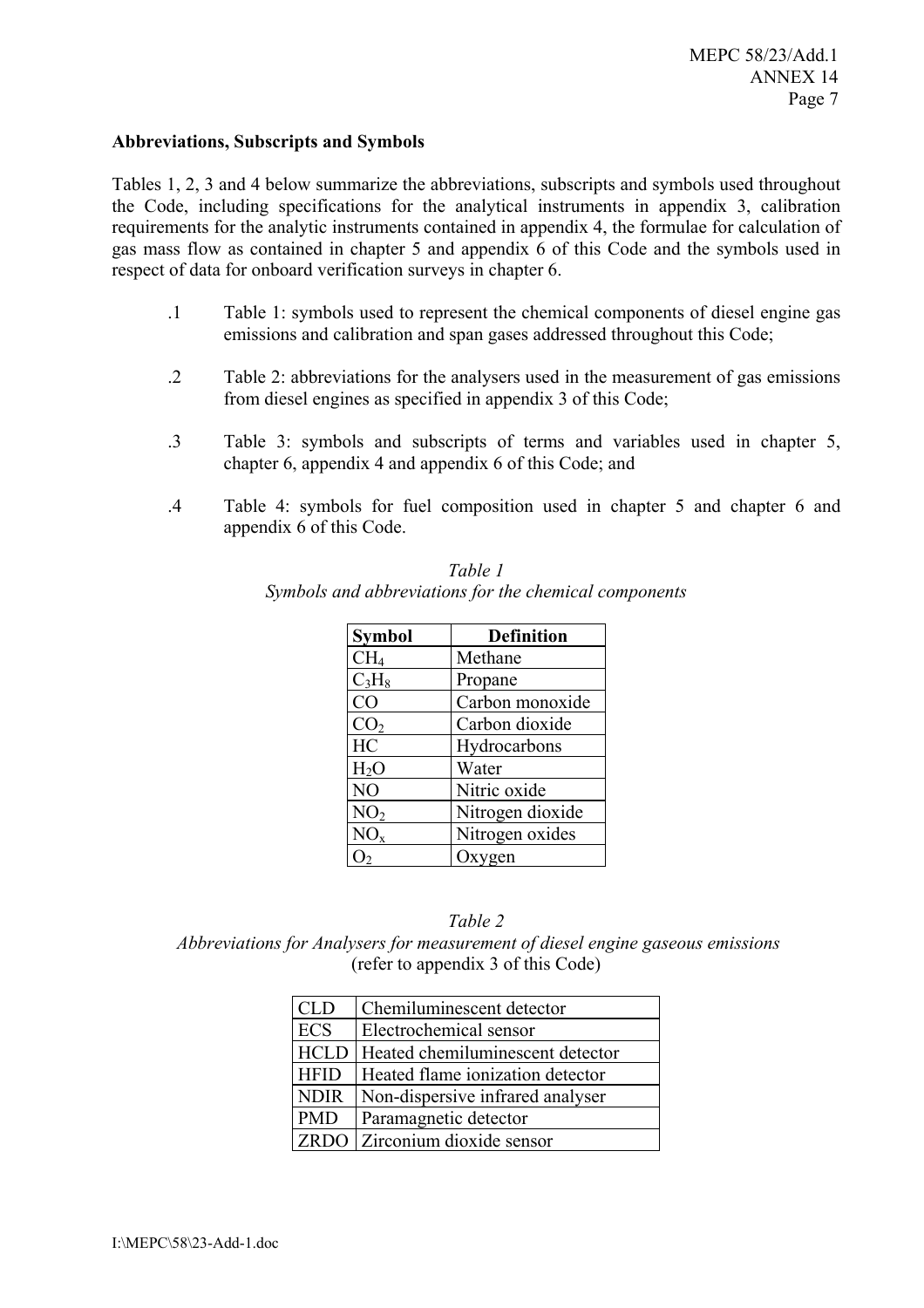#### *Table 3*

*Symbols and subscripts for terms and variables*  (refer to chapter 5, chapter 6, appendix 4 and appendix 6 of this Code)

| Symbol            | <b>Term</b>                                                        | Unit          |
|-------------------|--------------------------------------------------------------------|---------------|
| $A/F_{st}$        | Stoichiometric air to fuel ratio                                   | 1             |
|                   | Concentration in the exhaust (with suffix of the                   | ppm/%         |
| $C_{\rm X}$       | component nominating, d=dry or w=wet)                              | (V/V)         |
| $E_{\text{CO2}}$  | $CO2$ quench of NO <sub>x</sub> analyser                           | $\frac{0}{0}$ |
| $E_{\text{H2O}}$  | Water quench of $NOx$ analyser                                     | $\frac{0}{0}$ |
| $E_{\rm NOx}$     | Efficiency of $NOx$ converter                                      | $\frac{0}{0}$ |
| $E_{\rm O2}$      | Oxygen analyser correction factor                                  | 1             |
| $\lambda$         | Excess air factor: kg dry air/(kg fuel $\cdot$ A/F <sub>st</sub> ) | $\mathbf{1}$  |
| $f_{\rm a}$       | Test condition parameter                                           | $\mathbf{1}$  |
| $f_{\rm c}$       | Carbon factor                                                      | 1             |
|                   | Fuel specific factor for exhaust flow calculation                  |               |
| $f_{\rm fd}$      | on dry basis                                                       | 1             |
|                   | Fuel specific factor for exhaust flow calculation                  |               |
| $f_{\rm fw}$      | on wet basis                                                       | $\mathbf{1}$  |
|                   | Absolute humidity of the intake air (g water /                     |               |
| $H_{\rm a}$       | kg dry air)                                                        | g/kg          |
| $H_{\rm SC}$      | Humidity of the charge air                                         | g/kg          |
| 1                 | Subscript denoting an individual mode                              |               |
|                   | Humidity correction factor for $NOx$ for diesel                    | $\mathbf{1}$  |
| $k_{\rm hd}$      | engines                                                            |               |
| $k_{\rm wa}$      | Dry to wet correction factor for the intake air                    | $\mathbf{1}$  |
| $k_{\rm wr}$      | Dry to wet correction factor for the raw exhaust                   | 1             |
|                   | gas                                                                |               |
| $n_{\rm d}$       | Engine speed                                                       | $min^{-1}$    |
| $n_{\text{turb}}$ | Turbocharger speed                                                 | $min^{-1}$    |
| $%O_{2}I$         | HC analyser percentage oxygen interference                         | $\frac{0}{0}$ |
|                   | Saturation vapour pressure of the engine intake                    |               |
| $p_{\rm a}$       | air determined using a temperature value for the                   | kPa           |
|                   | air measured at the same physical<br>intake                        |               |
|                   | location as the measurements for $p_b$ and $R_a$                   |               |
| $p_{\rm b}$       | Total barometric pressure                                          | kPa           |
| $p_{\rm C}$       | Charge air pressure                                                | kPa           |
| $p_{\rm r}$       | Water vapour pressure after cooling bath of the                    | kPa           |
|                   | analysis system                                                    |               |
| $p_{\rm s}$       | Dry atmospheric pressure calculated by the                         | kPa           |
|                   | following formula: $p_s = p_b - R_a \cdot p_a / 100$               |               |
| $p_{\rm SC}$      | Saturation vapour pressure of the charge air                       | kPa           |
| $\boldsymbol{P}$  | Uncorrected brake power                                            | kW            |
| $P_{\text{aux}}$  | Declared total power absorbed by auxiliaries                       | kW            |
|                   | fitted for the test and not required by ISO 14396                  |               |
| $P_{\rm m}$       | Maximum measured or declared power at the                          | kW            |
|                   | test engine speed under test conditions                            |               |
| $q_{mad}$         | Intake air mass flow rate on dry basis                             | kg/h          |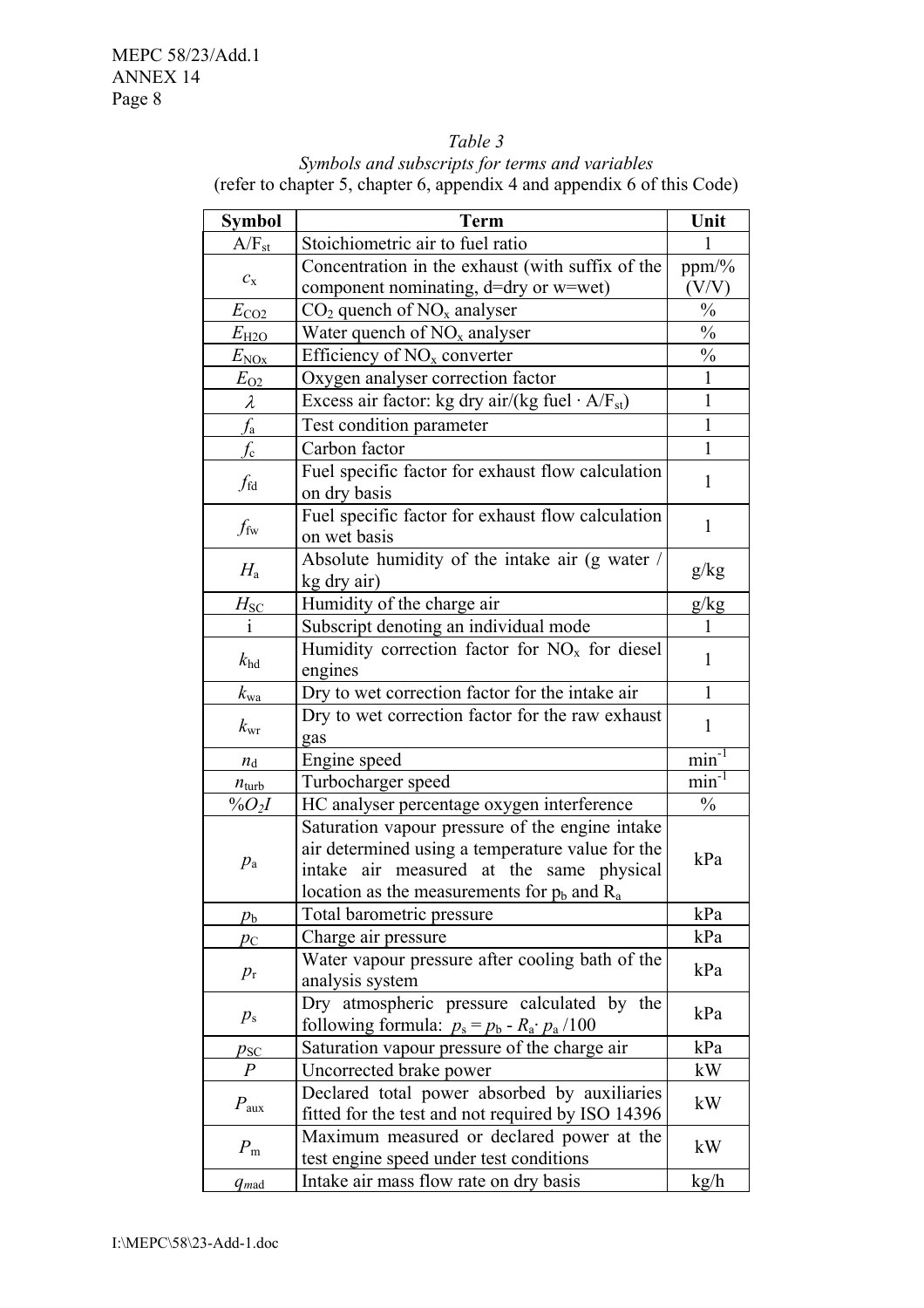| <b>Symbol</b>         | Term                                                      | Unit              |
|-----------------------|-----------------------------------------------------------|-------------------|
| $q_{maw}$             | Intake air mass flow rate on wet basis                    | kg/h              |
| $q_{\text{mew}}$      | Exhaust gas mass flow rate on wet basis                   | kg/h              |
| $q_{m}$               | Fuel mass flow rate                                       | kg/h              |
| $q_{mgas}$            | Emission mass flow rate of individual gas                 | g/h               |
| $R_{\rm a}$           | Relative humidity of the intake air                       | $\frac{0}{0}$     |
| $r_{\rm h}$           | Hydrocarbon response factor                               |                   |
| $\rho$                | Density                                                   | kg/m <sup>3</sup> |
| $\mathcal{S}$         | Fuel rack position                                        |                   |
| $T_{\rm a}$           | Intake air temperature determined at the engine<br>intake | K                 |
| $T_{\text{cachi}}$    | Charge air cooler, coolant inlet temperature              | $\rm ^{\circ}C$   |
| $T_{\text{calclout}}$ | Charge air cooler, coolant outlet temperature             | $\rm ^{\circ}C$   |
| $T_{\rm Exh}$         | Exhaust gas temperature                                   | $\rm ^{\circ}C$   |
| $T_{\rm{Full}}$       | Fuel oil temperature                                      | $\rm ^{\circ}C$   |
| $T_{\rm{Sea}}$        | Seawater temperature                                      | $\rm ^{\circ}C$   |
| $T_{\text{SC}}$       | Charge air temperature                                    | K                 |
| $T_{\text{SCRef}}$    | Charge air reference temperature                          | K                 |
| $\boldsymbol{u}$      | Ratio of exhaust component and exhaust gas<br>densities   | 1                 |
| $W_{\rm F}$           | Weighting factor                                          |                   |

# *Table 4 Symbols for fuel composition*

| <b>Symbol</b>    | <b>Definition</b>           |
|------------------|-----------------------------|
| $W_{\text{ALF}}$ | H content of fuel, $\%$ m/m |
| W <sub>BET</sub> | C content of fuel, $\%$ m/m |
| $W_{GAM}$        | S content of fuel, % m/m    |
| $W$ DEL          | N content of fuel, $\%$ m/m |
| W <u>EPS</u>     | O content of fuel, $\%$ m/m |
| $\alpha$         | molar ratio $(H/C)$         |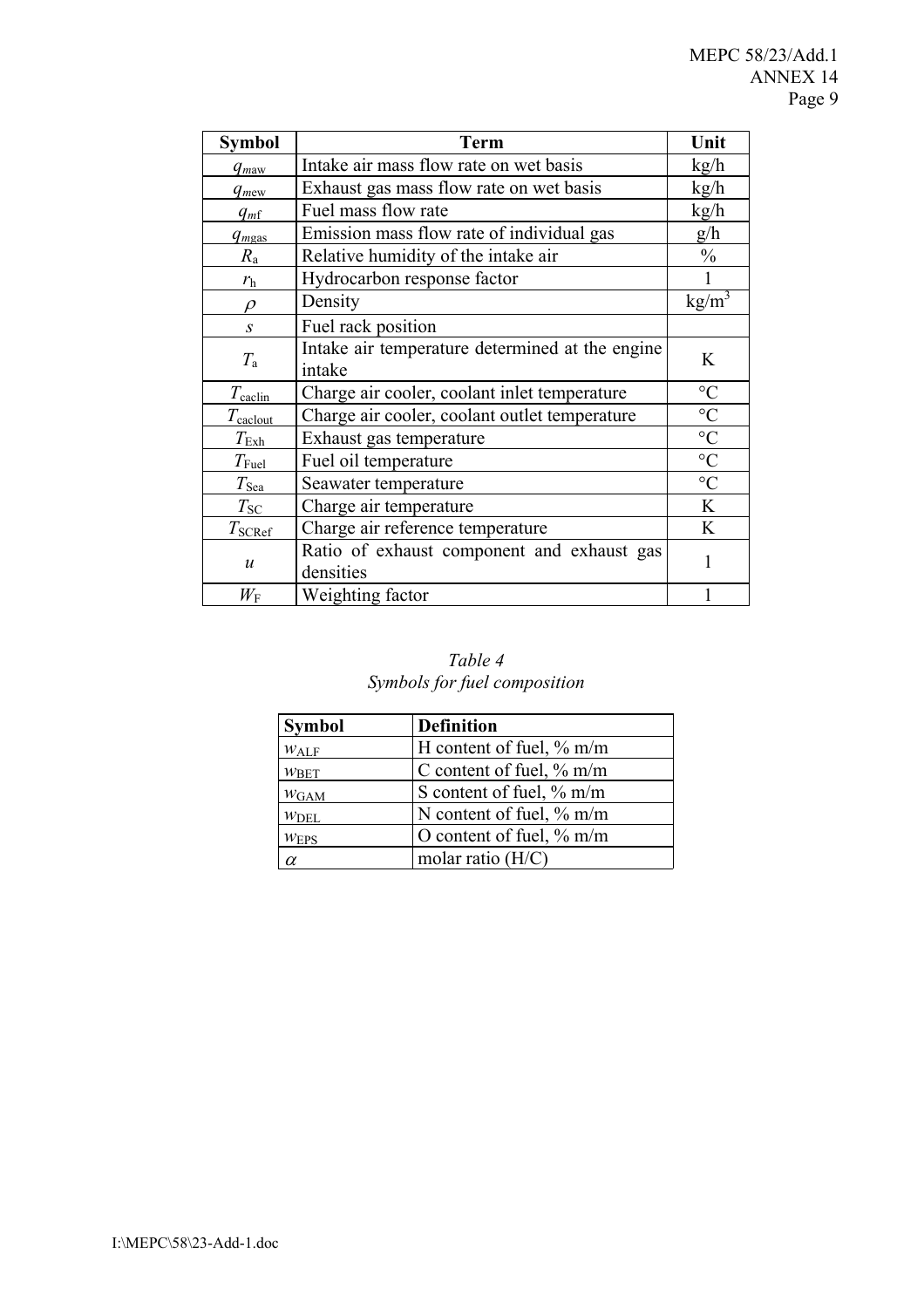# **Chapter 1**

# *General*

# **1.1 Purpose**

1.1.1 The purpose of this Technical Code on Control of Emission of Nitrogen Oxides from Marine Diesel Engines, hereunder referred to as the Code, is to specify the requirements for the testing, survey and certification of marine diesel engines to ensure they comply with the nitrogen oxides  $(NO_x)$  emission limits of regulation 13 of Annex VI. All references to regulations within this Code refer to Annex VI.

# **1.2 Application**

1.2.1 This Code applies to all marine diesel engines with a power output of more than 130 kW which are installed, or are designed and intended for installation, on board any ship subject to Annex VI and to which regulation 13 applies. Regarding the requirements for survey and certification under regulation 5, this Code addresses only those requirements applicable to an engine's compliance with the applicable  $NO<sub>x</sub>$  emission limit.

1.2.2 For the purpose of the application of this Code, Administrations are entitled to delegate all functions required of an Administration by this Code to an organization authorized to act on behalf of the Administration<sup>1</sup>. In every case, the Administration assumes full responsibility for the survey and certificate.

1.2.3 For the purpose of this Code, an engine shall be considered to be operated in compliance with the applicable  $NO_x$  limit of regulation 13 if it can be demonstrated that the weighted  $NO_x$ emissions from the engine are within those limits at the initial certification, annual, intermediate and renewal surveys and such other surveys as are required.

# **1.3 Definitions**

1.3.1 *Nitrogen Oxide (NOx) emissions* means the total emission of nitrogen oxides, calculated as the total weighted emission of  $NO<sub>2</sub>$  and determined using the relevant test cycles and measurement methods as specified in this Code.

1.3.2 *Substantial modification* of a marine diesel engine means:

.1 For engines installed on ships constructed on or after 1 January 2000, *substantial modification* means any modification to an engine that could potentially cause the engine to exceed the applicable emission limit set out in regulation 13. Routine replacement of engine components by parts specified in the Technical File that do not alter emission characteristics shall not be considered a "substantial modification" regardless of whether one part or many parts are replaced.

 $\frac{1}{1}$ Refer to the Guidelines for the Authorization of Organizations Acting on Behalf of Administrations adopted by the Organization by resolution A.739(18) and to the Specifications on the Survey and Certification Functions of Recognized Organizations Acting on Behalf of the Administration adopted by the Organization by resolution A.789(19).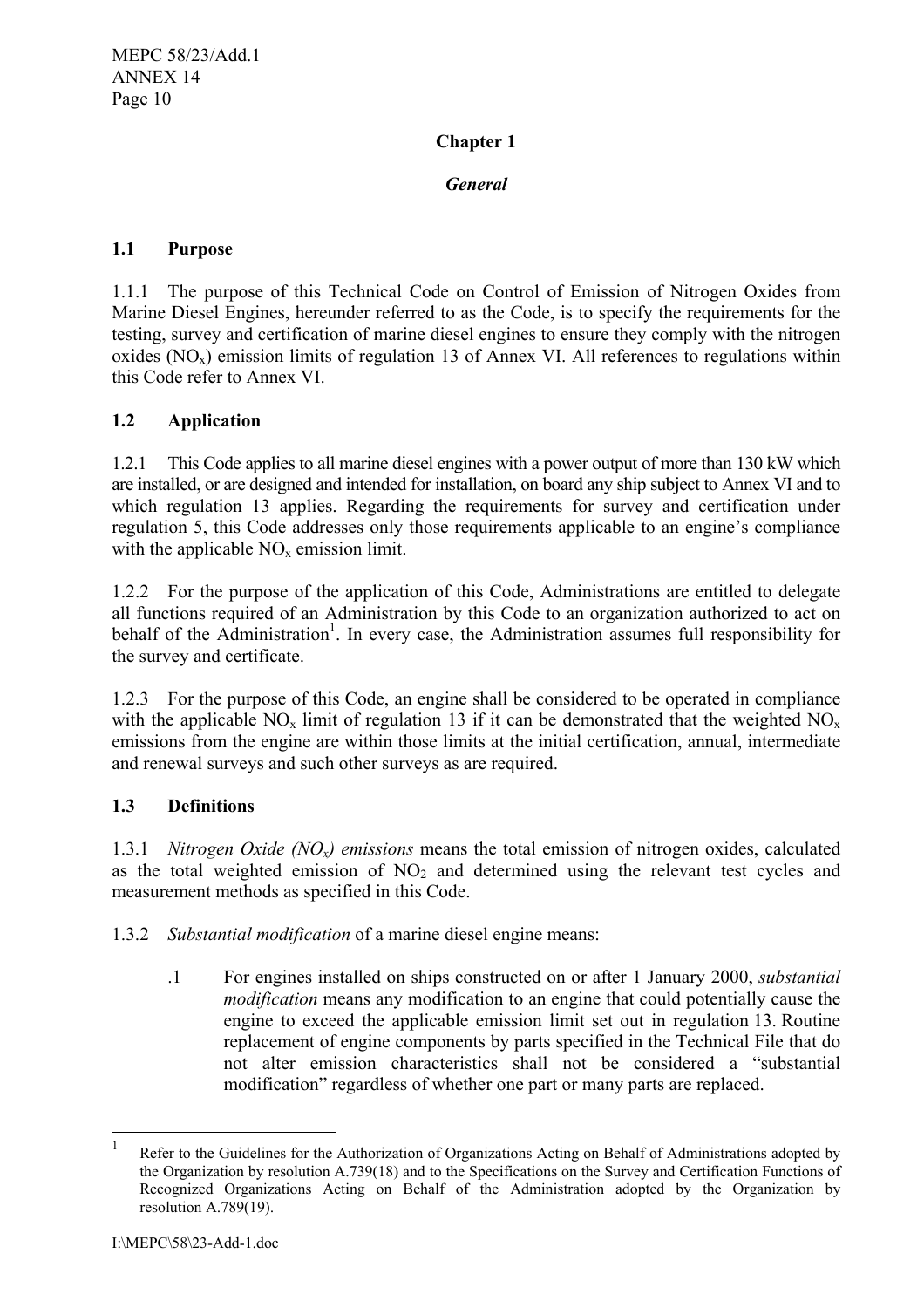.2 For engines installed on ships constructed before 1 January 2000, *substantial modification* means any modification made to an engine which increases its existing emission characteristics established by the Simplified Measurement method as described in 6.3 in excess of the allowances set out in 6.3.11. These changes include, but are not limited to, changes in its operations or in its technical parameters (e.g., changing camshafts, fuel injection systems, air systems, combustion chamber configuration, or timing calibration of the engine). The installation of a certified Approved Method pursuant to regulation 13.7.1.1 or certification pursuant to regulation 13.7.1.2 is not considered to be a substantial modification for the purpose of the application of regulation 13.2 of the Annex.

1.3.3 *Components* are those interchangeable parts which influence the  $NO<sub>x</sub>$  emissions performance, identified by their design/parts number.

1.3.4 *Setting* means adjustment of an adjustable feature influencing the  $NO<sub>x</sub>$  emissions performance of an engine.

1.3.5 *Operating values* are engine data, like cylinder peak pressure, exhaust gas temperature, etc., from the engine log which are related to the  $NO<sub>x</sub>$  emission performance. These data are load-dependent.

1.3.6 The *EIAPP Certificate* is the Engine International Air Pollution Prevention Certificate which relates to  $NO<sub>x</sub>$  emissions.

1.3.7 The *IAPP Certificate* is the International Air Pollution Prevention Certificate.

1.3.8 *Administration* has the same meaning as article 2, subparagraph (5) of MARPOL 73.

1.3.9 *Onboard NOx verification procedures* mean a procedure, which may include an equipment requirement, to be used on board at initial certification survey or at the renewal, annual or intermediate surveys, as required, to verify compliance with any of the requirements of this Code, as specified by the applicant for engine certification and approved by the Administration.

1.3.10 *Marine diesel engine* means any reciprocating internal combustion engine operating on liquid or dual fuel, to which regulation 13 applies, including booster/compound systems if applied.

Where an engine is intended to be operated normally in the gas mode, i.e. with the main fuel gas and only a small amount of liquid pilot fuel, the requirements of regulation 13 have to be met only for this operation mode. Operation on pure liquid fuel resulting from restricted gas supply in cases of failures shall be exempted for the voyage to the next appropriate port for the repair of the failure.

1.3.11 *Rated power* means the maximum continuous rated power output as specified on the nameplate and in the Technical File of the marine diesel engine to which regulation 13 and the Code apply.

1.3.12 *Rated speed* is the crankshaft revolutions per minute at which the rated power occurs as specified on the nameplate and in the Technical File of the marine diesel engine.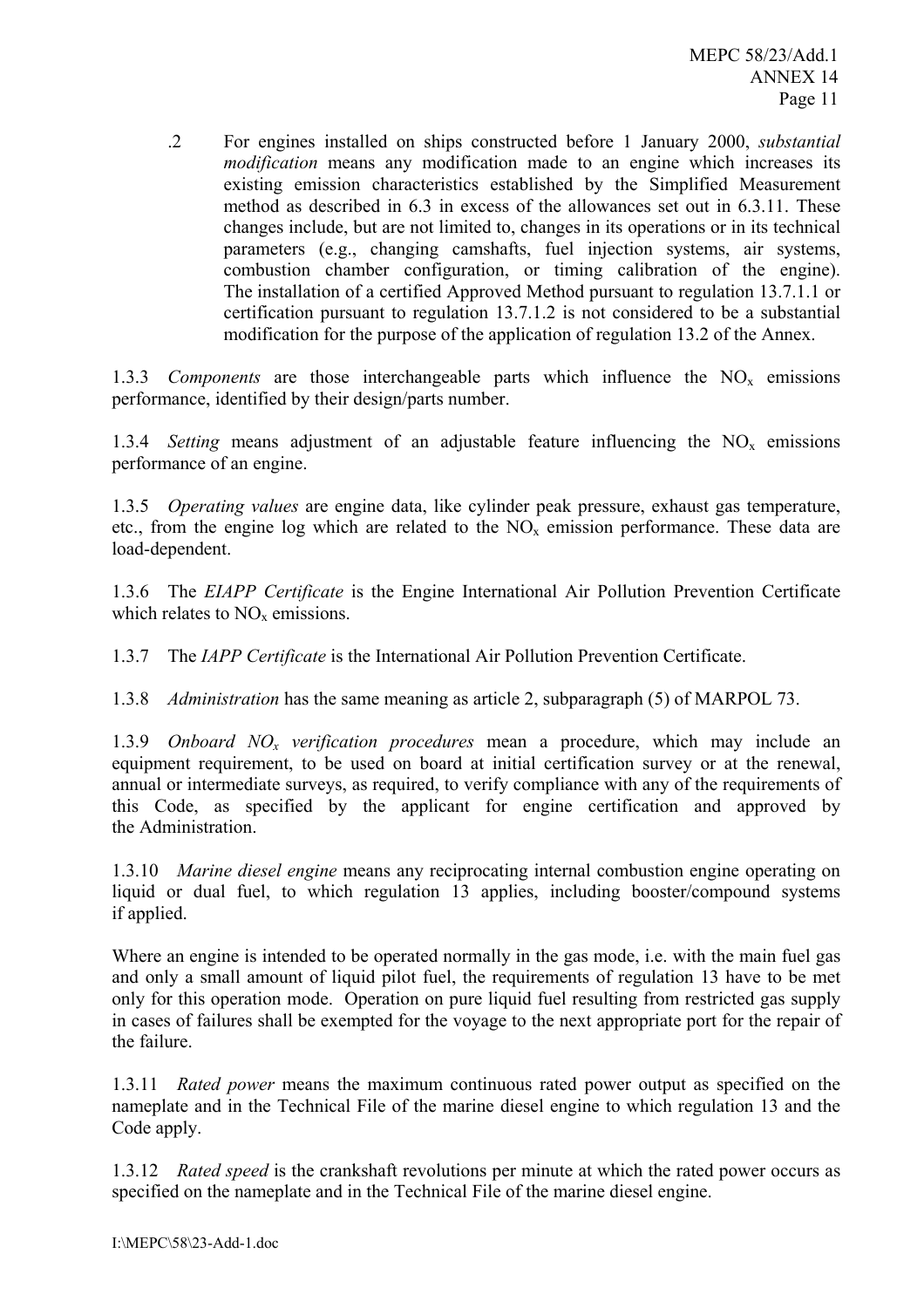1.3.13 *Brake power* is the observed power measured at the crankshaft or its equivalent, the engine being equipped only with the standard auxiliaries necessary for its operation on the test bed.

1.3.14 *Onboard conditions* mean that an engine is:

- .1 installed on board and coupled with the actual equipment which is driven by the engine; and
- .2 under operation to perform the purpose of the equipment.

1.3.15 A *Technical File* is a record containing all details of parameters, including components and settings of an engine, which may influence the  $NO<sub>x</sub>$  emission of the engine, in accordance with 2.4 of this Code.

1.3.16 A *Record Book of Engine Parameters* is the document used in connection with the Engine Parameter Check method for recording all parameter changes, including components and engine settings, which may influence  $NO<sub>x</sub>$  emission of the engine.

1.3.17 An *Approved Method* is a method for a particular engine, or a range of engines, which, when applied to the engine, will ensure that the engine complies with the applicable  $NO<sub>x</sub>$  limit as detailed in regulation 13.7.

1.3.18 An *Existing Engine* is an engine which is subject to regulation 13.7.

1.3.19 An *Approved Method File* is a document which describes an Approved Method and its means of survey.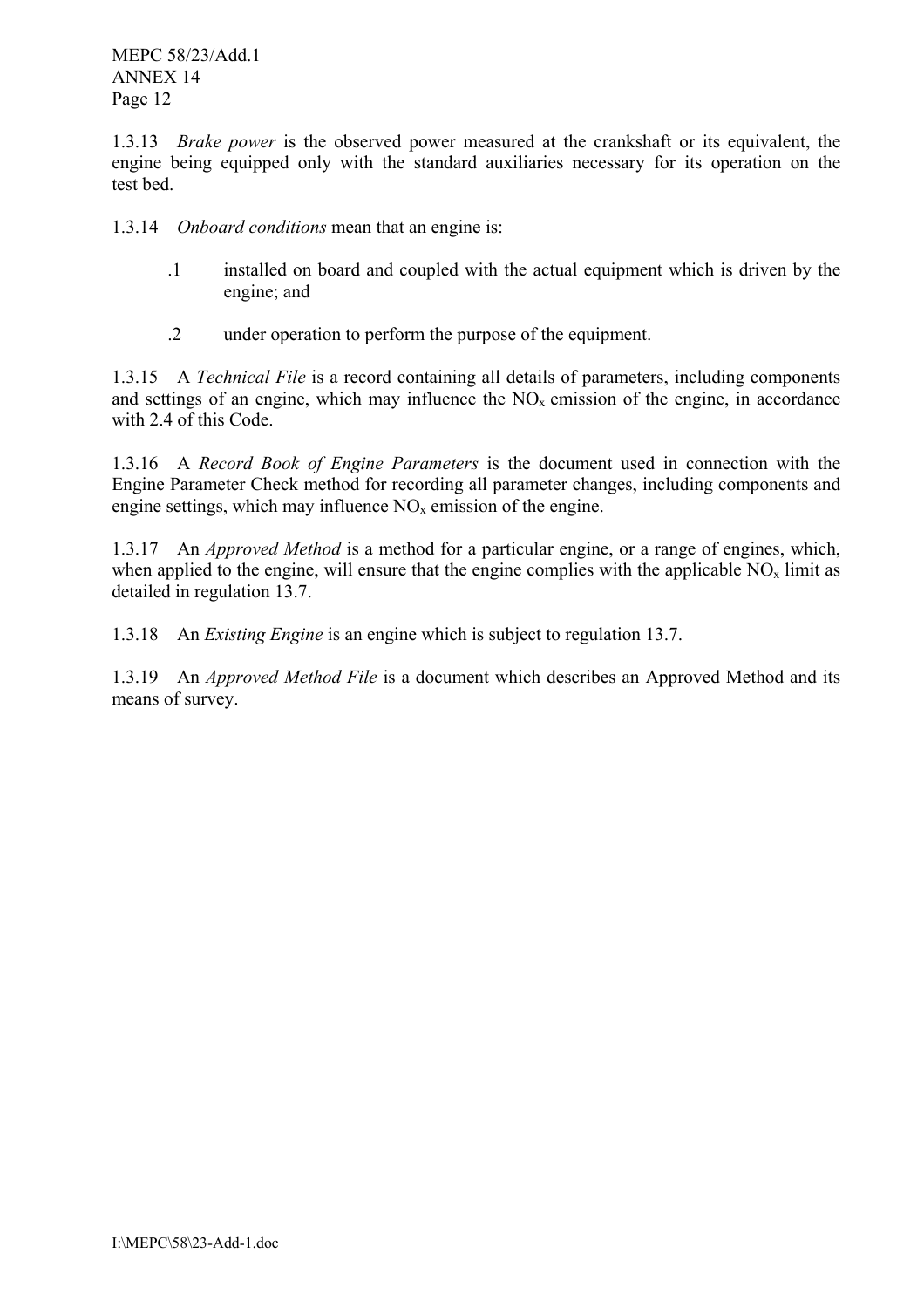# **Chapter 2**

#### *Surveys and certification*

#### **2.1 General**

2.1.1 Each marine diesel engine specified in 1.2, except as otherwise permitted by this Code, shall be subject to the following surveys:

- .1 A pre-certification survey which shall be such as to ensure that the engine, as designed and equipped, complies with the applicable  $NO<sub>x</sub>$  emission limit contained in regulation 13. If this survey confirms compliance, the Administration shall issue an Engine International Air Pollution Prevention (EIAPP) Certificate.
- .2 An initial certification survey which shall be conducted on board a ship after the engine is installed but before it is placed in service. This survey shall be such as to ensure that the engine, as installed on board the ship, including any modifications and/or adjustments since the pre-certification, if applicable, complies with the applicable  $NO<sub>x</sub>$  emission limit contained in regulation 13. This survey, as part of the ship's initial survey, may lead to either the issuance of a ship's initial International Air Pollution Prevention (IAPP) Certificate or an amendment of a ship's valid IAPP Certificate reflecting the installation of a new engine.
- .3 Renewal, annual and intermediate surveys, which shall be conducted as part of a ship's surveys required by regulation 5, to ensure the engine continues to fully comply with the provisions of this Code.
- .4 An initial engine certification survey which shall be conducted on board a ship every time a major conversion, as defined in regulation 13, is made to an engine to ensure that the engine complies with the applicable  $NO<sub>x</sub>$  emission limit contained in regulation 13. This will result in the issue, if applicable, of an EIAPP Certificate and the amendment of the IAPP Certificate.

shipowner, as applicable, can choose to measure, calculate, test or verify an engine for its 2.1.2 To comply with the various survey and certification requirements described in 2.1.1, there are methods included in this Code from which the engine manufacturer, shipbuilder or NOx emissions, as follows:

- .1 test-bed testing for the pre-certification survey in accordance with chapter 5;
- .2 onboard testing for an engine not pre-certificated for a combined pre certification and initial certification survey in accordance with the full test-bed requirements of chapter 5;
- .3 onboard Engine Parameter Check method, using the component data, engine settings and engine performance data as specified in the Technical File*,* for confirmation of compliance at initial, renewal, annual and intermediate surveys for pre-certified engines or engines that have undergone modifications or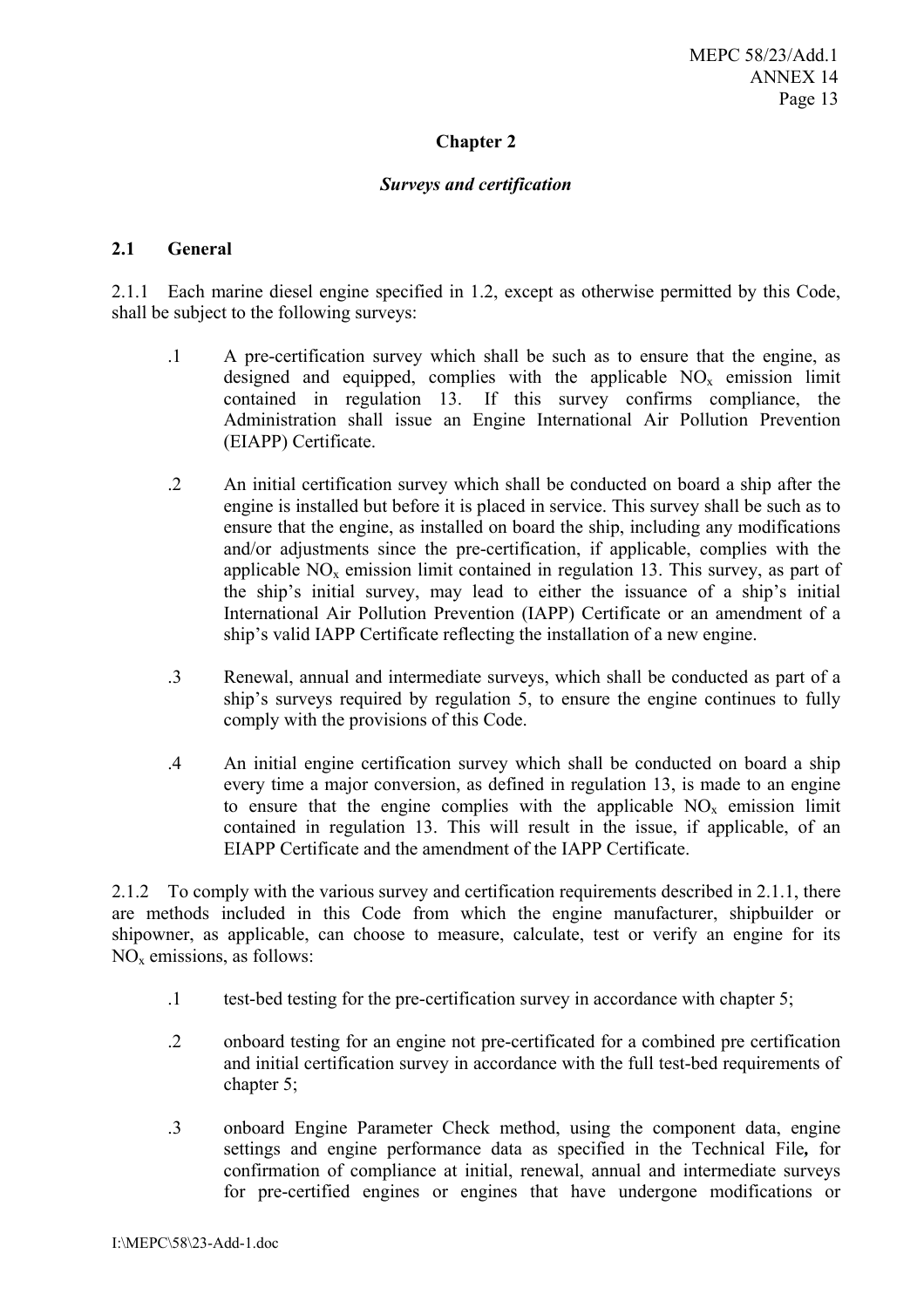adjustments to NO<sub>x</sub> critical components, settings and operating values, since they were last surveyed, in accordance with 6.2;

- .4 onboard Simplified Measurement method for confirmation of compliance at renewal, annual and intermediate surveys or confirmation of pre-certified engines for initial certification surveys, in accordance with 6.3 when required; or
- .5 onboard Direct Measurement and Monitoring method for confirmation of compliance at renewal, annual and intermediate surveys only, in accordance with  $6.4$

# **2.2 Procedures for pre-certification of an engine**

2.2.1 Prior to installation on board, every marine diesel engine (Individual Engine), except as allowed by 2.2.2 and 2.2.4, shall:

- $1$  be adjusted to meet the applicable NO<sub>x</sub> emission limit,
- $\Omega$  have its NO<sub>x</sub> emissions measured on a test bed in accordance with the procedures specified in chapter 5 of this Code, and
- .3 be pre-certified by the Administration, as documented by issuance of an EIAPP Certificate.

2.2.2 For the pre-certification of serially manufactured engines, depending on the approval of the Administration, the Engine Family or the Engine Group concept may be applied (see chapter 4). In such a case, the testing specified in 2.2.1.2 is required only for the Parent Engine(s) of an Engine Family or Engine Group.

- 2.2.3 The method of obtaining pre-certification for an engine is for the Administration to:
	- .1 certify a test of the engine on a test bed;
	- .2 verify that all engines tested, including, if applicable, those to be delivered within an Engine Family or Engine Group, meet the applicable  $NO<sub>x</sub>$  limit; and
	- .3 if applicable, verify that the selected Parent Engine(s) is representative of an Engine Family or Engine Group.

2.2.4 There are engines which, due to their size, construction and delivery schedule, cannot be pre-certified on a test bed. In such cases, the engine manufacturer, shipowner or shipbuilder shall make application to the Administration requesting an onboard test (see 2.1.2.2). The applicant must demonstrate to the Administration that the onboard test fully meets all of the requirements of a test-bed procedure as specified in chapter 5 of this Code. Such a survey may be accepted for an Individual Engine or for an Engine Group represented by the Parent Engine only, but it shall not be accepted for an Engine Family certification. In no case shall an allowance be granted for possible deviations of measurements if an initial survey is carried out on board a ship without any valid pre-certification test. For engines undergoing an onboard certification test, in order to be issued with an EIAPP Certificate, the same procedures apply as if the engine had been pre-certified on a test bed.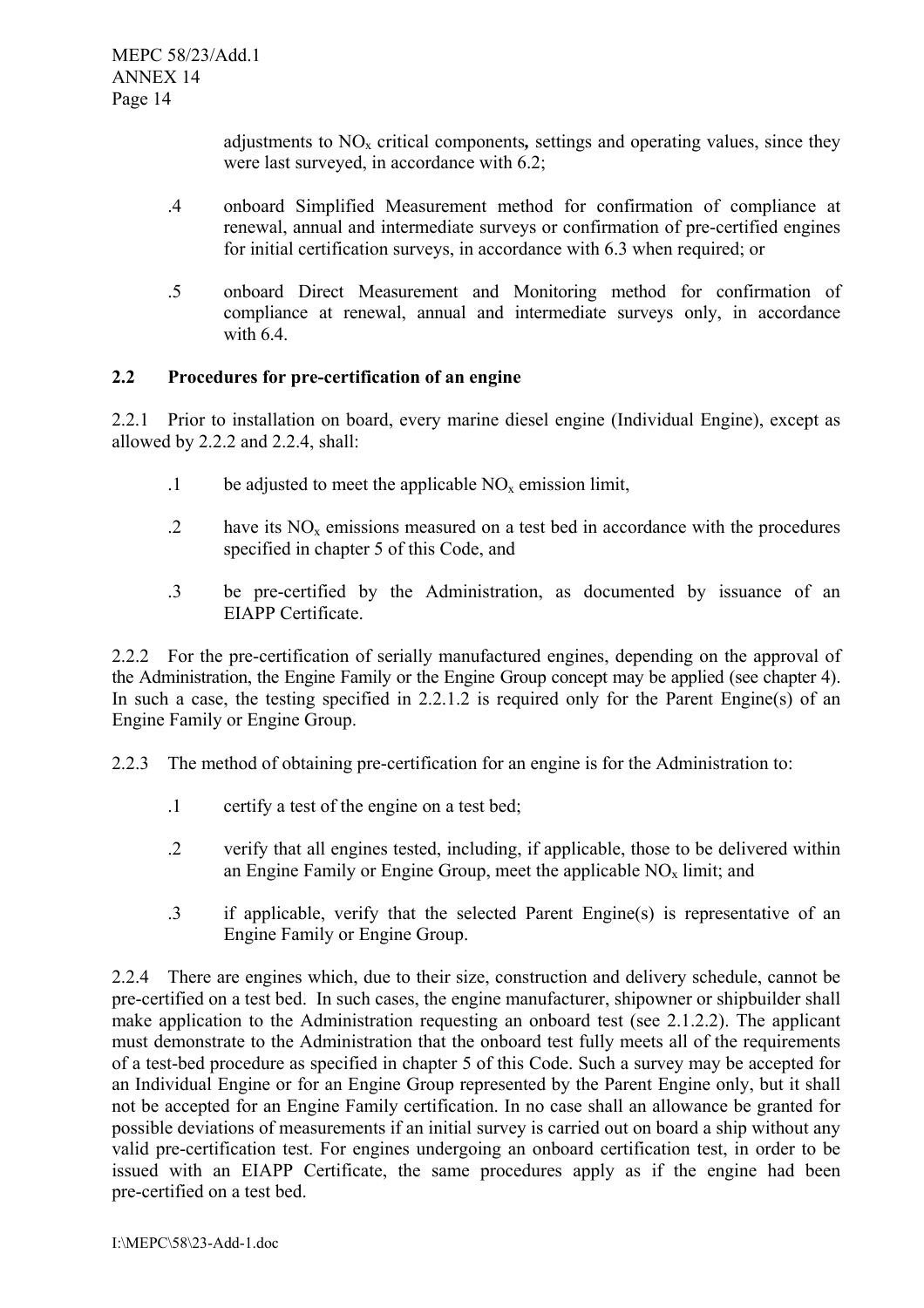#### 2.2.5  $NO<sub>x</sub>$  reducing devices

- $1$  Where a NO<sub>x</sub> reducing device is to be included within the EIAPP certification, it must be recognized as a component of the engine and its presence shall be recorded in the engine's Technical File. The engine shall be tested, at the pre-certification test, with the  $NO<sub>x</sub>$  reducing device fitted.
- .2 In those cases where a  $NO<sub>x</sub>$  reducing device has been fitted due to failure to meet the required emission value at the pre-certification test, in order to receive an EIAPP Certificate for this assembly, the engine, including the reducing device, as installed, must be re-tested to show compliance with the applicable  $NO<sub>x</sub>$  emission limit. However, in this case, the assembly may be re-tested in accordance with the Simplified Measurement method in accordance with 6.3. In no case shall the allowances given in 6.3.11 be granted.
- .3 Where, in accordance with 2.2.5.2, the effectiveness of the  $NO<sub>x</sub>$  reducing device is verified by use of the Simplified Measurement method, that test report shall be added as an adjunct to the pre-certification test report which demonstrated the failure of the engine alone to meet the required emission value. Both test reports shall be submitted to the Administration, and test report data, as detailed in 2.4.1.5, covering both tests shall be included in the engine's Technical File.
- .4 The Simplified Measurement method used as part of the process to demonstrate compliance in accordance with 2.2.5.2 may only be accepted in respect of the engine and  $NO<sub>x</sub>$  reducing device on which its effectiveness was demonstrated, and it shall not be accepted for Engine Family or Engine Group certification.
- .5 In both cases as given in 2.2.5.1 and 2.2.5.2, the NOx reducing device shall be included on the EIAPP Certificate together with the emission value obtained with the device in operation and all other records as required by the Administration. The engine's Technical File shall also contain onboard  $NO<sub>x</sub>$  verification procedures for the device to ensure it is operating correctly.
- .6 Notwithstanding 2.2.5.3 and 2.2.5.4, a  $NO<sub>x</sub>$  reducing device may be approved by the Administration taking into account guidelines to be developed by the Organization.

2.2.6 Where, due to changes of component design, it is necessary to establish a new Engine Family or Engine Group but there is no available Parent Engine the engine builder may apply to the Administration to use the previously obtained Parent Engine test data modified at each specific mode of the applicable test cycle so as to allow for the resulting changes in  $NO<sub>x</sub>$  emission values. In such cases, the engine used to determine the modification emission data shall correspond in accordance with the requirements of 4.4.6.1, 4.4.6.2 and 4.4.6.3 to the previously used Parent Engine. Where more than one component is to be changed the combined effect resulting from those changes is to be demonstrated by a single set of test results.

2.2.7 For pre-certification of engines within an Engine Family or Engine Group, an EIAPP Certificate shall be issued in accordance with procedures established by the Administration to the Parent Engine(s) and to every Member Engine produced under this certification to accompany the engines throughout their life whilst installed on ships under the authority of that Administration.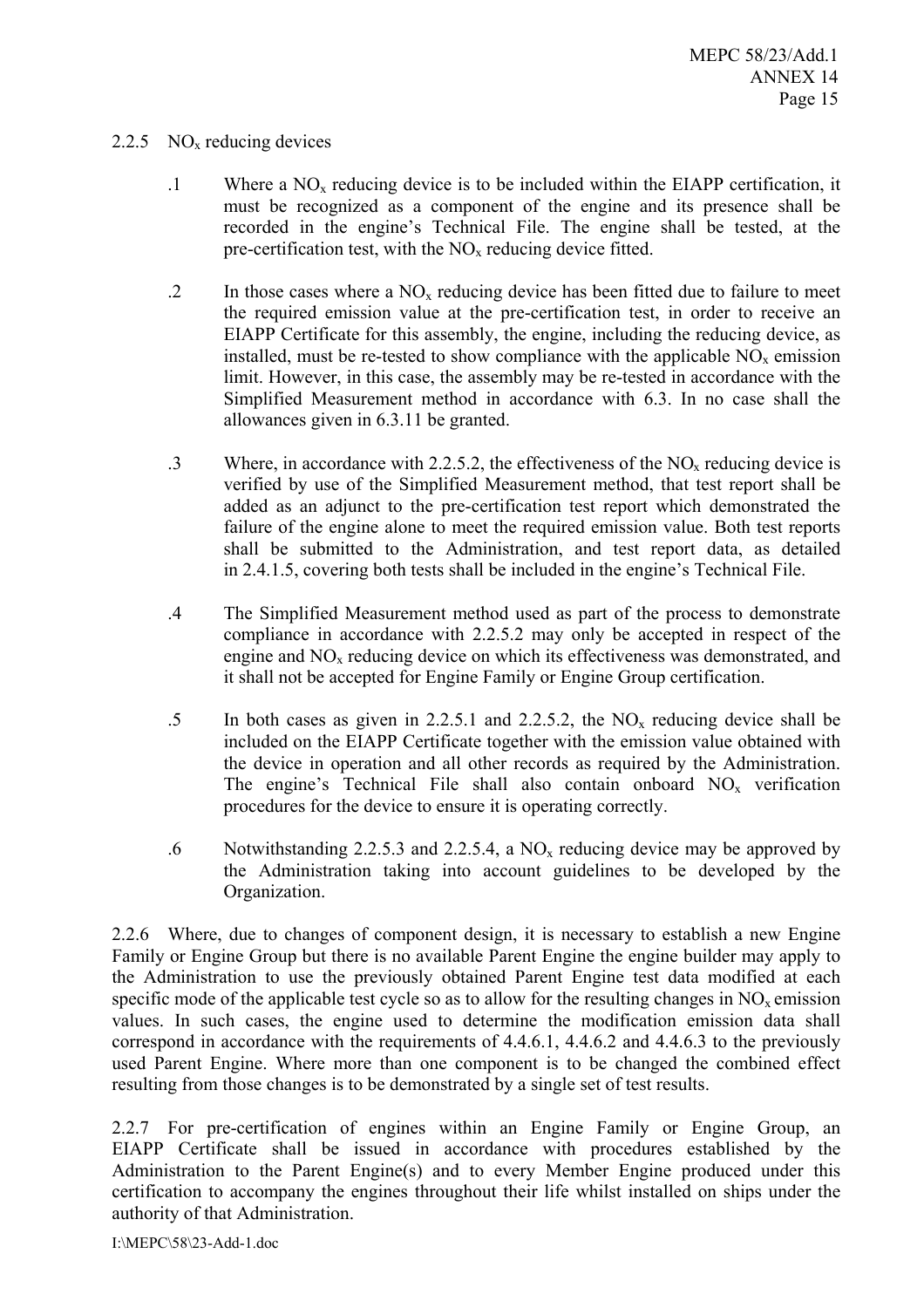- 2.2.8 Issue of certification by the Administration of the country in which the engine is built
	- .1 When an engine is manufactured outside the country of the Administration of the ship on which it will be installed, the Administration of the ship may request the Administration of the country in which the engine is manufactured to survey the engine. Upon satisfaction that the applicable requirements of regulation 13 are complied with pursuant to this Code, the Administration of the country in which the engine is manufactured shall issue or authorize the issuance of the EIAPP Certificate.
	- .2 A copy of the certificate(s) and a copy of the survey report shall be transmitted as soon as possible to the requesting Administration.
	- .3 A certificate so issued shall contain a statement to the effect that it has been issued at the request of the Administration.

2.2.9 Guidance in respect of the pre-certification survey and certification of marine diesel engines, as described in chapter 2 of this Code, is given in the relevant flowchart in appendix 2 of this Code. Where discrepancies exist, the text of chapter 2 takes precedence.

2.2.10 A model form of an EIAPP Certificate is attached as appendix 1 to this Code.

# **2.3 Procedures for certification of an engine**

2.3.1 For those engines which have not been adjusted or modified relative to the original specification of the manufacturer, the provision of a valid EIAPP Certificate should suffice to demonstrate compliance with the applicable  $NO<sub>x</sub>$  limits.

2.3.2 After installation on board, it shall be determined to what extent an engine has been subjected to further adjustments and/or modifications which could affect the  $NO<sub>x</sub>$  emission. Therefore, the engine, after installation on board, but prior to issuance of the IAPP Certificate, shall be inspected for modifications and be approved using the onboard  $NO<sub>x</sub>$  verification procedures and one of the methods described in 2.1.2.

2.3.3 There are engines which, after pre-certification, need final adjustment or modification for performance. In such a case, the Engine Group concept could be used to ensure that the engine still complies with the applicable limit.

2.3.4 Every marine diesel engine installed on board a ship shall be provided with a Technical File. The Technical File shall be prepared by the applicant for engine certification and approved by the Administration, and is required to accompany an engine throughout its life on board ships. The Technical File shall contain the information as specified in 2.4.1.

2.3.5 Where a NO<sub>x</sub> reducing device is installed and needed to comply with the NO<sub>x</sub> limits, one of the options providing a ready means for verifying compliance with regulation 13 is the Direct Measurement and Monitoring method in accordance with 6.4. However, depending on the technical possibilities of the device used, subject to the approval of the Administration, other relevant parameters could be monitored.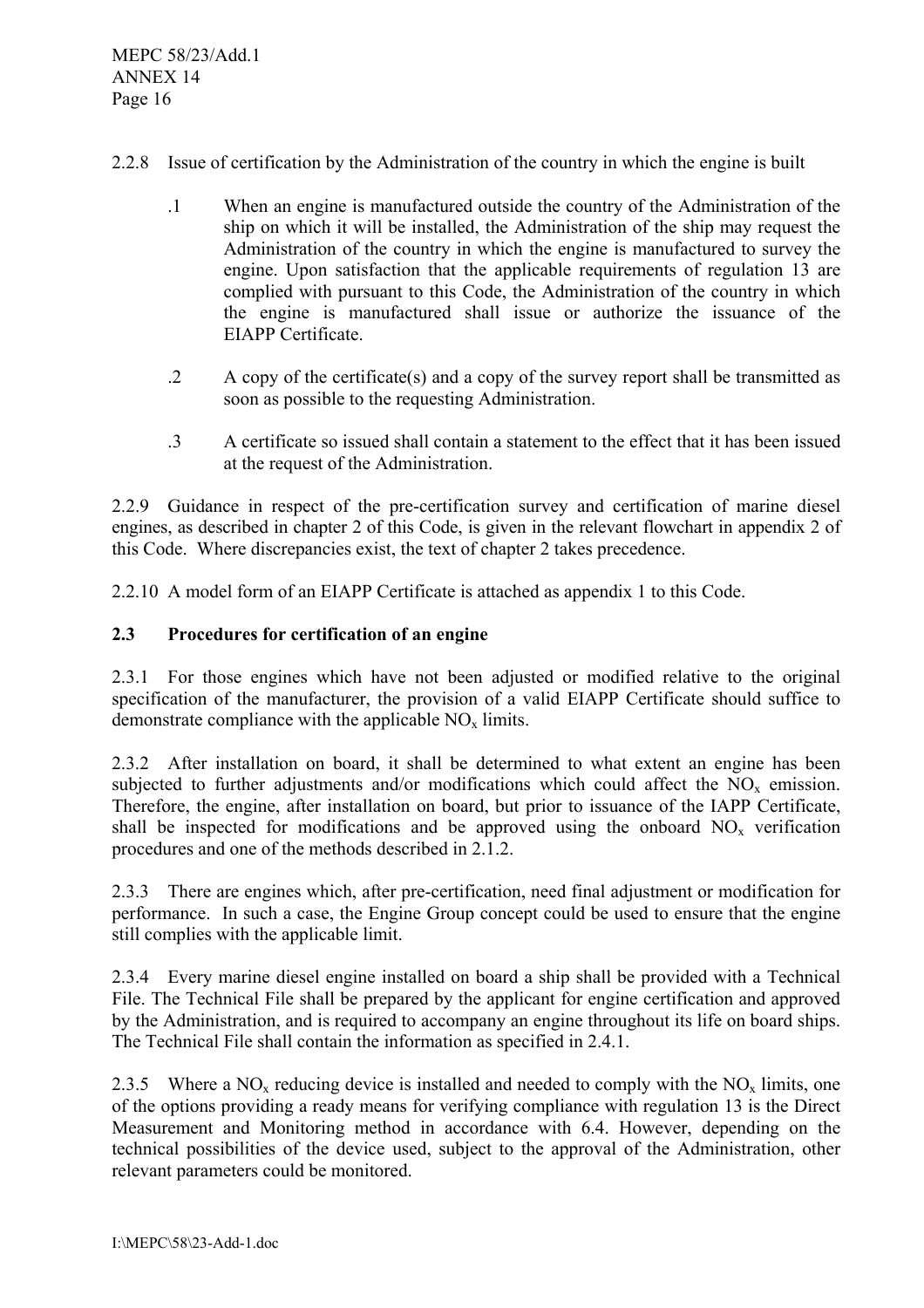2.3.6 Where, for the purpose of achieving  $NO<sub>x</sub>$  compliance, an additional substance is introduced, such as ammonia, urea, steam, water, fuel additives, etc., a means of monitoring the consumption of such substance shall be provided. The Technical File shall provide sufficient information to allow a ready means of demonstrating that the consumption of such additional substances is consistent with achieving compliance with the applicable  $NO<sub>x</sub>$  limit.

2.3.7 Where the Engine Parameter Check method in accordance with 6.2 is used to verify compliance, if any adjustments or modifications are made to an engine after its pre-certification, a full record of such adjustments or modifications shall be recorded in the engine's Record Book of Engine Parameters.

2.3.8 If all of the engines installed on board are verified to remain within the parameters, components, and adjustable features recorded in the Technical File, the engines should be accepted as performing within the applicable  $NO<sub>x</sub>$  limit specified in regulation 13. In this case, provided all other applicable requirements of the Annex are complied with, an IAPP Certificate should then be issued to the ship.

2.3.9 If any adjustment or modification is made which is outside the approved limits documented in the Technical File, the IAPP Certificate may be issued only if the overall  $NO<sub>x</sub>$  emission performance is verified to be within the required limits by: onboard Simplified Measurement in accordance with 6.3; or, reference to the test-bed testing for the relevant Engine Group approval showing that the adjustments or modifications do not exceed the applicable  $NO<sub>x</sub>$  emission limit. At surveys after the initial engine survey, the Direct Measurement and Monitoring method in accordance with 6.4, as approved by the Administration, may alternatively be used.

2.3.10 The Administration may, at its own discretion, abbreviate or reduce all parts of the survey on board, in accordance with this Code, to an engine which has been issued an EIAPP Certificate. However, the entire survey on board must be completed for at least one cylinder and/or one engine in an Engine Family or Engine Group, if applicable, and the abbreviation may be made only if all the other cylinders and/or engines are expected to perform in the same manner as the surveyed engine and/or cylinder. As an alternative to the examination of fitted components, the Administration may conduct that part of the survey on spare parts carried on board provided they are representative of the components fitted.

2.3.11 Guidance in respect of the survey and certification of marine diesel engines at initial, renewal, annual and intermediate surveys, as described in chapter 2 of this Code, is given in the flowcharts in appendix 2 of this Code. Where discrepancies exist, the text of chapter 2 takes precedence.

# **2.4 Technical File and onboard NOx verification procedures**

2.4.1 To enable an Administration to perform the engine surveys described in 2.1, the Technical File required by 2.3.4 shall, at a minimum, contain the following information:

- .1 identification of those components, settings and operating values of the engine which influences its  $NO<sub>x</sub>$  emissions including any  $NO<sub>x</sub>$  reducing device or system;
- .2 identification of the full range of allowable adjustments or alternatives for the components of the engine;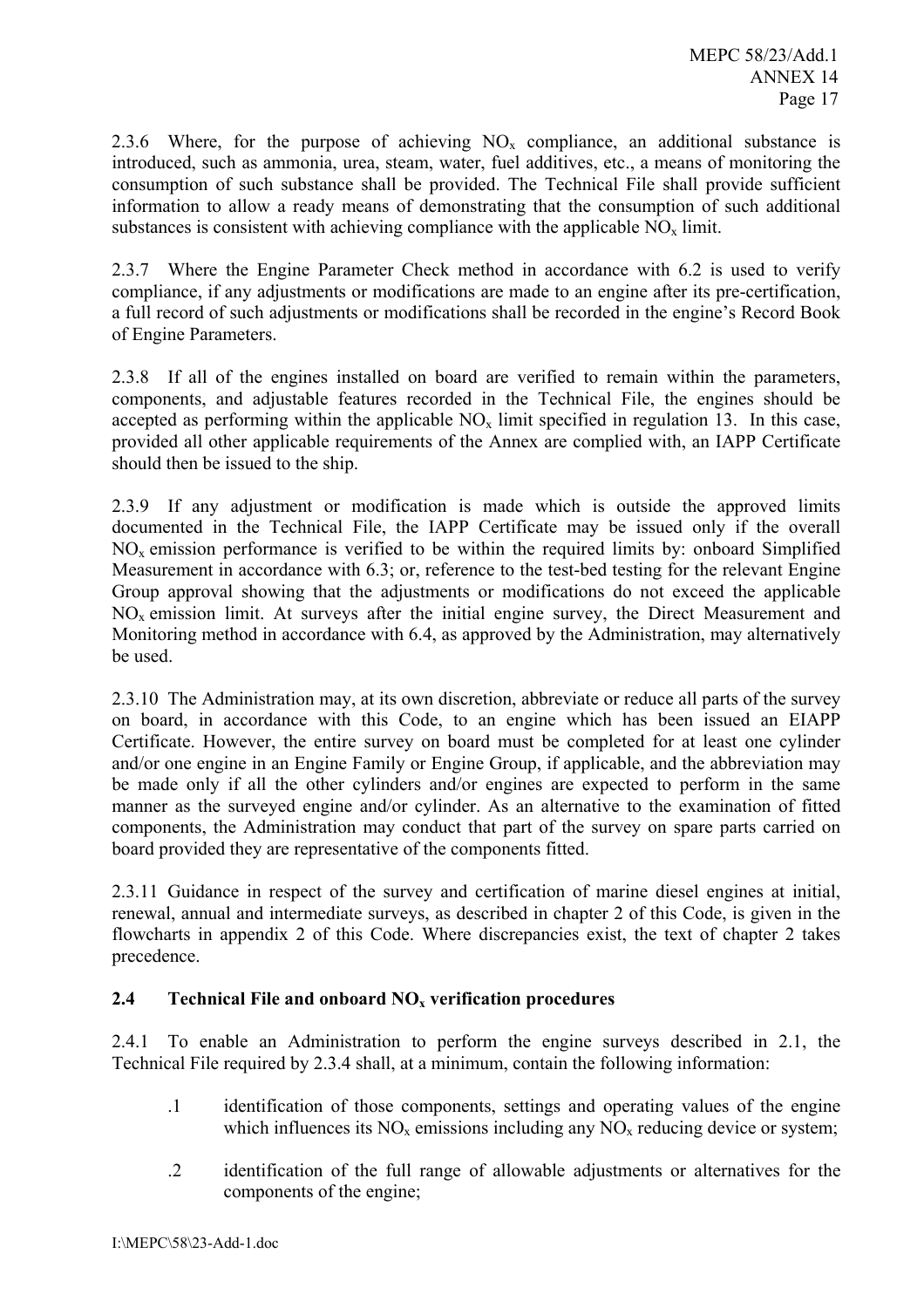- .3 full record of the relevant engine's performance, including the engine's rated speed and rated power;
- .4 a system of onboard  $NO<sub>x</sub>$  verification procedures to verify compliance with the  $NO<sub>x</sub>$  emission limits during onboard verification surveys in accordance with chapter 6:
- .5 a copy of the relevant Parent Engine test data, as given in section 2 of appendix 5 of this Code;
- .6 if applicable, the designation and restrictions for an engine which is an engine within an Engine Family or Engine Group;
- .7 specifications of those spare parts/components which, when used in the engine, according to those specifications, will result in continued compliance of the engine with the applicable  $NO<sub>x</sub>$  emission limit; and
- .8 the EIAPP Certificate, as applicable.

2.4.2 As a general principle, onboard  $NO<sub>x</sub>$  verification procedures shall enable a surveyor to easily determine if an engine has remained in compliance with the applicable requirements of regulation 13. At the same time, it shall not be so burdensome as to unduly delay the ship or to require in-depth knowledge of the characteristics of a particular engine or specialist measuring devices not available on board.

- 2.4.3 The onboard  $NO<sub>x</sub>$  verification procedure shall be one of the following methods:
	- .1 Engine Parameter Check method in accordance with 6.2 to verify that an engine's component, setting and operating values have not deviated from the specifications in the engine's Technical File;
	- .2 Simplified Measurement method in accordance with 6.3; or
	- .3 Direct Measurement and Monitoring method in accordance with 6.4.

2.4.4 When considering which onboard  $NO<sub>x</sub>$  verification procedures should be included in an engine's Technical File to verify whether an engine complies with the applicable  $NO<sub>x</sub>$  emission limit during the required onboard verification surveys, other than at an engine's initial onboard survey, any of the three onboard  $NO<sub>x</sub>$  verification procedures as specified in 6.1 may be applied. However, the procedures associated with the method applied are to be approved by the Administration. If the method differs from the verification procedure method specified in the Technical File as originally approved, the procedure of the method needs to be either added as an amendment to the Technical File or appended as an alternative to the procedure given in the Technical File. Thereafter the shipowner may choose which of the methods approved in the Technical File is to be used to demonstrate compliance.

2.4.5 In addition to the method specified by the engine manufacturer and given in the Technical File, as approved by the Administration for the initial certification in the engine, the shipowner shall have the option of direct measurement of  $NO<sub>x</sub>$  emissions in accordance with 6.4. Such data may take the form of spot checks logged with other engine operating data on a regular basis and over the full range of engine operation or may result from continuous monitoring and data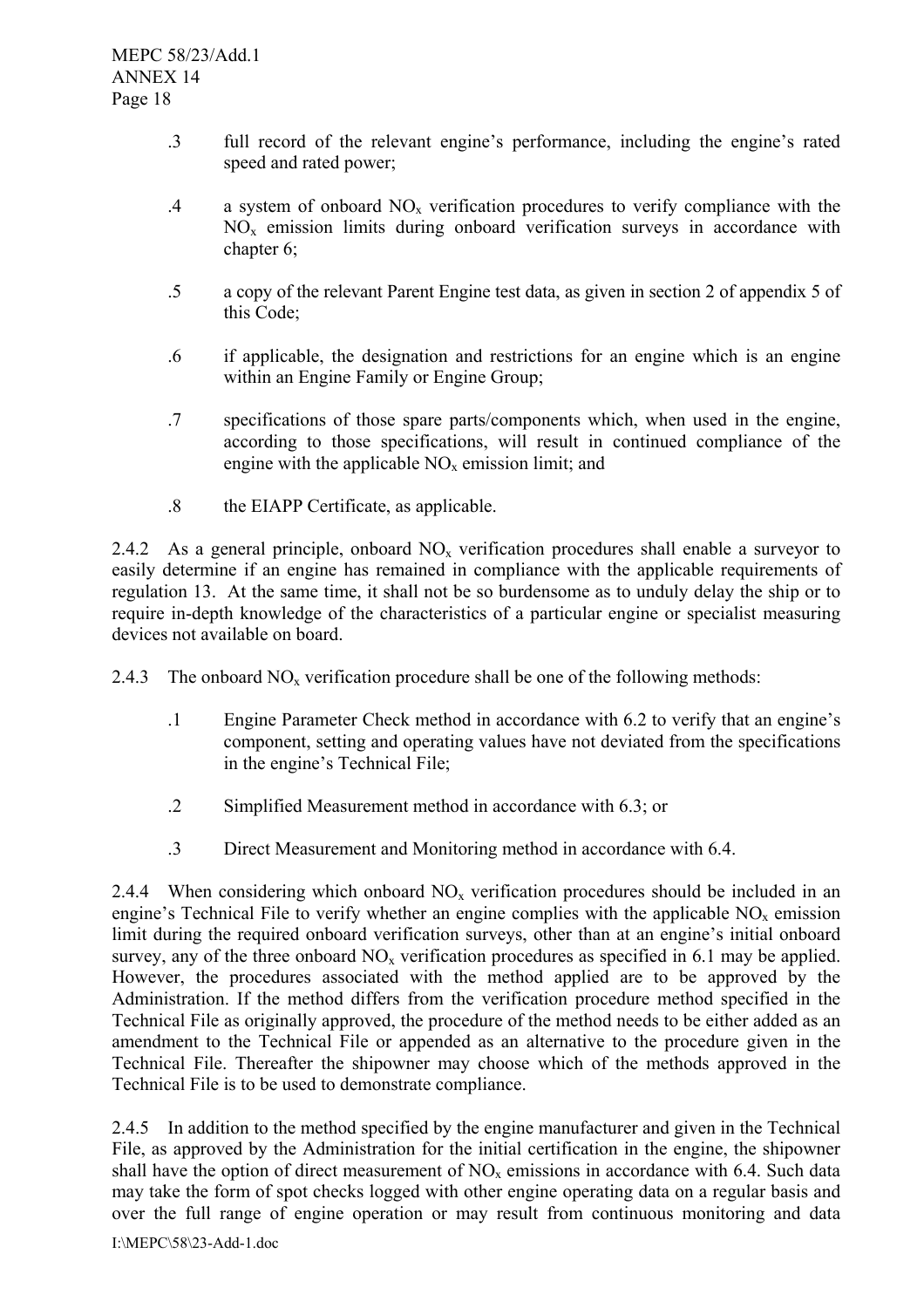storage. Data must be current (taken within the last 30 days) and must have been acquired using the test procedures cited in this Code. These monitoring records shall be kept on board for three months for verification purposes by a Party in accordance with regulation 10. Data shall also be corrected for ambient conditions and fuel specification, and measuring equipment must be checked for correct calibration and operation, in accordance with the approved procedures given in the Onboard Operating Manual. Where exhaust gas after-treatment devices are fitted which influence the  $NO<sub>x</sub>$  emissions, the measuring point(s) must be located downstream of such devices.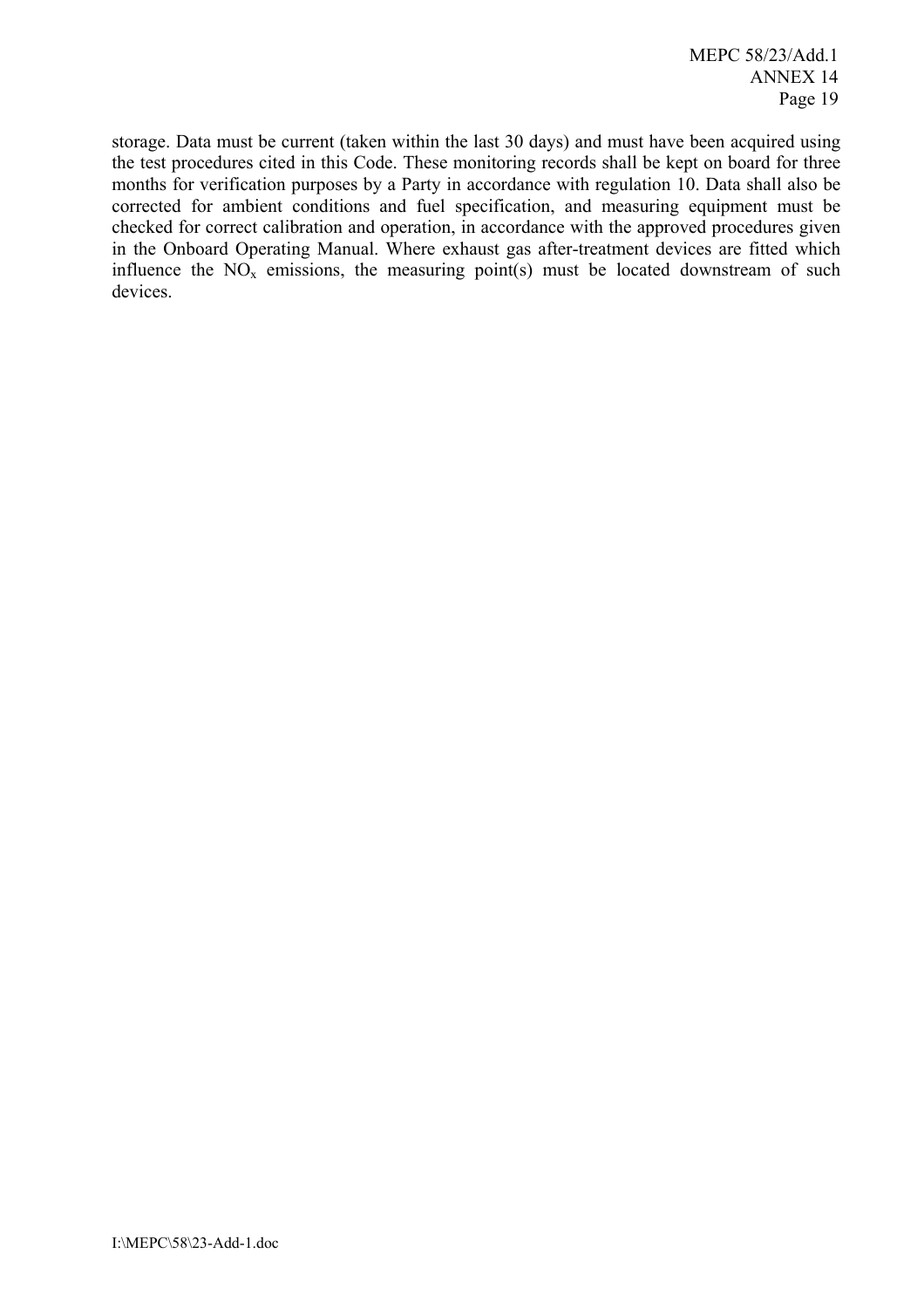# **Chapter 3**

#### *Nitrogen oxides emission standards*

#### **3.1** Maximum allowable NO<sub>x</sub> emission limits for marine diesel engines

3.1.1 The maximum allowable  $NO<sub>x</sub>$  emission limit values are given by paragraphs 3, 4, 5.1.1 and 7.4 of regulation 13 as applicable. The total weighted  $NO<sub>x</sub>$  emissions, as measured and calculated, rounded to one decimal place, in accordance with the procedures in this Code, shall be equal to or less than the applicable calculated value corresponding to the rated speed of the engine.

3.1.2 When the engine operates on test fuel oils in accordance with 5.3, the total emission of nitrogen oxides (calculated as the total weighted emission of  $NO<sub>2</sub>$ ) shall be determined using the relevant test cycles and measurement methods as specified in this Code.

3.1.3 An engine's exhaust emissions limit value, given from the formulae included in paragraph 3, 4 or 5.1.1 of regulation 13 as applicable, and the actual calculated exhaust emissions value, rounded to one decimal place for the engine, shall be stated on the engine's EIAPP Certificate. If an engine is a Member Engine of an Engine Family or Engine Group, it is the relevant Parent Engine emission value that is compared to the applicable limit value for that Engine Family or Engine Group. The limit value given here shall be the limit value for the Engine Family or Engine Group based on the highest engine speed to be included in that Engine Family or Engine Group, in accordance with paragraph 3, 4 or 5.1.1 of regulation 13, irrespective of the rated speed of the Parent Engine or the rated speed of the particular engine as given on the engine's EIAPP certificate.

3.1.4 In the case of an engine to be certified in accordance with paragraph 5.1.1 of regulation 13 the specific emission at each individual mode point shall not exceed the applicable  $NO<sub>x</sub>$  emission limit value by more than 50% except as follows:

- .1 The 10% mode point in the D2 test cycle specified in 3.2.5.
- .2 The 10% mode point in the C1 test cycle specified in 3.2.6.
- .3 The idle mode point in the C1 test cycle specified in 3.2.6.

# **3.2 Test cycles and weighting factors to be applied**

3.2.1 For every Individual Engine or Parent Engine of an Engine Family or Engine Group, one or more of the relevant test cycles specified in 3.2.2 to 3.2.6 shall be applied for verification of compliance with the applicable  $NO<sub>x</sub>$  emission limit contained in regulation 13.

3.2.2 For constant speed marine diesel engines for ship main propulsion, including diesel electric drive, test cycle E2 shall be applied in accordance with table 1.

3.2.3 For an engine connected to a controllable pitch propeller, irrespective of combinator curve, test cycle E2 shall be applied in accordance with table 1.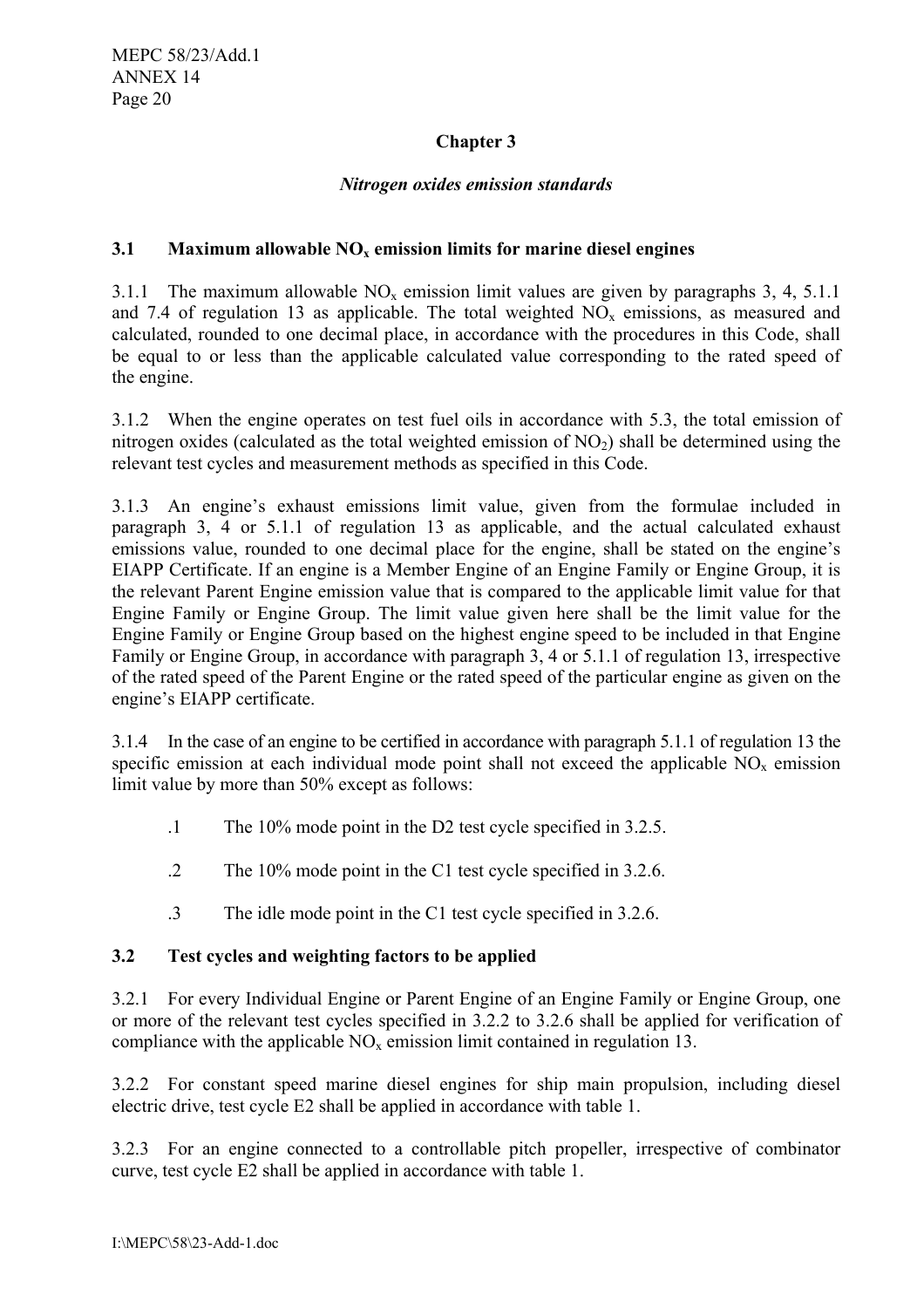#### *Table 1*

Test cycle for "Constant-speed main propulsion" application (including diesel-electric drive and all controllable-pitch propeller installations)

|            | Speed               | $00\%$ | 100% | 100% | $100\%^{2}$ |
|------------|---------------------|--------|------|------|-------------|
| Test cycle | Power               | $00\%$ | 75%  | 50%  | 25%         |
| type E2    | Weighting<br>factor | 0.2    |      | 0.15 | 0.15        |

3.2.4 For propeller law operated main and propeller law operated auxiliary engines, test cycle E3 shall be applied in accordance with table 2.

#### *Table 2*

Test cycle for "Propeller-law-operated main and propeller-law-operated auxiliary engine" application

|            | Speed               | $100\%$ | 91% | 80%  | 63%  |
|------------|---------------------|---------|-----|------|------|
| Test cycle | Power               | $100\%$ | 75% | 50%  | 25%  |
| type $E3$  | Weighting<br>factor | 0.2     | 0.5 | 0.15 | 0.15 |

3.2.5 For constant speed auxiliary engines, test cycle D2 shall be applied in accordance with table 3.

|            | Speed               | 100% | 100% | 100% | $100\%$ | 100% |
|------------|---------------------|------|------|------|---------|------|
| Test cycle | Power               | 100% | 75%  | 50%  | 25%     | 10%  |
| type D2    | Weighting<br>factor | 0.05 | 0.25 | 0.3  | 0.3     | 0.1  |

*Table 3*  Test cycle for "Constant-speed auxiliary engine" application

3.2.6 For variable speed, variable load auxiliary engines, not included above, test cycle C1 shall be applied in accordance with table 4.

 $\overline{2}$ <sup>2</sup> There are exceptional cases, including large bore engines intended for E2 applications, in which, due to their oscillating masses and construction, engines cannot be run at low load at nominal speed without the risk of damaging essential components. In such cases, the engine manufacturer shall make application to the Administration that the test cycle as given in table 1 above may be modified for the 25% power mode with regard to the engine speed. The adjusted engine speed at 25% power, however, shall be as close as possible to the rated engine speed, as recommended by the engine manufacturer and approved by the Administration. The applicable weighting factors for the test cycle shall remain unchanged.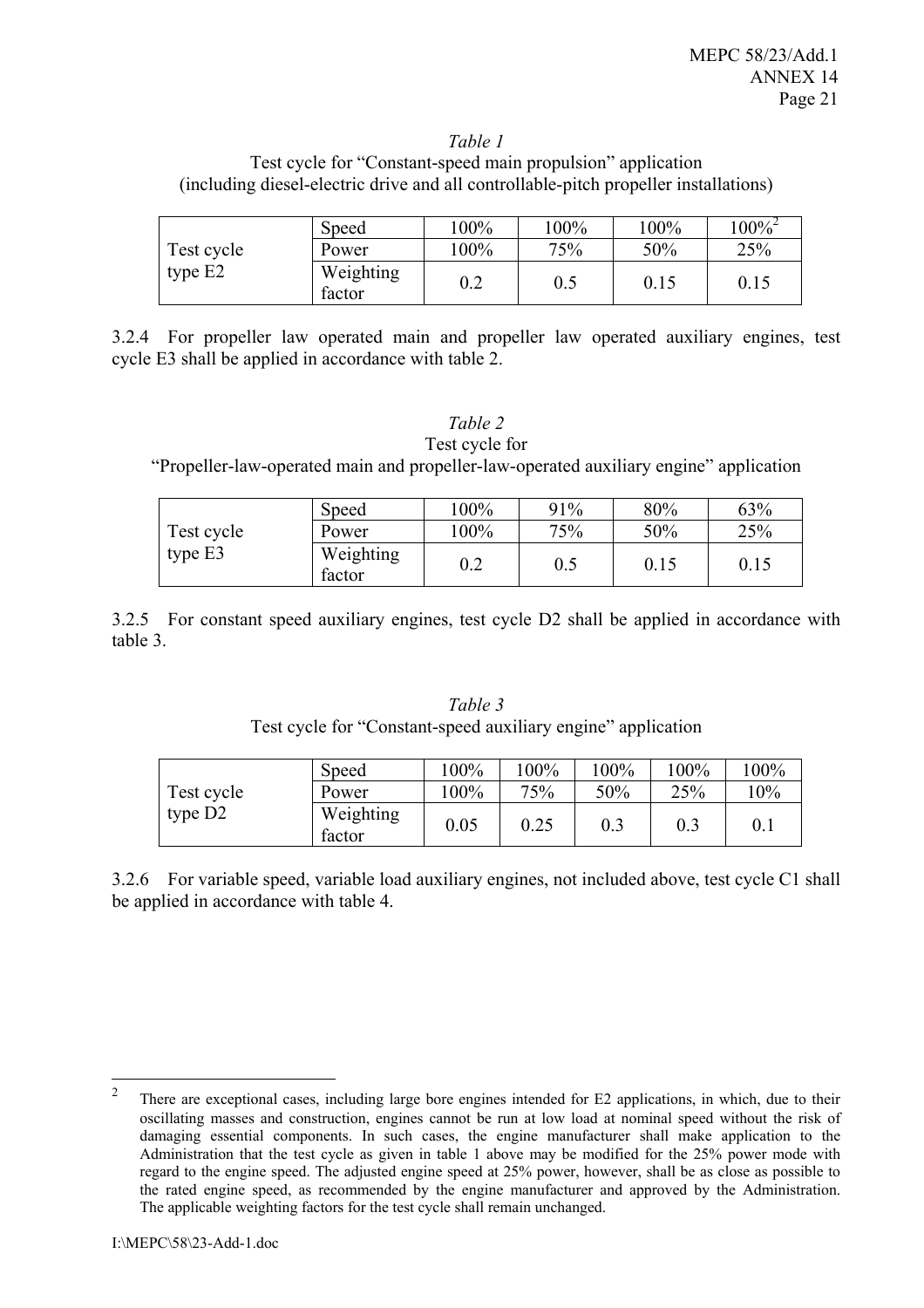# *Table 4*  Test cycle for "Variable-speed, variable-load auxiliary engine" application

|            | Speed               | Rated   |     |     | Intermediate |      |     | Idle |       |
|------------|---------------------|---------|-----|-----|--------------|------|-----|------|-------|
| Test cycle | Torque              | $100\%$ | 75% | 50% | 10%          | 100% | 75% | 50%  | $0\%$ |
| type $C1$  | Weighting<br>factor | 0.15    |     |     |              |      |     |      |       |

3.2.7 The torque figures given in test cycle C1 are percentage values which represent for a given test mode the ratio of the required torque to the maximum possible torque at this given speed.

3.2.8 The intermediate speed for test cycle C1 shall be declared by the manufacturer, taking into account the following requirements:

- .1 For engines which are designed to operate over a speed range on a full load torque curve, the intermediate speed shall be the declared maximum torque speed if it occurs between 60% and 75% of rated speed.
- .2 If the declared maximum torque speed is less than 60% of rated speed, then the intermediate speed shall be 60% of the rated speed.
- .3 If the declared maximum torque speed is greater than 75% of the rated speed, then the intermediate speed shall be 75% of rated speed.
- .4 For engines which are not designed to operate over a speed range on the full load torque curve at steady state conditions, the intermediate speed will typically be between 60% and 70% of the maximum rated speed.

3.2.9 If an engine manufacturer applies for a new test cycle application on an engine already certified under a different test cycle specified in 3.2.2 to 3.2.6, then it may not be necessary for that engine to undergo the full certification process for the new application. In this case, the engine manufacturer may demonstrate compliance by recalculation, by applying the measurement results from the specific modes of the first certification test to the calculation of the total weighted emissions for the new test cycle application, using the corresponding weighting factors from the new test cycle.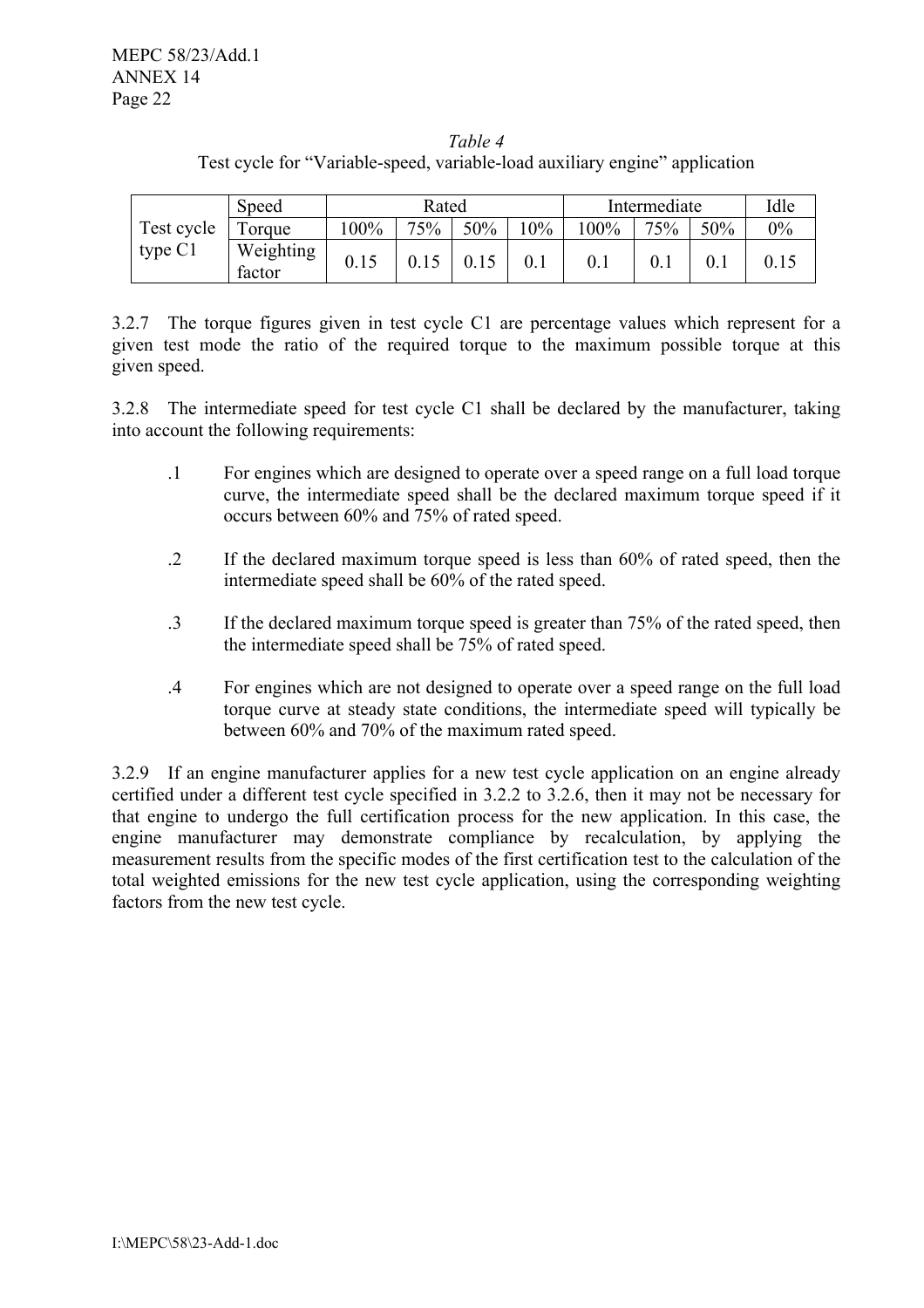# **Chapter 4**

# *Approval for serially manufactured engines: Engine Family and Engine Group concepts*

#### **4.1 General**

4.1.1 To avoid certification testing of every engine for compliance with the  $NO<sub>x</sub>$  emission limits, one of two approval concepts may be adopted, namely the Engine Family or the Engine Group concept.

4.1.2 The Engine Family concept may be applied to any series produced engines which, through their design are proven to have similar  $NO<sub>x</sub>$  emission characteristics, are used as produced, and, during installation on board, require no adjustments or modifications which could adversely affect the  $NO<sub>x</sub>$  emissions.

4.1.3 The Engine Group concept may be applied to a smaller series of engines produced for similar engine application and which require minor adjustments and modifications during installation or in service on board.

4.1.4 Initially the engine manufacturer may, at its discretion, determine whether engines should be covered by the Engine Family or Engine Group concept. In general, the type of application shall be based on whether the engines will be modified, and to what extent, after testing on a test bed.

#### **4.2 Documentation**

4.2.1 All documentation for certification must be completed and suitably stamped by the duly authorized Authority as appropriate. This documentation shall also include all terms and conditions, including replacement of spare parts, to ensure that an engine is maintained in compliance with the applicable  $NO<sub>x</sub>$  emission limit.

4.2.2 For an engine within an Engine Family or Engine Group, the required documentation for the Engine Parameter Check method is specified in 6.2.2.

# **4.3 Application of the Engine Family concept**

4.3.1 The Engine Family concept provides the possibility of reducing the number of engines which must be submitted for approval testing, while providing safeguards that all engines within the Engine Family comply with the approval requirements. In the Engine Family concept, engines with similar emission characteristics and design are represented by a Parent Engine.

4.3.2 Engines that are series produced and not intended to be modified may be covered by the Engine Family concept.

4.3.3 The selection procedure for the Parent Engine is such that the selected engine incorporates those features which will most adversely affect the  $NO<sub>x</sub>$  emission level. This engine, in general, shall have the highest  $NO<sub>x</sub>$  emission level among all of the engines in the Engine Family.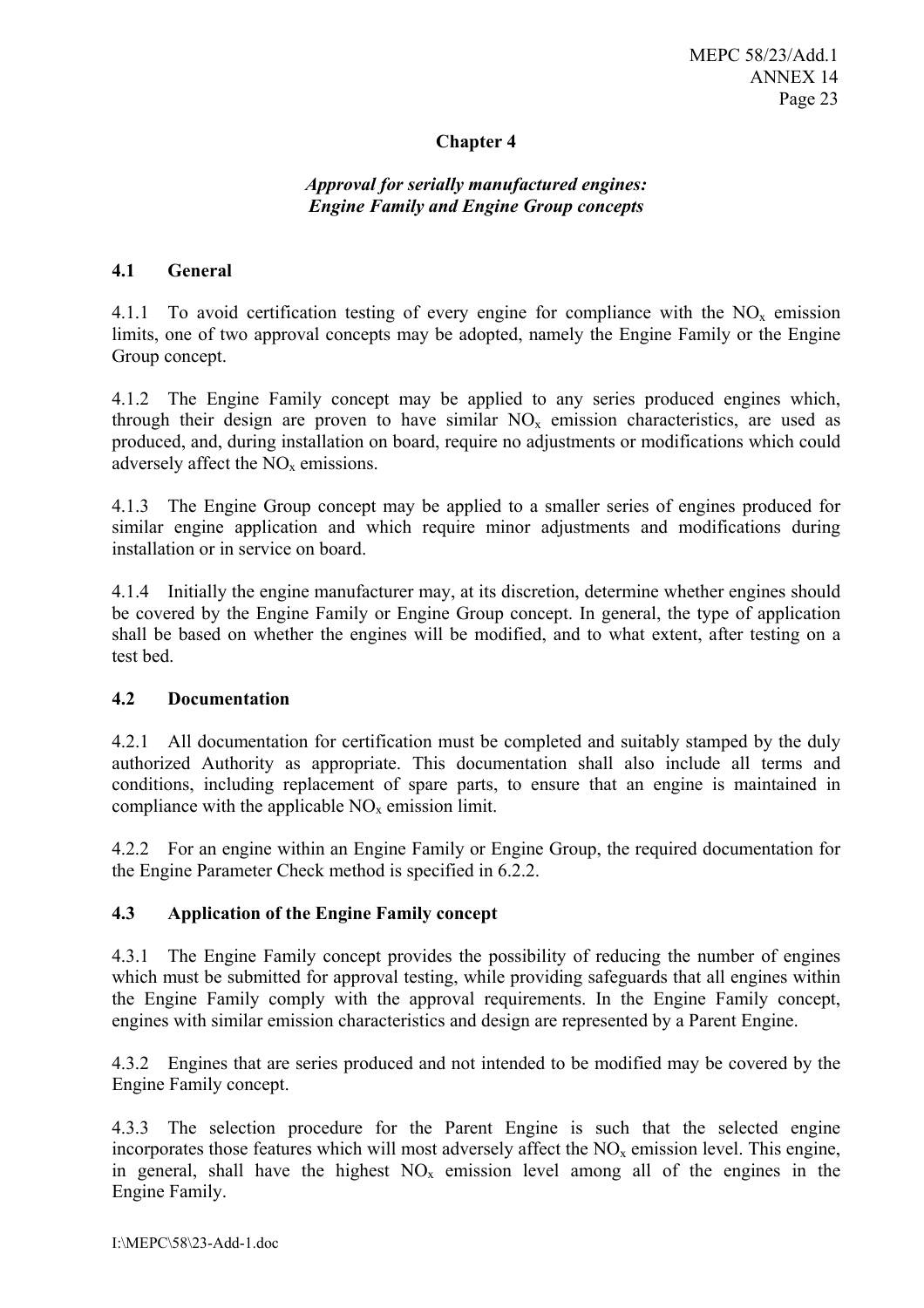4.3.4 On the basis of tests and engineering judgement, the manufacturer shall propose which engines belong to an Engine Family, which engine(s) produce the highest  $NO<sub>x</sub>$  emissions, and which engine(s) should be selected for certification testing.

4.3.5 The Administration shall review for certification approval the selection of the Parent Engine within the Engine Family and shall have the option of selecting a different engine, either for approval or production conformity testing, in order to have confidence that all engines within the Engine Family comply with the applicable  $NO<sub>x</sub>$  emission limit.

4.3.6 The Engine Family concept does allow minor adjustments to the engines through adjustable features. Marine diesel engines equipped with adjustable features must comply with all requirements for any adjustment within the physically available range. A feature is not considered adjustable if it is permanently sealed or otherwise not normally accessible. The Administration may require that adjustable features be set to any specification within its adjustable range for certification or in-use testing to determine compliance with the requirements.

4.3.7 Before granting an Engine Family approval, the Administration shall take the necessary measures to verify that adequate arrangements have been made to ensure effective control of the conformity of production. This may include, but is not limited to:

- .1 the connection between the  $NO<sub>x</sub>$  critical component part or identification numbers as proposed for the Engine Family and the drawing numbers (and revision status if applicable) defining those components;
- .2 the means by which the Administration will be able, at the time of a survey, to verify that the drawings used for the production of the  $NO<sub>x</sub>$  critical components correspond to the drawings established as defining the Engine Family;
- .3 drawing revision control arrangements. Where it is proposed by a manufacturer that revisions to the  $NO<sub>x</sub>$  critical component drawings defining an Engine Family may be undertaken through the life of an engine, then the conformity of production scheme would need to demonstrate the procedures to be adopted to cover the cases where revisions will, or will not, affect  $NO<sub>x</sub>$  emissions. These procedures shall cover drawing number allocation, effect on the identification markings on the  $NO<sub>x</sub>$  critical components and the provision for providing the revised drawings to the Administration responsible for the original Engine Family approval, where these revisions may affect the  $NO<sub>x</sub>$  emissions the means to be adopted to assess or verify performance against the Parent Engine performance are to be stated together with the subsequent actions to be taken regarding advising the Administration and, where necessary, the declaration of a new Parent Engine prior to the introduction of those modifications into service;
- .4 the implemented procedures that ensure any  $NO<sub>x</sub>$  critical component spare parts supplied to a certified engine will be identified as given in the approved Technical File and hence will be produced in accordance with the drawings as defining the Engine Family; or
- .5 equivalent arrangements as approved by the Administration.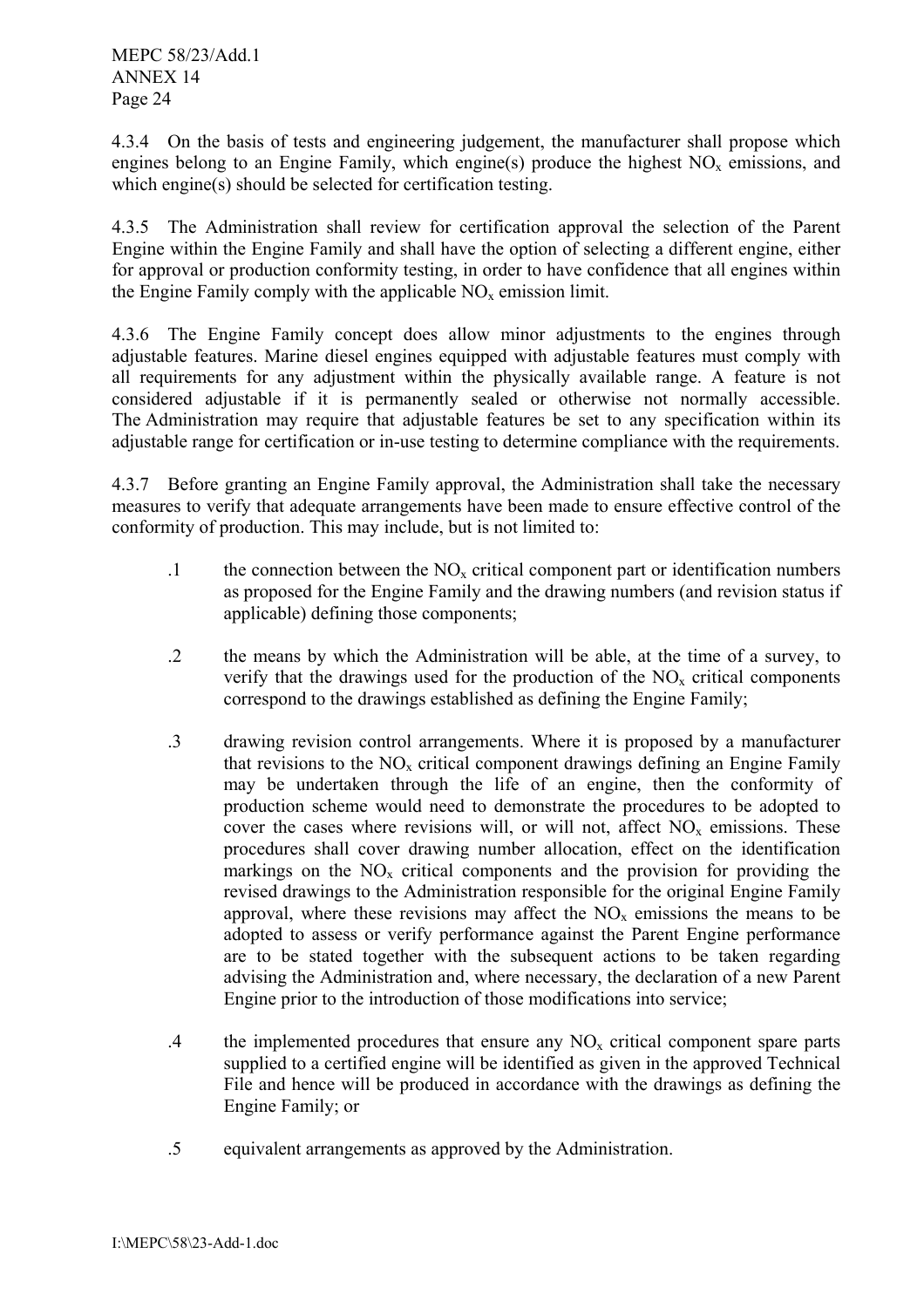# 4.3.8 *Guidance for the selection of an Engine Family*

4.3.8.1 The Engine Family shall be defined by basic characteristics which must be common to all engines within the Engine Family. In some cases there may be interaction of parameters; these effects must also be taken into consideration to ensure that only engines with similar exhaust emission characteristics are included within an Engine Family, e.g., the number of cylinders may become a relevant parameter on some engines due to the charge air or fuel system used, but with other designs, exhaust emissions characteristics may be independent of the number of cylinders or configuration.

4.3.8.2 The engine manufacturer is responsible for selecting those engines from their different models of engines that are to be included in an Engine Family. The following basic characteristics, but not specifications, shall be common among all engines within an Engine Family:

- .1 combustion cycle:
	- 2-stroke cycle - 4-stroke cycle
- .2 cooling medium:
	- air
	- water
	- oil
- .3 individual cylinder displacement: - to be within a total spread of 15%
- .4 number of cylinders and cylinder configuration: - applicable in certain cases only, e.g., in combination with exhaust gas cleaning devices
- .5 method of air aspiration:
	- naturally aspirated
	- pressure charged
- .6 fuel type: - distillate/residual fuel oil - dual fuel
- .7 combustion chamber
	- open chamber
	- divided chamber
- .8 valve and porting, configuration, size and number:
	- cylinder head
	- cylinder wall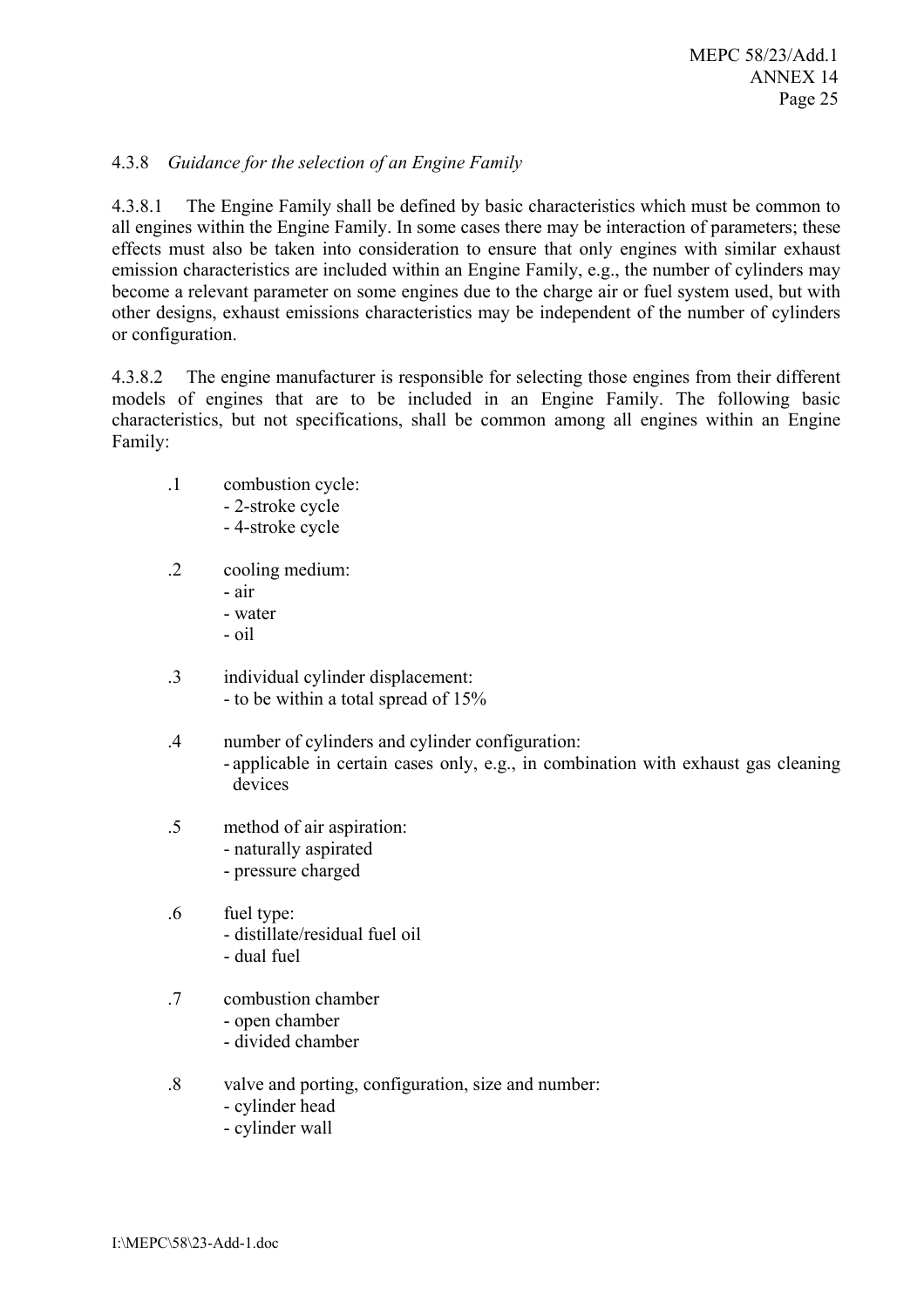- .9 fuel system type:
	- pump-line-injector
	- in-line
	- distributor
	- single element
	- unit injector
	- gas valve
- .10 miscellaneous features:
	- exhaust gas re-circulation
	- water/emulsion injection
	- air injection
	- charge cooling system
	- exhaust after-treatment
	- reduction catalyst
	- oxidation catalyst
	- thermal reactor
	- particulates trap.

4.3.8.3 If there are engines which incorporate other features which could be considered to affect  $NO<sub>x</sub>$  exhaust emissions, these features must be identified and taken into account in the selection of the engines to be included in the Engine Family.

#### 4.3.9 *Guidance for selecting the Parent Engine of an Engine Family*

4.3.9.1 The method of selection of the Parent Engine for  $NO<sub>x</sub>$  measurement shall be agreed to and approved by the Administration. The method shall be based upon selecting an engine which incorporates engine features and characteristics which, from experience, are known to produce the highest  $NO<sub>x</sub>$  emissions expressed in grams per kilowatt hour (g/kWh). This requires detailed knowledge of the engines within the Engine Family. Under certain circumstances, the Administration may conclude that the worst case  $NO<sub>x</sub>$  emission rate of the Engine Family can best be characterized by testing a second engine. Thus, the Administration may select an additional engine for test based upon features which indicate that it may have the highest  $NO<sub>x</sub>$  emission levels of the engines within that Engine Family. If the range of engines within the Engine Family incorporate other variable features which could be considered to affect  $NO<sub>x</sub>$  emissions, these features must also be identified and taken into account in the selection of the Parent Engine.

4.3.9.2 The Parent Engine shall have the highest emission value for the applicable test cycle.

# 4.3.10 *Certification of an Engine Family*

4.3.10.1 The certification shall include a list, to be prepared and maintained by the engine manufacturer and approved by the Administration, of all engines and their specifications accepted under the same Engine Family, the limits of their operating conditions and the details and limits of engine adjustments that may be permitted.

4.3.10.2 A pre-certificate, or EIAPP Certificate, shall be issued for a Member Engine of an Engine Family in accordance with this Code which certifies that the Parent Engine meets the applicable  $NO<sub>x</sub>$  limit specified in regulation 13. Where Member Engine pre-certification requires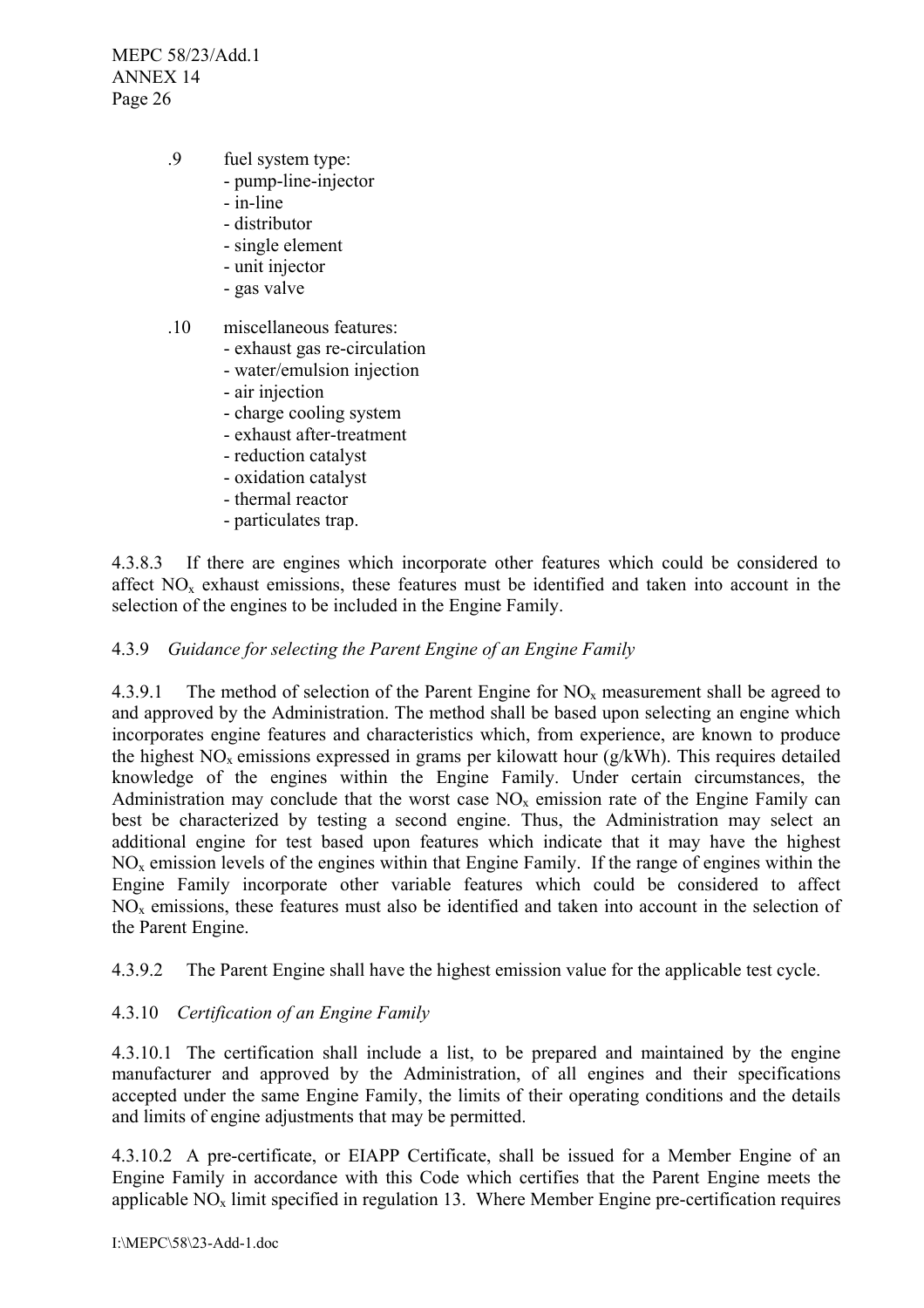the measurement of some performance values, the calibration of the equipment used for those measurements shall be in accordance with the requirements of 1.3 of appendix 4 of this Code.

4.3.10.3 When the Parent Engine of an Engine Family is tested and gaseous emissions measured under the most adverse conditions specified within this Code and confirmed as complying with the applicable maximum allowable emission limits as given in 3.1, the results of the test and  $NO<sub>x</sub>$ measurement shall be recorded in the EIAPP Certificate issued for the particular Parent Engine and for all Member Engines of the Engine Family.

4.3.10.4 If two or more Administrations agree to accept each other's EIAPP Certificates, then an entire Engine Family, certified by one of these Administrations, shall be accepted by the other Administrations which entered into that agreement with the original certifying Administration, unless the agreement specified otherwise. Certificates issued under such agreements shall be acceptable as *prima facie* evidence that all engines included in the certification of the Engine Family comply with the specific  $NO<sub>x</sub>$  emission requirements. There is no need for further evidence of compliance with regulation 13 if it is verified that the installed engine has not been modified and the engine adjustment is within the range permitted in the Engine Family certification.

4.3.10.5 If the Parent Engine of an Engine Family is to be certified in accordance with an alternative standard or a different test cycle than allowed by this Code, the manufacturer must prove to the Administration that the weighted average  $NO<sub>x</sub>$  emissions for the appropriate test cycles fall within the relevant limit values under regulation 13 and this Code before the Administration may issue an EIAPP Certificate.

# **4.4 Application of the Engine Group concept**

4.4.1 Engine Group engines normally require adjustment or modification to suit the onboard operating conditions but these adjustments or modifications shall not result in  $NO<sub>x</sub>$  emissions exceeding the applicable limits in regulation 13.

4.4.2 The Engine Group concept also provides the possibility for a reduction in approval testing for modifications to engines in production or in service.

4.4.3 In general, the Engine Group concept may be applied to any engine type having the same design features as specified in 4.4.6, but individual engine adjustment or modification after test-bed measurement is allowed. The range of engines in an Engine Group and choice of Parent Engine shall be agreed to and approved by the Administration.

4.4.4 The application for the Engine Group concept, if requested by the engine manufacturer or another party, shall be considered for certification approval by the Administration. If the engine owner, with or without technical support from the engine manufacturer, decides to perform modifications on a number of similar engines in the owner's fleet, the owner may apply for an Engine Group certification. The Engine Group may be based on a Parent Engine which is a test engine on the test bench. Typical applications are similar modifications of similar engines in similar operational conditions. If a party other than the engine manufacturer applies for engine certification, the applicant for the engine certification takes on the responsibilities of the engine manufacturer as elsewhere given within this Code.

4.4.5 Before granting an initial Engine Group approval for serially produced engines, the Administration shall take the necessary measures to verify that adequate arrangements have been made to ensure effective control of the conformity of production. The requirements of 4.3.7 apply *mutatis mutandis* to this section. This requirement may not be necessary for Engine Groups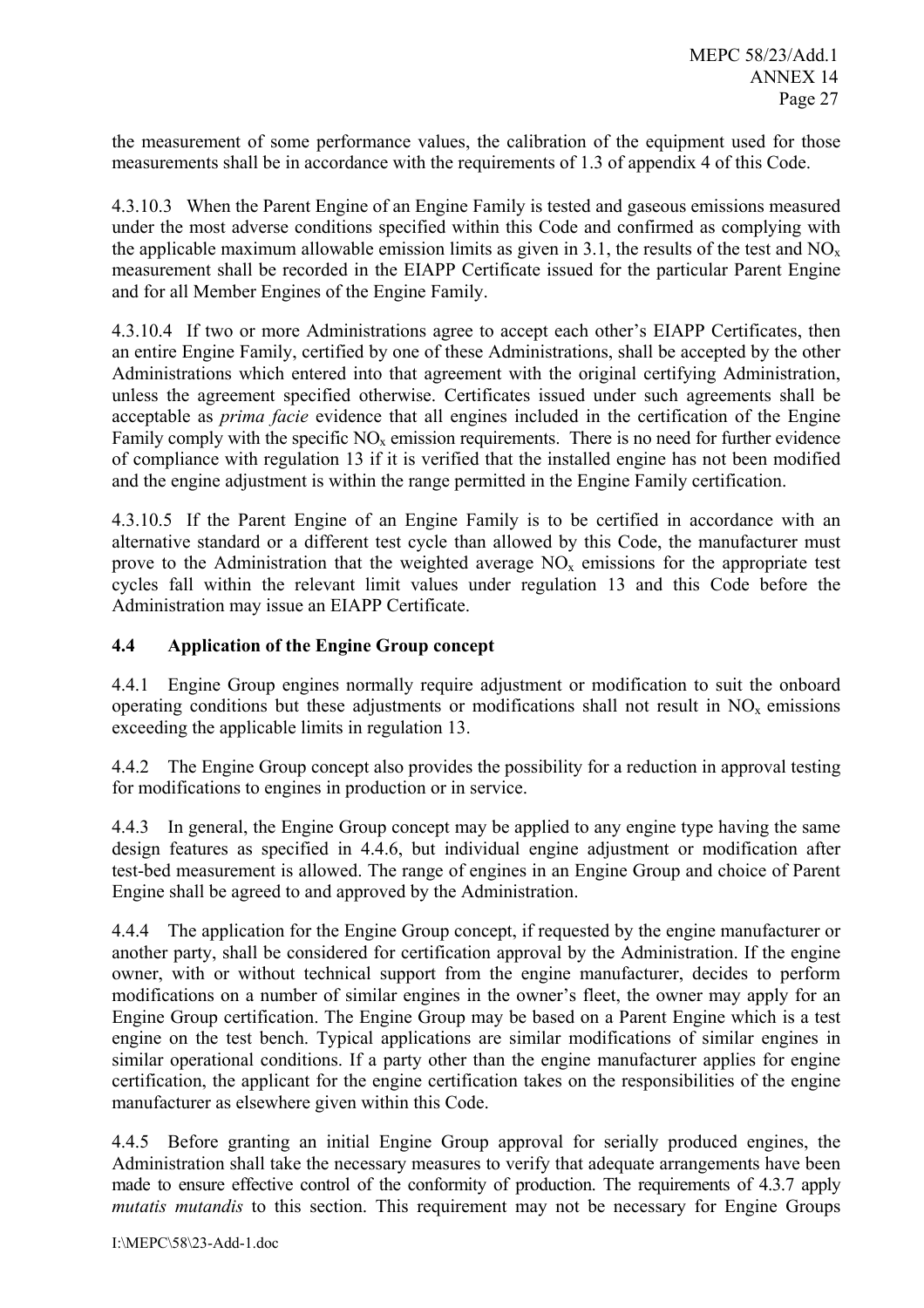established for the purpose of engine modification on board after an EIAPP Certificate has been issued.

# 4.4.6 *Guidance for the selection of an Engine Group*

4.4.6.1 The Engine Group may be defined by basic characteristics and specifications in addition to the parameters defined in 4.3.8 for an Engine Family.

4.4.6.2 The following parameters and specifications shall be common to engines within an Engine Group:

- .1 bore and stroke dimensions;
- .2 method and design features of pressure charging and exhaust gas system: - constant pressure; - pulsating system;
- .3 method of charge air cooling system: - with/without charge air cooler;
- .4 design features of the combustion chamber that effect  $NO<sub>x</sub>$  emission;
- .5 design features of the fuel injection system, plunger and injection cam which may profile basic characteristics that effect  $NO<sub>x</sub>$  emission; and
- .6 rated power at rated speed. The permitted ranges of engine power (kW/cylinder) and/or rated speed are to be declared by the manufacturer and approved by the Administration.

4.4.6.3 Generally, if the criteria required by 4.4.6.2 are not common to all engines within a However, an Engine Group may be accepted if only one of those criteria is not common for all of prospective Engine Group, then those engines may not be considered as an Engine Group. the engines within a prospective Engine Group.

# 4.4.7 G*uidance for allowable adjustment or modification within an Engine Group*

4.4.7.1 Minor adjustments and modifications in accordance with the Engine Group concept are allowed after pre-certification or final test-bed measurement within an Engine Group upon agreement of the parties concerned and approval of the Administration, if:

- the applicable  $NO<sub>x</sub>$  emission limit. The engine test-bed results in respect of .1 an inspection of emission-relevant engine parameters and/or provisions of the onboard  $NO<sub>x</sub>$  verification procedures of the engine and/or data provided by the engine manufacturer confirm that the adjusted or modified engine complies with  $NO<sub>x</sub>$  emissions may be accepted as an option for verifying onboard adjustments or modifications to an engine within an Engine Group; or
- .2 onboard measurement confirms that the adjusted or modified engine complies with the applicable  $NO<sub>x</sub>$  emission limit.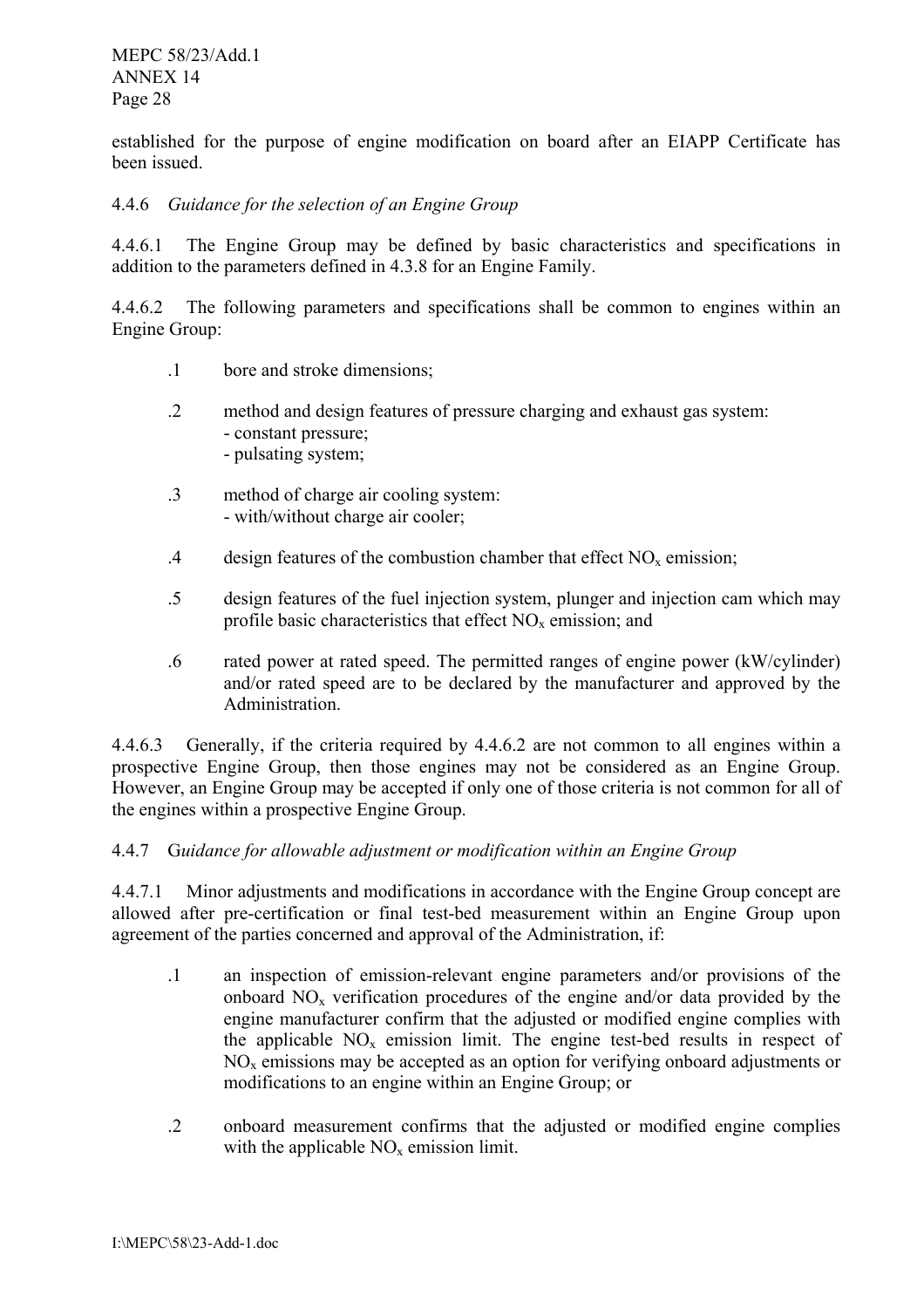4.4.7.2 Examples of adjustments and modifications within an Engine Group that may be permitted, but are not limited to those described below:

- .1 For onboard conditions, adjustment of:
	- injection timing for compensation of fuel property differences,
	- injection timing for maximum cylinder pressure,
	- fuel delivery differences between cylinders.
- .2 For performance, modification of:
	- turbocharger,
	- injection pump components,
	- plunger specification,
	- delivery valve specification,
	- injection nozzles,
	- cam profiles,
	- intake and/or exhaust valve,
	- injection cam,
	- combustion chamber.

4.4.7.3 The above examples of modifications after a test-bed trial concern essential improvements of components or engine performance during the life of an engine. This is one of the main reasons for the existence of the Engine Group concept. The Administration, upon application, may accept the results from a demonstration test carried out on one engine, possibly a test engine, indicating the effects of the modifications on  $NO<sub>x</sub>$  emissions which may be accepted for all engines within that Engine Group without requiring certification measurements on each Member Engine of the Engine Group.

#### 4.4.8 *Guidance for the selection of the Parent Engine of an Engine Group*

4.4.8.1 The selection of the Parent Engine shall be in accordance with the criteria in 4.3.9, as applicable. It is not always possible to select a Parent Engine from small-volume production engines in the same way as the mass-produced engines (Engine Family). The first engine ordered may be registered as the Parent Engine. Furthermore at the pre-certification test where a Parent Engine is not adjusted to the engine builder defined reference or maximum tolerance operating conditions (which may include, but not limited to, maximum combustion pressure, compression pressure, exhaust back pressure, charge air temperature) for the Engine Group, the measured  $NO<sub>x</sub>$ emission values shall be corrected to the defined reference and maximum tolerance conditions on the basis of emission sensitivity tests on other representative engines. The resulting corrected average weighted  $NO<sub>x</sub>$  emission value under reference conditions is to be stated in 1.9.6 of the Supplement to the EIAPP Certificate. In no case is the effect of the reference condition tolerances to result in an emission value which would exceed the applicable  $NO<sub>x</sub>$  emission limit as required by regulation 13. The method used to select the Parent Engine to represent the Engine Group, the reference values and the applied tolerances shall be agreed to and approved by the Administration.

#### 4.4.9 *Certification of an Engine Group*

4.4.9.1 The requirements of 4.3.10 apply *mutatis mutandis* to this section.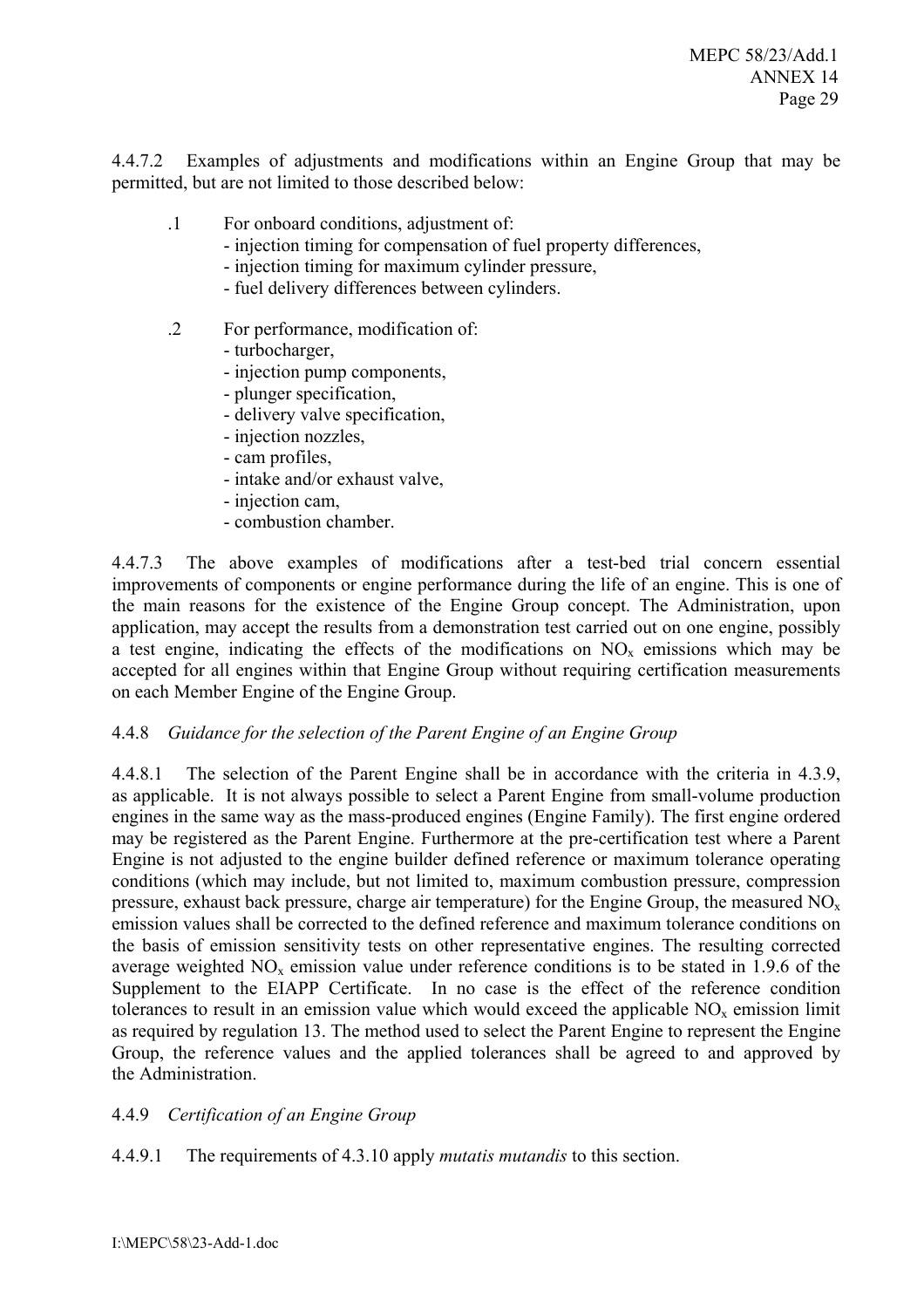# **Chapter 5**

# *Procedures for NO<sub>x</sub> emission measurements on a test bed*

# **5.1 General**

5.1.1 This procedure shall be applied to every initial approval testing of a marine diesel engine regardless of the location of that testing (the methods described in 2.1.2.1 and 2.1.2.2).

5.1.2 This chapter specifies the measurement and calculation methods for gaseous exhaust emissions from reciprocating internal-combustion engines under steady-state conditions, necessary for determining the average weighted value for the  $NO<sub>x</sub>$  exhaust gas emission.

5.1.3 Many of the procedures described below are detailed accounts of laboratory methods, since determining an emissions value requires performing a complex set of individual measurements, rather than obtaining a single measured value. Thus, the results obtained depend as much on the process of performing the measurements as they depend on the engine and test method.

5.1.4 This chapter includes the test and measurement methods, test run and test report as a procedure for a test-bed measurement.

5.1.5 In principle, during emission tests, an engine shall be equipped with its auxiliaries in the same manner as it would be used on board.

5.1.6 For many engine types within the scope of this Code, the auxiliaries which may be fitted to the engine in service may not be known at the time of manufacture or certification. It is for this reason that the emissions are expressed on the basis of brake power as defined in 1.3.13.

5.1.7 When it is not appropriate to test the engine under the conditions as defined in 5.2.3, e.g., if the engine and transmission form a single integral unit, the engine may only be tested with other auxiliaries fitted. In this case the dynamometer settings shall be determined in accordance with 5.2.3 and 5.9. The auxiliary losses shall not exceed 5% of the maximum observed power. Losses exceeding 5% shall be approved by the Administration involved prior to the test.

5.1.8 All volumes and volumetric flow rates shall be related to 273 K (0°C) and 101.3 kPa.

5.1.9 Except as otherwise specified, all results of measurements, test data or calculations required by this chapter shall be recorded in the engine's test report in accordance with 5.10.

5.1.10 References in this Code to the term "charge air" apply equally to scavenge air.

# **5.2 Test conditions**

# 5.2.1 *Test condition parameter and test validity for Engine Family approval*

5.2.1.1 The absolute temperature  $T_a$  of the engine intake air expressed in Kelvin shall be measured, and the dry atmospheric pressure  $p_s$ , expressed in kPa, shall be measured or calculated as follows:

 $p_s = p_b - 0.01 \cdot R_a \cdot p_a$ 

 $p_a$  according to formula (10)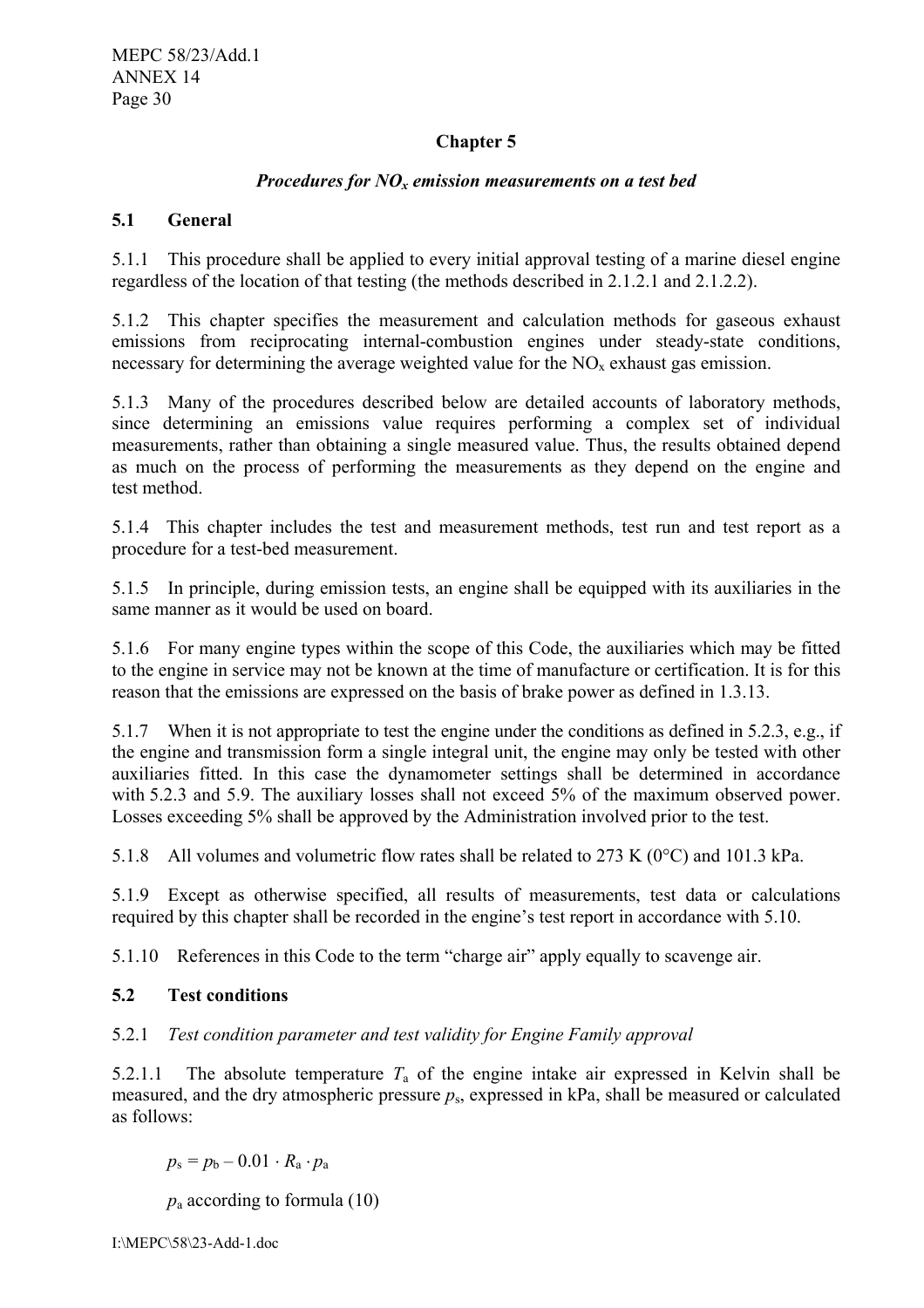5.2.1.2 For naturally aspirated and mechanically pressure charged engines the parameter *f*<sup>a</sup> shall be determined according to the following:

$$
f_{\mathbf{a}} = \left(\frac{99}{p_{\mathbf{s}}}\right) \cdot \left(\frac{T_{\mathbf{a}}}{298}\right)^{0.7} \tag{1}
$$

5.2.1.3 For turbocharged engines with or without cooling of the intake air the parameter *f*<sup>a</sup> shall be determined according to the following:

$$
f_{\mathbf{a}} = \left(\frac{99}{p_{\mathbf{s}}}\right)^{0.7} \cdot \left(\frac{T_{\mathbf{a}}}{298}\right)^{1.5} \tag{2}
$$

5.2.1.4 For a test to be recognized as valid for Engine Family approval, the parameter  $f_a$  shall be such that:

$$
0.93 \le f_a \le 1.07 \tag{3}
$$

#### 5.2.2 *Engines with charge air cooling*

5.2.2.1 The temperature of the cooling medium and the charge air temperature shall be recorded.

5.2.2.2 All engines when equipped as intended for installation on board ships must be capable of operating within the applicable  $NO<sub>x</sub>$  emission limit of regulation 13 at an ambient seawater temperature of 25°C. This reference temperature shall be considered in accordance with the charge air cooling arrangement applicable to the individual installation as follows:

- .1 Direct seawater cooling to engine charge air coolers. Compliance with the applicable  $NO_x$  limit shall be demonstrated with a charge air cooler coolant inlet temperature of 25°C.
- .2 Intermediate freshwater cooling to engine charge air coolers. Compliance with the applicable  $NO<sub>x</sub>$  limit shall be demonstrated with the charge air cooling system operating with the designed in service coolant inlet temperature regime corresponding to an ambient seawater temperature of 25°C.
- *Note:* Demonstration of compliance at a Parent Engine test for a direct seawater cooled system, as given by (.1) above, does not demonstrate compliance in accordance with the higher charge air temperature regime inherent with an intermediate freshwater cooling arrangement as required by this section.
- coolers, compliance with the applicable  $NO<sub>x</sub>$  limit shall be demonstrated with the .3 For those installations incorporating no seawater cooling, either direct or indirect, to the charge air coolers, e.g., radiator cooled freshwater systems, air/air charge air engine and charge air cooling systems operating as specified by the manufacturer with 25°C air temperature.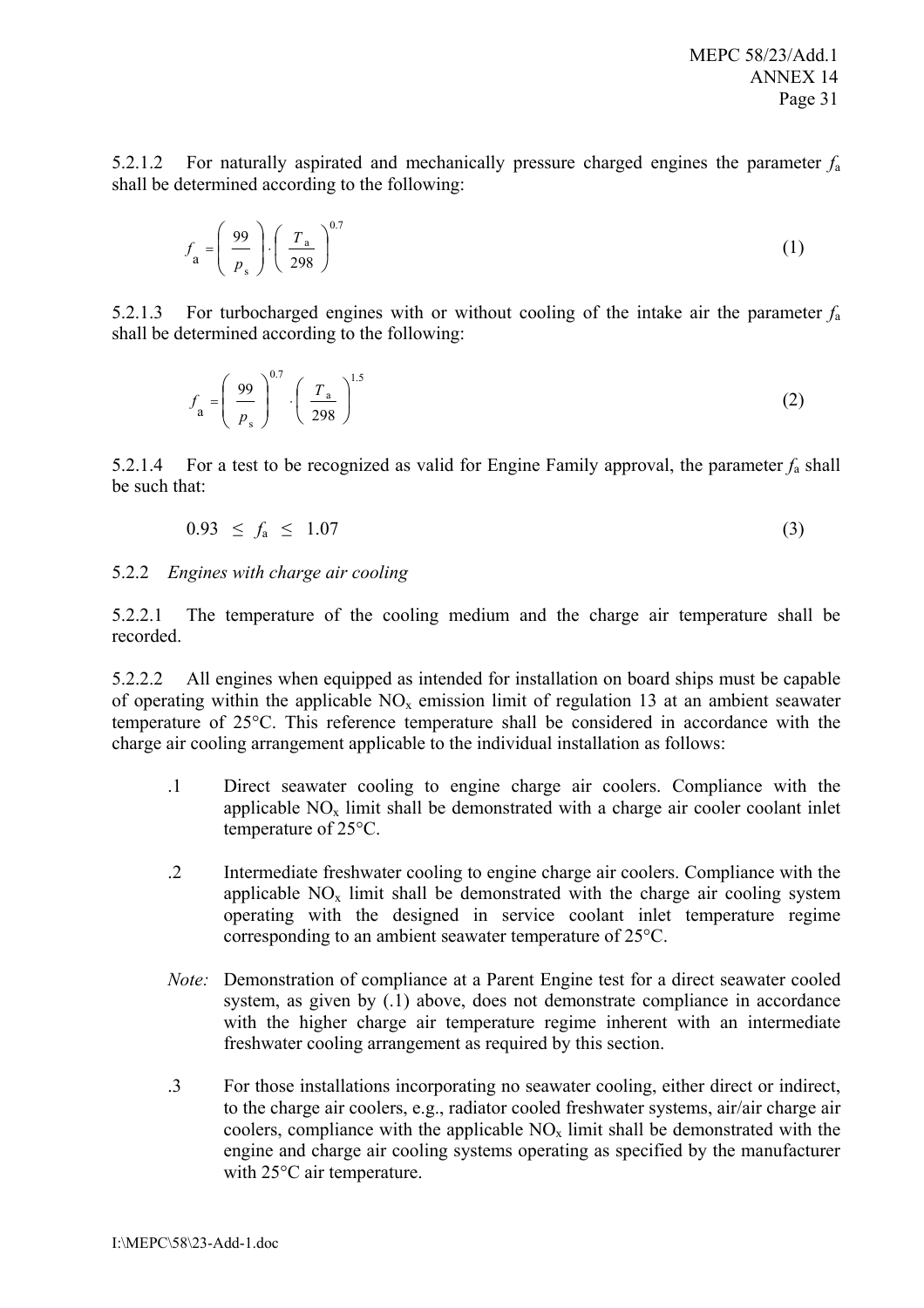5.2.2.3 Compliance with the applicable  $NO<sub>x</sub>$  emission limit as defined by regulation 13 shall be demonstrated either by testing or by calculation using the charge air reference temperatures (*T*SCRef) specified and justified by the manufacturer, if applicable.

# 5.2.3 *Power*

5.2.3.1 The basis of specific emissions measurement is uncorrected brake power as defined in 1.3.11 and 1.3.13. The engine shall be submitted with auxiliaries needed for operating the engine (e.g., fan, water pump, etc.). If it is impossible or inappropriate to install the auxiliaries on the test bench, the power absorbed by them shall be determined and subtracted from the measured engine power.

5.2.3.2 Auxiliaries not necessary for the operation of the engine and which may be mounted on the engine may be removed for the test. See also 5.1.5 and 5.1.6.

5.2.3.3 Where auxiliaries have not been removed, the power absorbed by them at the test speeds shall be determined in order to calculate the dynamometer settings, except for engines where such auxiliaries form an integral part of the engine (e.g., cooling fans for air cooled engines).

# 5.2.4 *Engine air inlet system*

5.2.4.1 An engine air intake system or a test shop system shall be used presenting an air intake restriction within  $\pm 300$  Pa of the maximum value specified by the manufacturer for a clean air cleaner at the speed of rated power and full-load.

5.2.4.2 If the engine is equipped with an integral air inlet system, it shall be used for testing.

# 5.2.5 *Engine exhaust system*

5.2.5.1 An engine exhaust system or a test shop system shall be used which presents an exhaust backpressure within  $\pm 650$  Pa of the maximum value specified by the manufacturer at the speed of rated power and full load. The exhaust system shall conform to the requirements for exhaust gas sampling, as set out in 5.9.3.

5.2.5.2 If the engine is equipped with an integral exhaust system, it shall be used for testing.

5.2.5.3 If the engine is equipped with an exhaust after-treatment device, the exhaust pipe shall have the same diameter as found in-use for at least 4 pipe diameters upstream to the inlet of the beginning of the expansion section containing the after-treatment device. The distance from the exhaust manifold flange or turbocharger outlet to the exhaust after-treatment device shall be the same as in the onboard configuration or within the distance specifications of the manufacturer. The exhaust backpressure or restriction shall follow the same criteria as above, and may be set with a valve.

5.2.5.4 Where test-bed installation prevents adjustment to the exhaust gas backpressure as required, the effect on the  $NO<sub>x</sub>$  emissions shall be demonstrated by the engine builder and, with the approval of the Administration, the emission value duly corrected as necessary.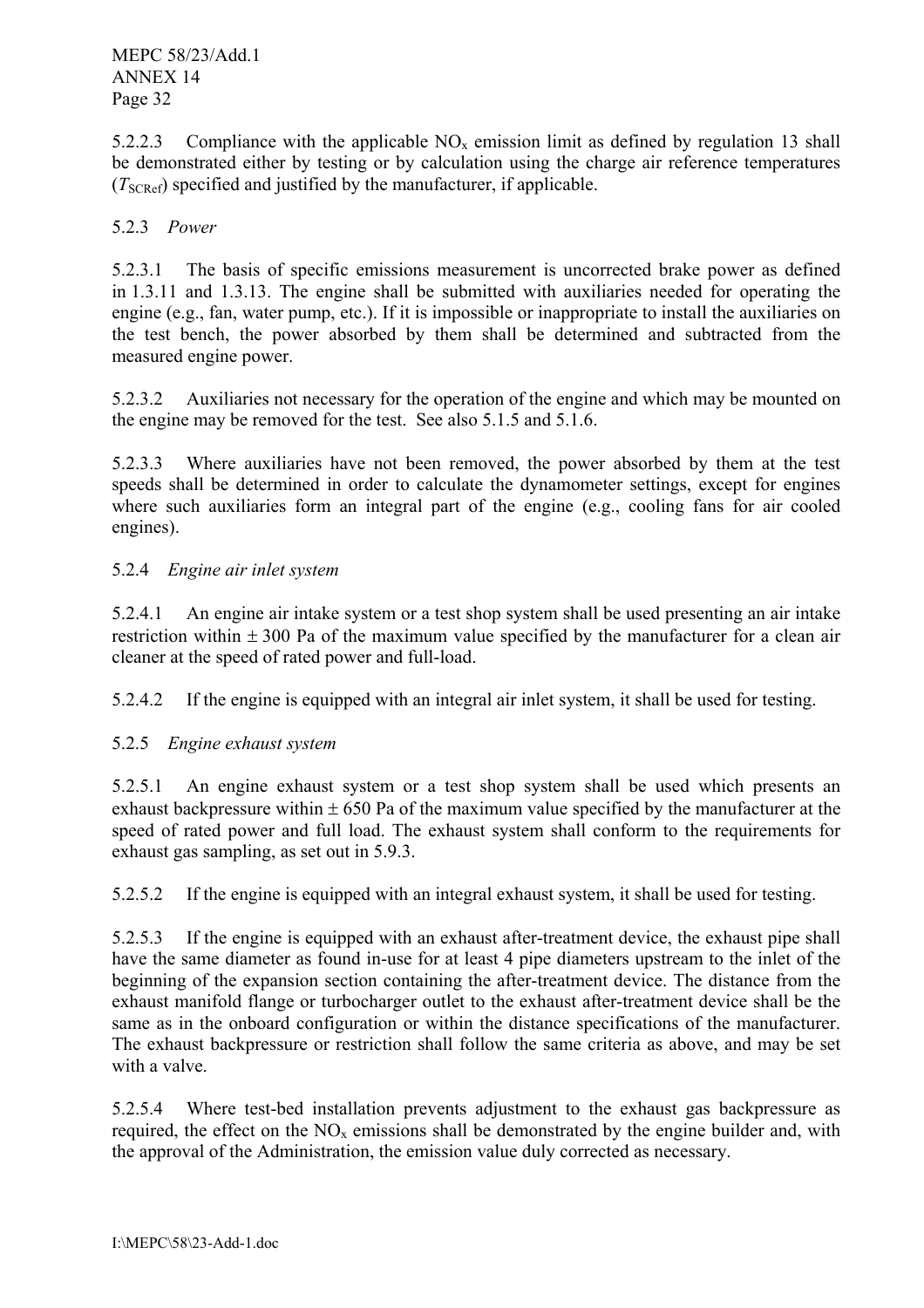# 5.2.6 *Cooling system*

5.2.6.1 An engine cooling system with sufficient capacity to maintain the engine at normal operating temperatures prescribed by the manufacturer shall be used.

# **5.3 Test fuel oils**

5.3.1 Fuel oil characteristics may influence the engine exhaust gas emission; in particular, some fuel bound nitrogen can be converted to  $NO<sub>x</sub>$  during combustion. Therefore, the characteristics of the fuel oil used for the test are to be determined and recorded. Where a reference fuel oil is used, the reference code or specifications and the analysis of the fuel oil shall be provided.

5.3.2 The selection of the fuel oil for the test depends on the purpose of the test. If a suitable reference fuel oil is not available, it is recommended to use a DM-grade marine fuel specified in ISO 8217:2005, with properties suitable for the engine type. In case a DM-grade fuel oil is not available, a RM-grade fuel oil according to ISO 8217:2005 shall be used. The fuel oil shall be analysed for its composition of all components necessary for a clear specification and determination of DM- or RM-grade. The nitrogen content shall also be determined. The fuel oil used during the Parent Engine test shall be sampled during the test.

5.3.3 The fuel oil temperature shall be in accordance with the manufacturer's recommendations. The fuel oil temperature shall be measured at the inlet to the fuel injection pump, or as specified by the manufacturer, and the temperature and location of measurement recorded.

5.3.4 Dual fuel engines using liquid fuel as pilot fuel shall be tested using maximum liquid to gas fuel ratio. The liquid fraction of the fuel shall comply with 5.3.1, 5.3.2 and 5.3.3.

# **5.4 Measurement equipment and data to be measured**

5.4.1 The emission of gaseous components by the engine submitted for testing shall be measured by the methods described in appendix 3 of this Code which describe the recommended analytical systems for the gaseous emissions.

5.4.2 Other systems or analysers may, subject to the approval of the Administration, be accepted if they yield equivalent results to that of the equipment referenced in 5.4.1. In establishing equivalency it shall be demonstrated that the proposed alternative systems or analysers would, as qualified by using recognized national or international standards, yield equivalent results when used to measure diesel engine exhaust emission concentrations in terms of the requirements referenced in 5.4.1.

5.4.3 For introduction of a new system the determination of equivalency shall be based upon the calculation of repeatability and reproducibility, as described in ISO 5725-1 and ISO 5725-2, or any other comparable recognized standard.

5.4.4 This Code does not contain details of flow, pressure, and temperature measuring equipment. Instead, only the accuracy requirements of such equipment necessary for conducting an emissions test are given in 1.3.1 of appendix 4 of this Code.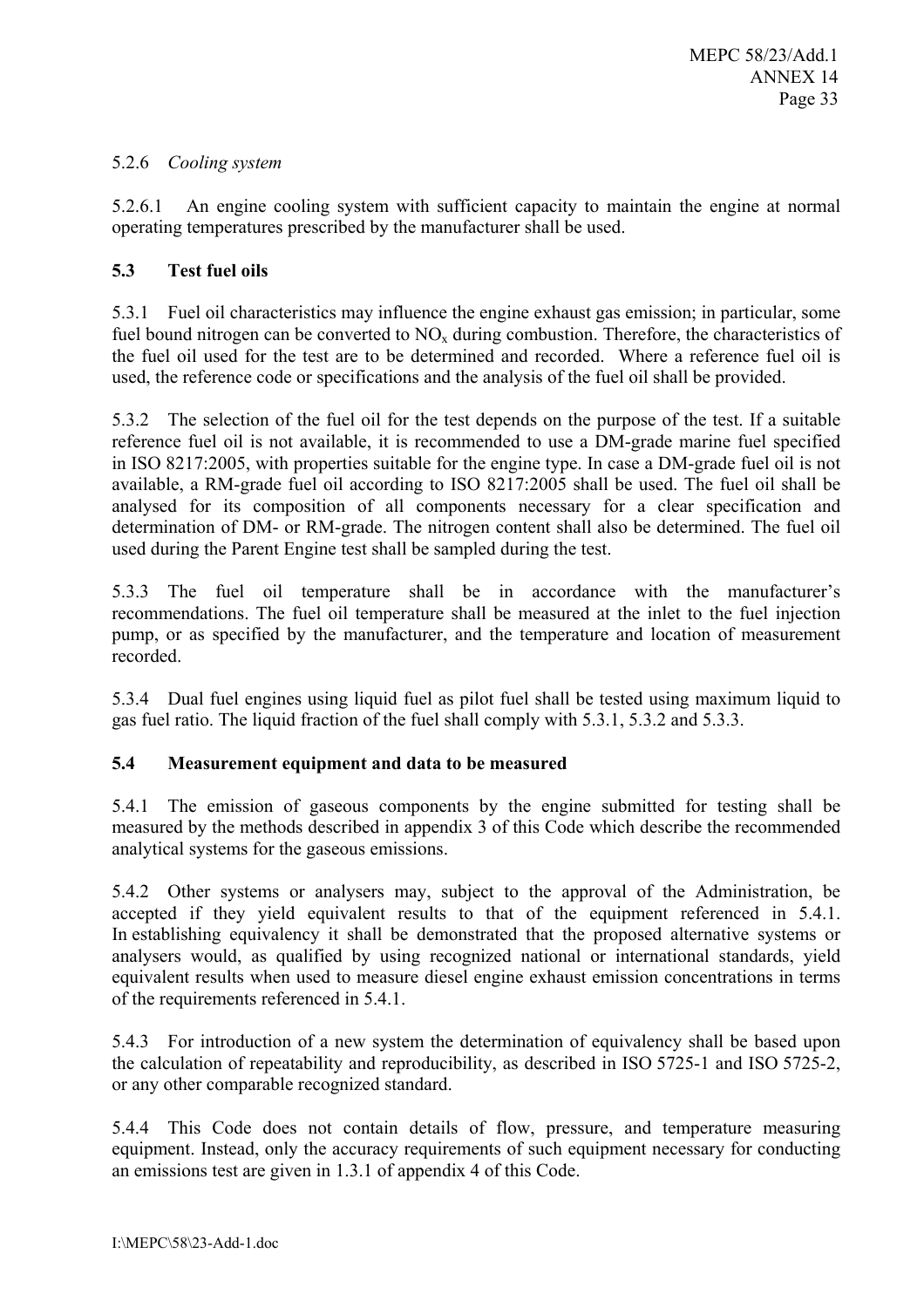# 5.4.5 *Dynamometer specification*

5.4.5.1 An engine dynamometer with adequate characteristics to perform the appropriate test cycle described in 3.2 shall be used.

5.4.5.2 The instrumentation for torque and speed measurement shall allow the measurement accuracy of the shaft power within the given limits. Additional calculations may be necessary.

5.4.5.3 The accuracy of the measuring equipment shall be such that the maximum permissible deviations given in 1.3.1 of appendix 4 of this Code are not exceeded.

# **5.5 Determination of exhaust gas flow**

5.5.1 The exhaust gas flow shall be determined by one of the methods specified in 5.5.2, 5.5.3 or 5.5.4.

# 5.5.2 *Direct measurement method*

5.5.2.1 This method involves the direct measurement of the exhaust flow by flow nozzle or equivalent metering system and shall be in accordance with a recognized international standard.

*Note:* Direct gaseous flow measurement is a difficult task. Precautions shall be taken to avoid measurement errors which will result in emission value errors.

# 5.5.3 *Air and fuel measurement method*

5.5.3.1 The method for determining exhaust emission flow using the air and fuel measurement method shall be conducted in accordance with a recognized international standard.

5.5.3.2 This involves measurement of the air flow and the fuel flow. Air flow-meters and fuel flow-meters with an accuracy defined in 1.3.1 of appendix 4 of this Code shall be used.

5.5.3.3 The exhaust gas flow shall be calculated as follows:

$$
q_{\text{mew}} = q_{\text{maw}} + q_{\text{mft}} \tag{4}
$$

5.5.3.4 The air flow-meter shall meet the accuracy specifications of appendix 4 of this Code, the  $CO<sub>2</sub>$  analyser used shall meet the specifications of appendix 3 of this Code, and the total system shall meet the accuracy specifications for the exhaust gas flow as given in appendix 4 of this Code.

#### 5.5.4 *Fuel flow and carbon balance method*

5.5.4.1 This involves exhaust mass flow rate calculation from fuel consumption, fuel composition and exhaust gas concentrations using the carbon balance method, as specified in appendix 6 of this Code.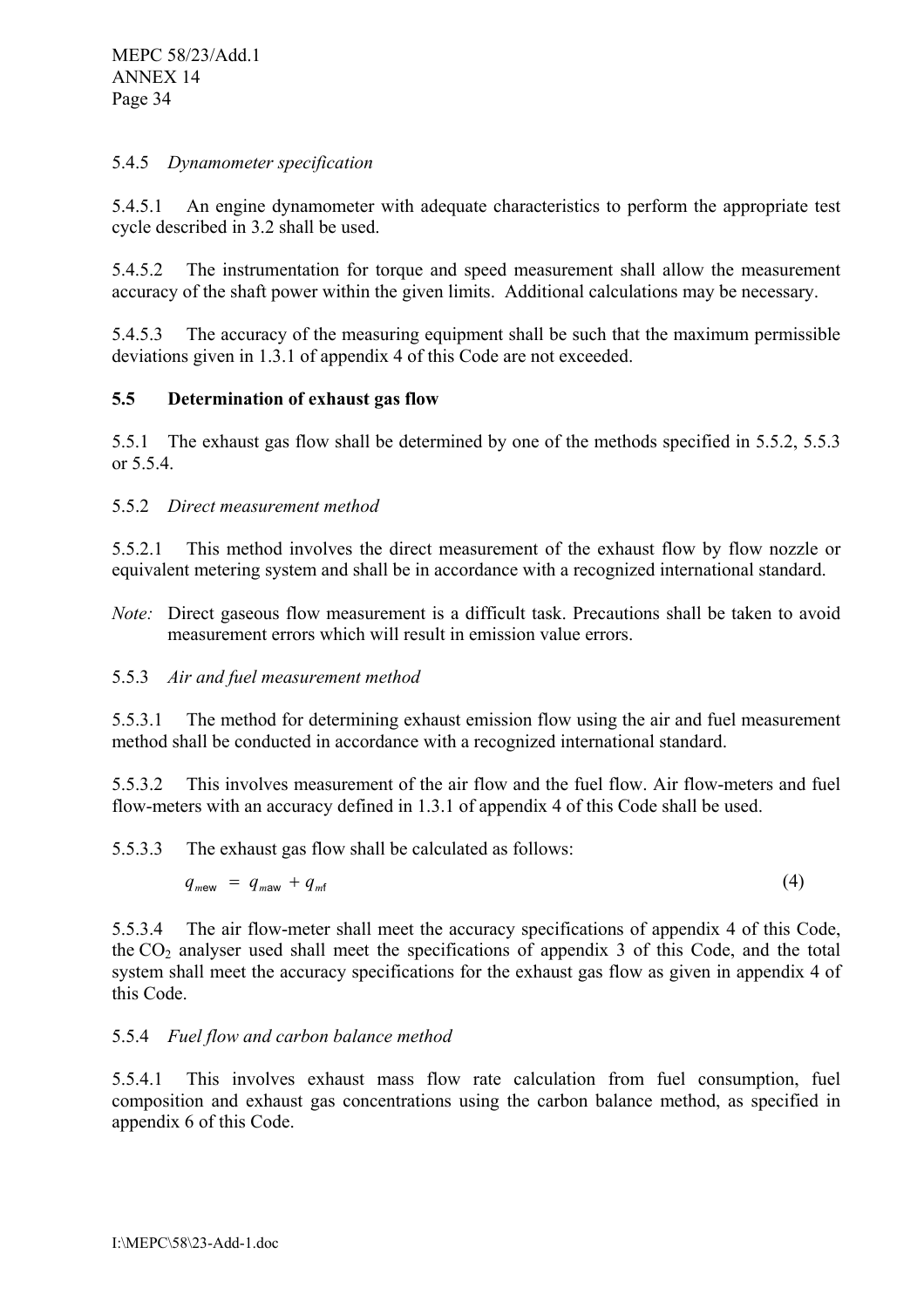# **5.6 Permissible deviations of instruments for engine-related parameters and other essential parameters**

5.6.1 The calibration of all measuring instruments including both the measuring instruments as detailed under appendix 4 of this Code and additional measuring instruments required in order to define an engine's  $NO<sub>x</sub>$  emission performance, for example the measurement of peak cylinder or charge air pressures, shall be traceable to standards recognized by the Administration and shall comply with the requirements as set out in 1.3.1 of appendix 4 of this Code.

# **5.7 Analysers for determination of the gaseous components**

5.7.1 The analysers to determine the gaseous emissions shall meet the specifications as set out in appendix 3 of this Code.

# **5.8 Calibration of the analytical instruments**

5.8.1 Each analyser used for the measurement of an engine's gaseous emissions shall be calibrated in accordance with the requirements of appendix 4 of this Code.

# **5.9 Test run**

# 5.9.1 *General*

5.9.1.1 Detailed descriptions of the recommended sampling and analysing systems are contained in 5.9.2 to 5.9.4 and appendix 3 of this Code. Since various configurations may produce equivalent results, exact conformance with these figures is not required. Additional components, such as instruments, valves, solenoids, pumps, and switches, may be used to provide additional information and coordinate the functions of the component systems. Other components which are not needed to maintain the accuracy on some systems may, with the agreement of the Administration, be excluded if their exclusion is based upon good engineering judgement.

5.9.1.2 The treatment of inlet restriction (naturally aspirated engines) or charge air pressure (turbo-charged engines) and exhaust back pressure shall be in accordance with 5.2.4 and 5.2.5 respectively.

5.9.1.3 In the case of a pressure charged engine, the inlet restriction conditions shall be taken as the condition with a clean air inlet filter and the pressure charging system working within the bounds as declared, or to be established, for the Engine Family or Engine Group to be represented by the Parent Engine test result.

# 5.9.2 *Main exhaust components: CO, CO2, HC, NOx and O2*

5.9.2.1 An analytical system for the determination of the gaseous emissions in the raw exhaust gas shall be based on the use of analysers given in 5.4.

5.9.2.2 For the raw exhaust gas, the sample for all components may be taken with one sampling probe or with two sampling probes located in close proximity and internally split to the different analysers. Care must be taken that no condensation of exhaust components (including water and sulphuric acid) occurs at any point of the analytical system.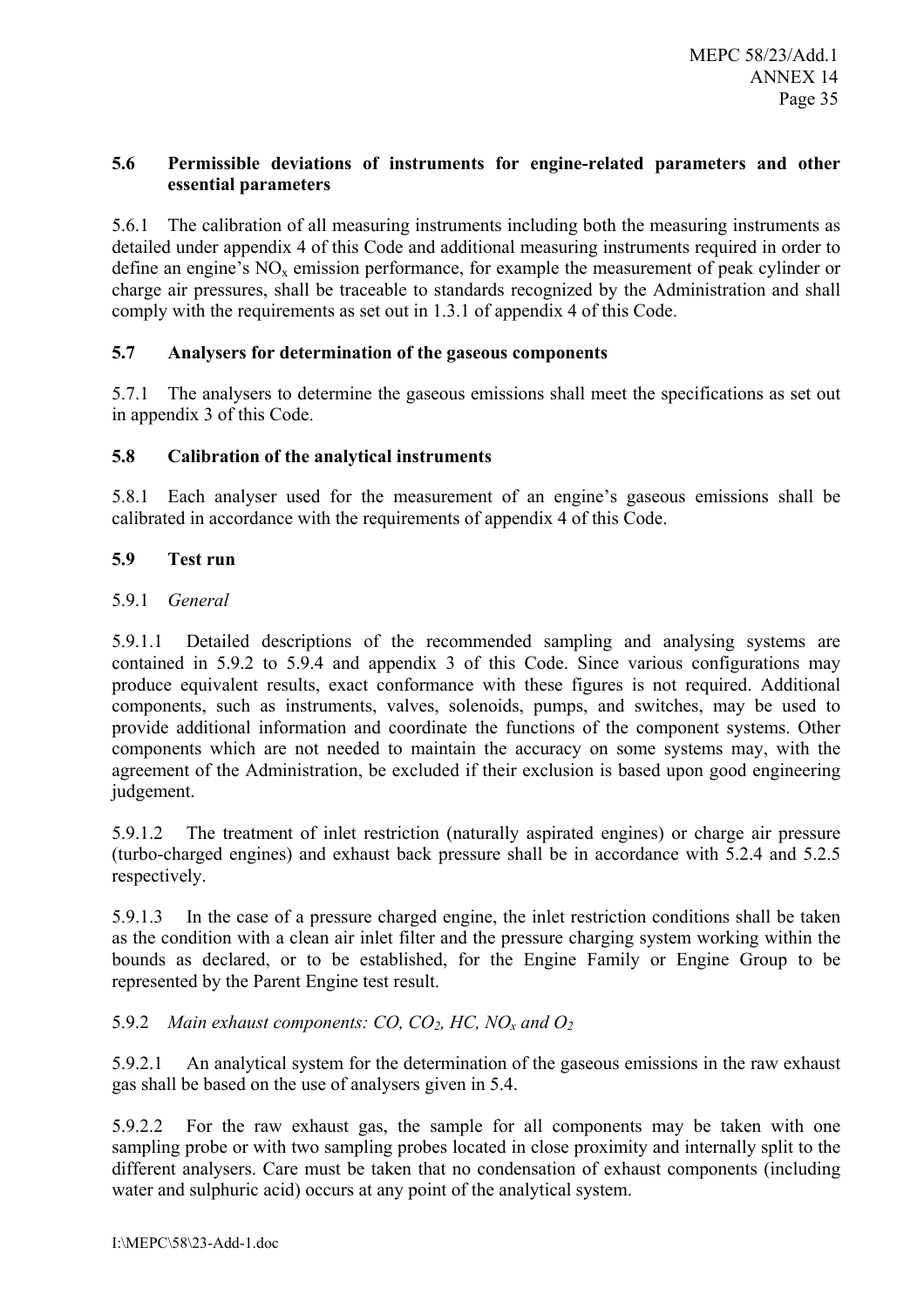5.9.2.3 Specifications and calibration of these analysers shall be as set out in appendices 3 and 4 of this Code, respectively.

# 5.9.3 *Sampling for gaseous emissions*

5.9.3.1 The sampling probes for the gaseous emissions shall be fitted at least 10 pipe diameters after the outlet of the engine, turbocharger, or last after-treatment device, whichever is furthest downstream, but also at least 0.5 m or 3 pipe diameters upstream of the exit of the exhaust gas system, whichever is greater. For a short exhaust system that does not have a location that meets both of these specifications, an alternative sample probe location shall be subject to approval by the Administration.

5.9.3.2 The exhaust gas temperature shall be at least 190°C at the HC sample probe, and at least 70°C at the sample probes for other measured gas species where they are separate from the HC sample probe.

5.9.3.3 In the case of a multi-cylinder engine with a branched exhaust manifold, the inlet of the probe shall be located sufficiently far downstream so as to ensure that the sample is representative of the average exhaust emissions from all cylinders. In the case of a multi-cylinder engine having distinct groups of manifolds, it is permissible to acquire a sample from each group individually and calculate an average exhaust emission. Alternatively, it would also be permissible to acquire a sample from a single group to represent the average exhaust emission provided that it can be justified to the Administration that the emissions from other groups are identical. Other methods, subject to the approval of the Administration, which have been shown to correlate with the above methods may be used. For exhaust emission calculation, the total exhaust mass flow shall be used.

5.9.3.4 The exhaust gas sampling system shall be leakage tested in accordance with section 4 of appendix 4 of this Code.

5.9.3.5 If the composition of the exhaust gas is influenced by any exhaust after-treatment system, the exhaust gas sample shall be taken downstream of that device.

5.9.3.6 The inlet of the probe shall be located as to avoid ingestion of water which is injected into the exhaust system for the purpose of cooling, tuning or noise reduction.

# 5.9.4 *Checking of the analysers*

5.9.4.1 The emission analysers shall be set at zero and spanned in accordance with section 6 of appendix 4 of this Code.

# 5.9.5 *Test cycles*

5.9.5.1 An engine shall be tested in accordance with the test cycles as defined in 3.2. This takes into account the variations in engine application.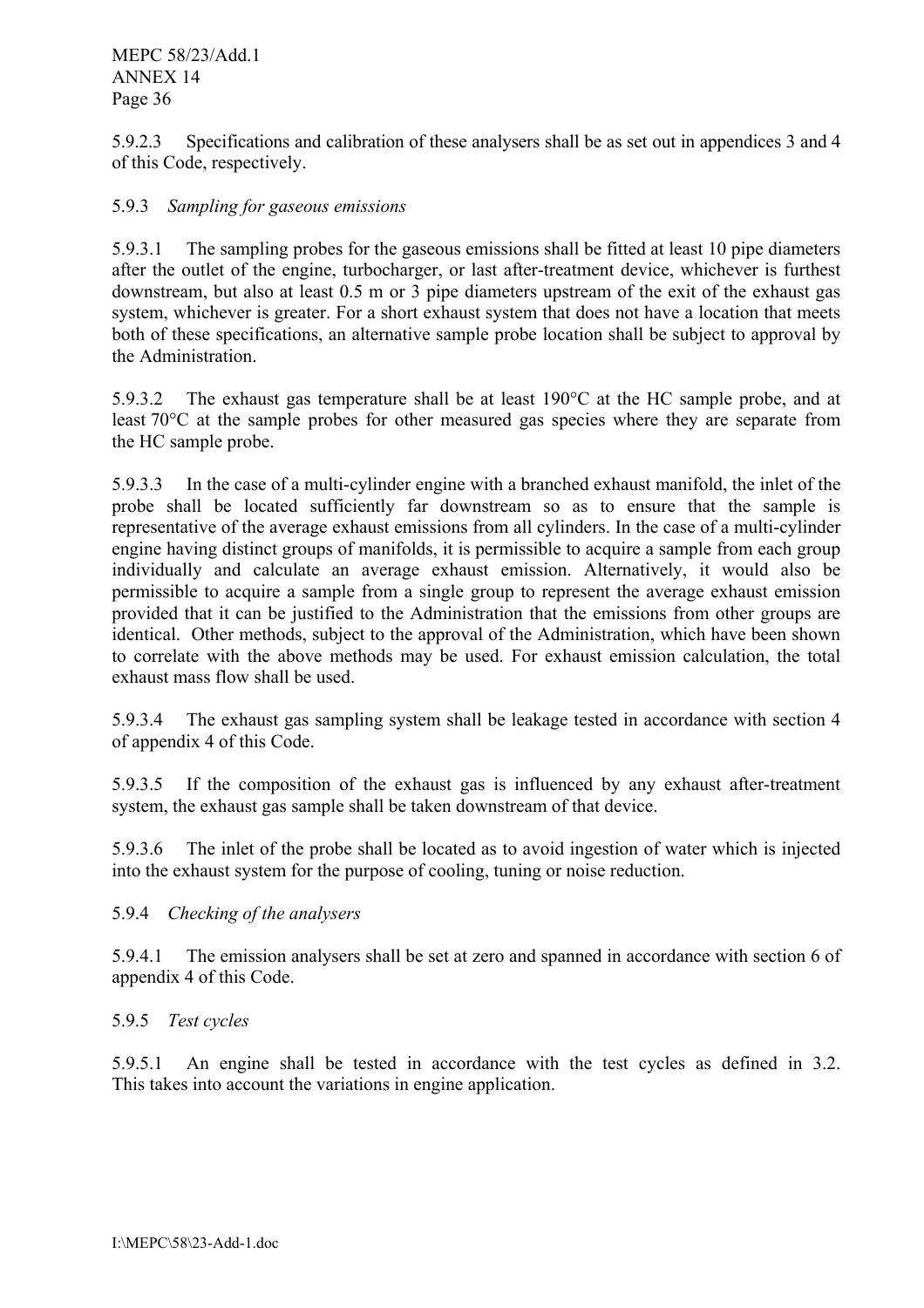# 5.9.6 *Test sequence*

5.9.6.1 After the procedures in 5.9.1 to 5.9.5 have been completed, the test sequence shall be started. The engine shall be operated in each mode, in any order, in accordance with the appropriate test cycles defined in 3.2.

5.9.6.2 During each mode of the test cycle after the initial transition period, the specified speed shall be held within  $\pm 1\%$  of the rated speed or  $\pm 3$  min<sup>-1</sup> whichever is greater except for low idle which shall be within the tolerances declared by the manufacturer. The specified torque shall be held so that the average over the period during which the measurements are being taken is within  $\pm$  2% of the rated torque at the engine's rated speed.

#### 5.9.7 *Analyser response*

5.9.7.1 When stabilized, the output of the analysers shall be recorded both during the test and during all zero and span response checks, using a data acquisition system or a strip chart recorder. The recording period shall not be less than 10 minutes when analysing exhaust gas or not less than 3 minutes for each zero and span response check. For data acquisition systems, a minimum sampling frequency of 3 per minute shall be used. Measured concentrations of CO, HC and  $NO<sub>x</sub>$  are to be recorded in terms of, or equivalent to, ppm to at least the nearest whole number. Measured concentrations of  $CO_2$  and  $O_2$  are to be recorded in terms of, or equivalent to, % to not less than two decimal places.

#### 5.9.8 *Engine conditions*

5.9.8.1 The engine speed, load and other essential parameters shall be measured at each mode point only after the engine has been stabilized. The exhaust gas flow shall be measured or calculated and recorded.

#### 5.9.9 *Re-checking the analysers*

5.9.9.1 After the emission test, the zero and span responses of the analysers shall be re-checked using a zero gas and the same span gas as used prior to the measurements. The test shall be considered acceptable if:

- .1 the difference between the responses to the zero gas before and after the test is less than 2% of the initial span gas concentration; and
- .2 the difference between the responses to the span gas before and after the test is less than 2% of the initial span gas concentration.

5.9.9.2 Zero and span drift correction shall not be applied to the analyser responses recorded in accordance with 5.9.7

#### **5.10 Test report**

5.10.1 For every Individual Engine or Parent Engine tested to establish an Engine Family or Engine Group, the engine manufacturer shall prepare a test report which shall contain the necessary data to fully define the engine performance and enable calculation of the gaseous emissions including the data as set out in section 1 of appendix 5 of this Code. The original of the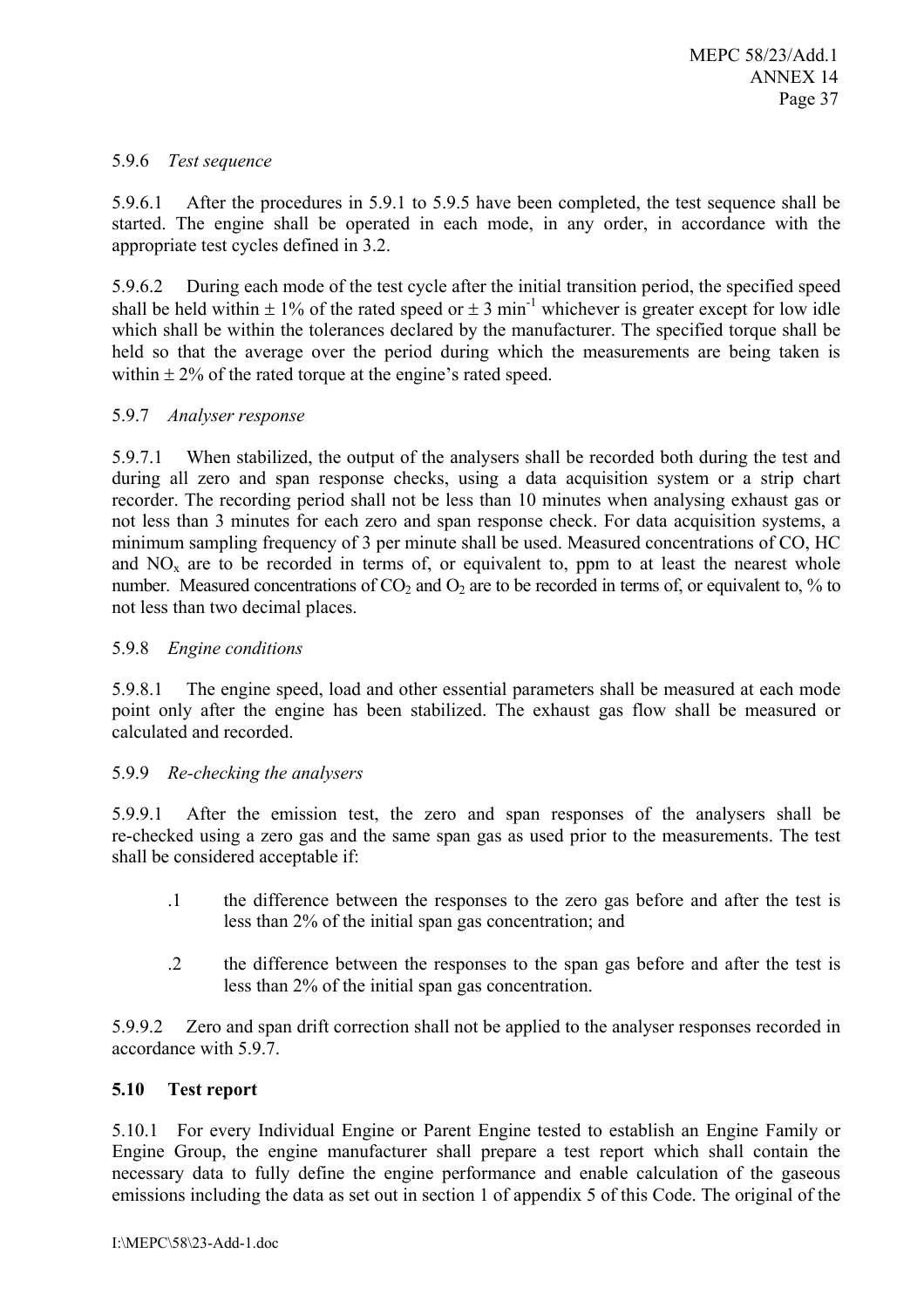test report shall be maintained on file with the engine manufacturer and a certified true copy shall be maintained on file by the Administration.

#### **5.11 Data evaluation for gaseous emissions**

5.11.1 For the evaluation of the gaseous emissions, the data recorded for at least the last 60 seconds of each mode shall be averaged, and the concentrations of  $CO$ ,  $CO_2$ ,  $HC$ ,  $NO_x$ , and  $O_2$  during each mode shall be determined from the averaged recorded data and the corresponding zero and span check data. The averaged results shall be given in terms of % to not less than two decimal places for  $CO<sub>2</sub>$  and  $O<sub>2</sub>$  species and in terms of ppm to at least the nearest whole number for  $CO$ ,  $HC$  and  $NO<sub>x</sub>$  species.

#### **5.12 Calculation of the gaseous emissions**

5.12.1 The final results for the test report shall be determined by following the steps in 5.12.2 to 5.12.6.

# 5.12.2 *Determination of the exhaust gas flow*

5.12.2.1 The exhaust gas flow rate  $(q_{mew})$  shall be determined for each mode in accordance with one of the methods described in 5.5.2 to 5.5.4.

#### 5.12.3 *Dry/wet correction*

5.12.3.1 If the emissions are not measured on a wet basis, the measured concentration shall be converted to a wet basis according to either of the following formulae:

$$
c_{\rm w} = k_{\rm w} \cdot c_{\rm d} \tag{5}
$$

5.12.3.2 For the raw exhaust gas:

.1 Complete combustion where exhaust gas flow is to be determined in accordance with direct measurement method in 5.5.2 or air and fuel measurement method in 5.5.3 either of the following formulae shall be used:

$$
k_{\text{wr1}} = \left( 1 - \frac{1.2442 \cdot H_a + 111.19 \cdot w_{\text{ALF}} \cdot \frac{q_{\text{mf}}}{q_{\text{mad}}}}{773.4 + 1.2442 \cdot H_a + \frac{q_{\text{mf}}}{q_{\text{mad}}} \cdot f_{\text{fw}} \cdot 1000} \right) \cdot 1.008 \tag{6}
$$

or

$$
k_{\text{wr1}} = \left(1 - \frac{1.2442 \cdot H_{\text{a}} + 111.19 \cdot w_{\text{ALF}} \cdot \frac{q_{\text{mf}}}{q_{\text{mad}}}}{773.4 + 1.2442 \cdot H_{\text{a}} + \frac{q_{\text{mf}}}{q_{\text{mad}}}} \cdot f_{\text{fw}} \cdot 1000\right) / \left(1 - \frac{p_{\text{r}}}{p_{\text{b}}}\right) \tag{7}
$$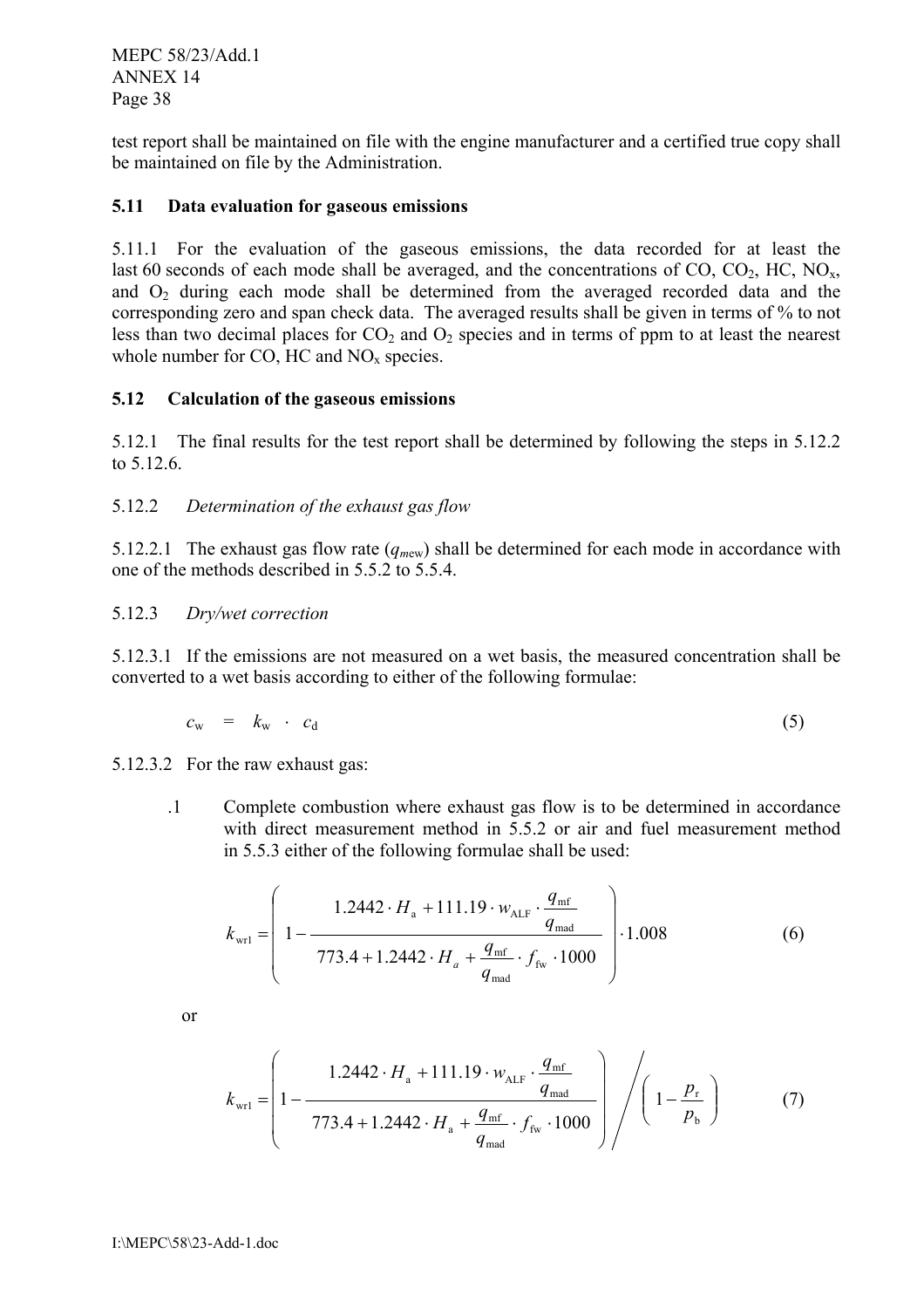with:

$$
f_{\text{fw}} = 0.055594 \cdot w_{\text{ALF}} + 0.0080021 \cdot w_{\text{DEL}} + 0.0070046 \cdot w_{\text{EPS}} \qquad (8)
$$
  
H<sub>a</sub> is the absolute humidity of intake air, in g water per kg dry air

*Note*: *H*a may be derived from relative humidity measurement, dewpoint measurement, vapour pressure measurement or dry/wet bulb measurement using the generally accepted formulae.

$$
H_{\rm a} = 6.22 \cdot p_{\rm a} \cdot R_{\rm a} / (p_{\rm b} - 0.01 \cdot R_{\rm a} \cdot p_{\rm a}) \tag{9}
$$

where:

with:

 $p_a = (4.856884 + 0.2660089 \cdot t_a + 0.01688919 \cdot t_a^2 - 7.477123 \cdot 10^{-5} \cdot t_a^3$  $+ 8.10525 \cdot 10^{-6} \cdot t_a^4 - 3.115221 \cdot 10^{-8} \cdot t_a^5) \cdot (101.32 / 760)$  (10)  $p_a$  = saturation vapour pressure of the intake air, kPa  $t_a$  = temperature of the intake air,  $^{\circ}C$ ;  $t_a = T_a - 273.15$ 

 $p<sub>b</sub>$  = total barometric pressure, kPa

- $p_r$  = water vapour pressure after cooling bath of the analysis system, kPa
- $p_r = 0.76$  kPa for cooling bath temperature 3<sup>o</sup>C
- .2 Incomplete combustion, CO more than 100 ppm or HC more than 100 ppmC at one or more mode points, where exhaust gas flow is determined in accordance with direct measurement method 5.5.2, air and fuel measurement method 5.5.3 and in all cases where the carbon-balance method 5.5.4 is used the following equation shall be used:

*Note:* The unit for the CO and  $CO_2$  concentrations in (11) and (13) is %.

$$
k_{\text{wr2}} = \frac{1}{1 + \alpha \cdot 0.005 \cdot (c_{\text{CO2d}} + c_{\text{COd}}) - 0.01 \cdot c_{\text{H2d}} + k_{\text{w2}} - \frac{P_r}{P_b}}
$$
(11)

with:

$$
\alpha = 11.9164 \cdot \frac{w_{\text{ALE}}}{w_{\text{BET}}} \tag{12}
$$

$$
c_{\text{H2d}} = \frac{0.5 \cdot \alpha \cdot c_{\text{COd}} \cdot (c_{\text{COd}} + c_{\text{CO2d}})}{c_{\text{COd}} + 3 \cdot c_{\text{CO2d}}}
$$
(13)

$$
k_{w2} = \frac{1.608 \cdot H_{\rm a}}{1000 + (1.608 \cdot H_{\rm a})}
$$
(14)

5.12.3.3 For the intake air:

$$
k_{\rm wa} = 1 - k_{\rm w2} \tag{15}
$$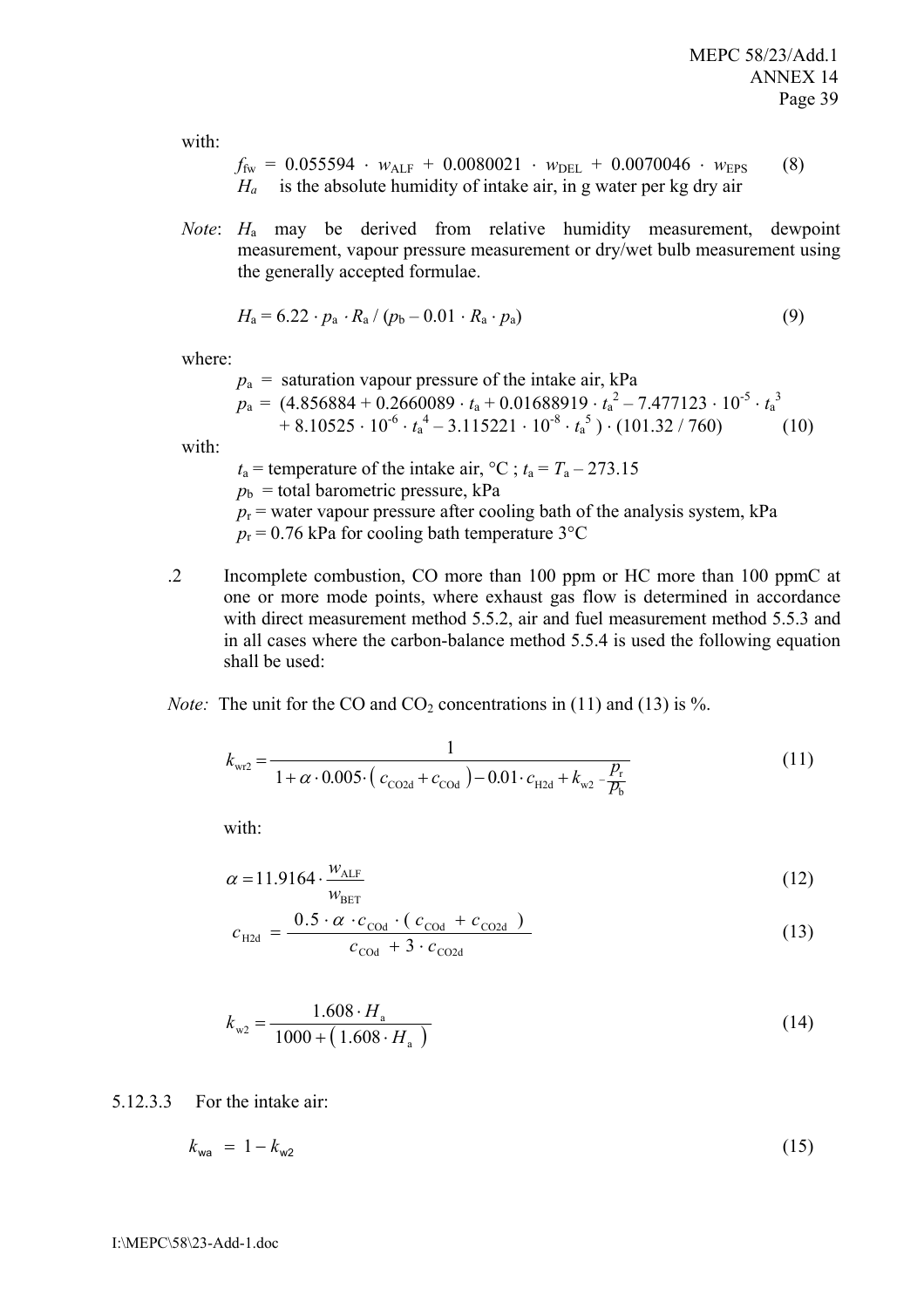#### 5.12.4 *NOx correction for humidity and temperature*

5.12.4.1 As the NO<sub>x</sub> emission depends on ambient air conditions, the NO<sub>x</sub> concentration shall be corrected for ambient air temperature and humidity with the factors in accordance with 5.12.4.5 or 5.12.4.6 as applicable.

5.12.4.2 Other reference values for humidity instead of 10.71  $g/kg$  at the reference temperature of 25°C shall not be used.

5.12.4.3 Other correction formulae may be used if they can be justified, validated and are approved by the Administration.

5.12.4.4 Water or steam injected into the charge air (air humidification) is considered an emission control device and shall therefore not be taken into account for humidity correction. Water that condensates in the charge cooler will change the humidity of the charge air and therefore shall be taken into account for humidity correction.

5.12.4.5 For compression ignition engines:

$$
k_{\text{hd}} = \frac{1}{1 - 0.0182 \cdot (H_{\text{a}} - 10.71) + 0.0045 \cdot (T_{\text{a}} - 298)}
$$
(16)

where:

 $T_a$  = is the temperature of the air at the inlet to the air filter in K;

 $H_a$  = is the humidity of the intake air at the inlet to the air filter in g water per kg dry air.

5.12.4.6 For compression ignition engines with intermediate air cooler the following alternative equation shall be used:

$$
k_{\text{hd}} = \frac{1}{1 - 0.012 \cdot (H_a - 10.71) - 0.00275 \cdot (T_a - 298) + 0.00285 \cdot (T_{\text{SC}} - T_{\text{SCRef}})}\tag{17}
$$

where:

 $T<sub>SC</sub>$  is the temperature of the charge air;

*T*<sub>SCRef</sub> is the temperature of the charge air at each mode point corresponding to a seawater temperature of  $25^{\circ}$ C as specified in 5.2.2.  $T_{\text{SCRef}}$  is to be specified by the manufacturer.

To take the humidity in the charge air into account, the following consideration is added:

 $H_{\text{SC}} = 6.22 \cdot p_{\text{SC}} \cdot 100 / (p_{\text{C}} - p_{\text{SC}})$  $H_{SC}$  = humidity of the charge air, g water per kg dry air in which:

where:

 $p_{SC}$  = saturation vapour pressure of the charge air, kPa  $p_C$  = charge air pressure, kPa

However if  $H_a \ge H_{SC}$ , then  $H_{SC}$  shall be used in place of  $H_a$  in formula (17).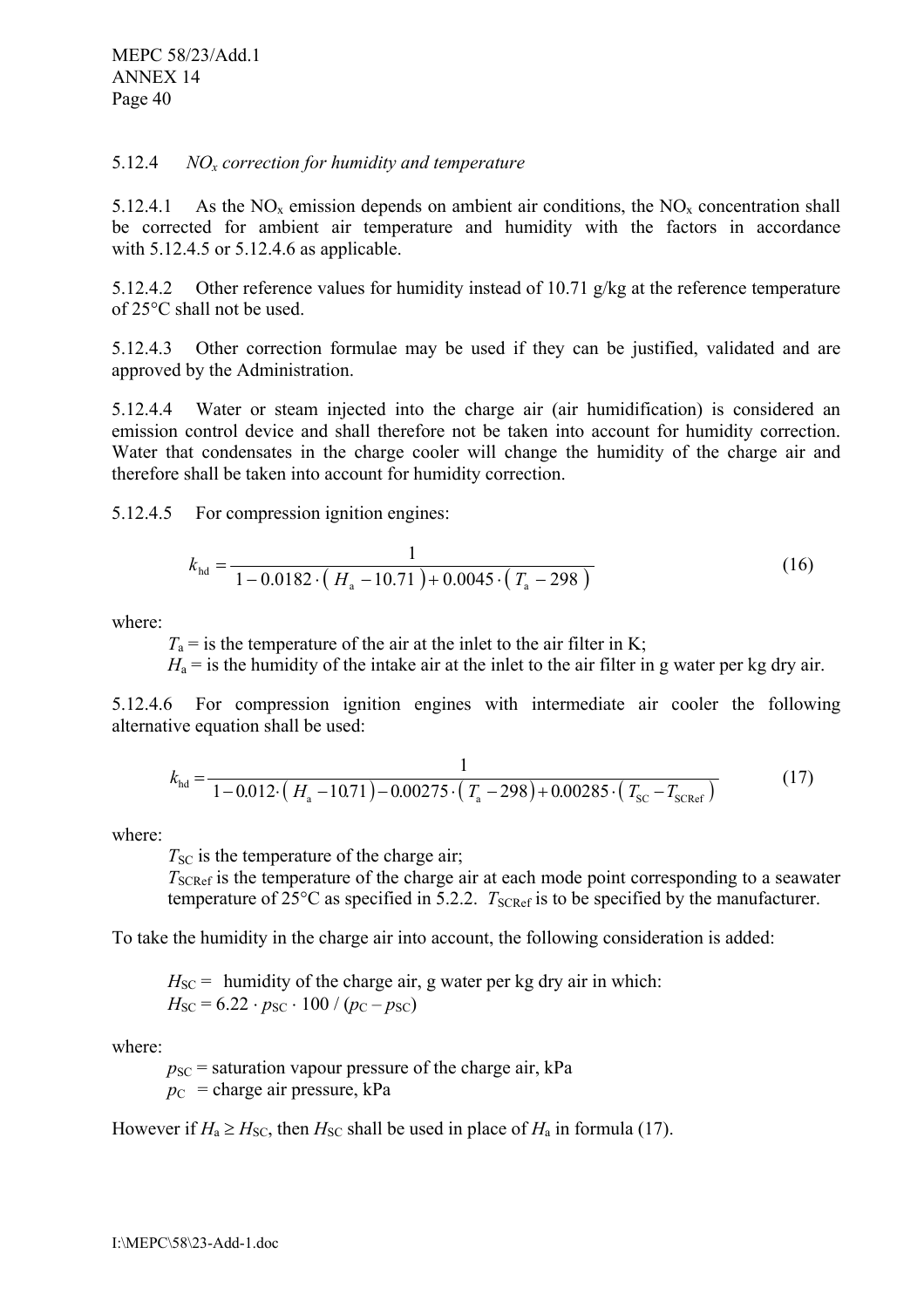#### 5.12.5 *Calculation of the emission mass flow rates*

5.12.5.1 The emission mass flow rate of the respective component in the raw exhaust gas for each mode shall be calculated in accordance with 5.12.5.2 from the measured concentration as obtained in accordance with 5.11.1, the applicable  $u_{\text{gas}}$  value from table 5 and the exhaust gas mass flow rate in accordance with 5.5.

| Table 5                                                                       |
|-------------------------------------------------------------------------------|
| Coefficient $u_{\text{gas}}$ and fuel specific parameters for raw exhaust gas |

| Gas                      |                | $NO_{x}$                                |          | HС       | CO2      | J٦         |
|--------------------------|----------------|-----------------------------------------|----------|----------|----------|------------|
| kg/m<br>$\rho_{\rm gas}$ |                | 2.053                                   | .250     | a        | 1.9636   | $.427^{-}$ |
|                          | $\rho_{\rm e}$ | Coefficient $u_{\rm gas}$ <sup>0)</sup> |          |          |          |            |
| Fuel oil                 | .2943          | 0.001586                                | 0.000966 | 0.000479 | 0.001517 | 0.001103   |

(a) depending on fuel

(b) at *λ* = 2, wet air, 273 K, 101.3 kPa

Values for *u* given in table 5 are based on ideal gas properties.

5.12.5.2 The following formulae shall be applied:

$$
q_{mgas} = u_{gas} \cdot c_{gas} \cdot q_{mew} \cdot k_{hd} \text{ (for NOx)}\tag{18}
$$

$$
q_{mgas} = u_{gas} \cdot c_{gas} \cdot q_{mew} \text{ (for other gases)}
$$
 (18a)

where:

 $q_{\text{meas}}$  = emission mass flow rate of individual gas,  $g/h$ 

- $u_{\text{gas}}$  = ratio between density of exhaust component and density of exhaust gas, see table 5
- $c_{\text{gas}}$  = concentration of the respective component in the raw exhaust gas, ppm, wet
- $q_{\text{mew}}$  = exhaust mass flow, kg/h, wet
- $k_{\text{hd}}$  = NO<sub>x</sub> humidity correction factor
- *Note:* In the case of  $CO_2$  and  $O_2$  measurement, the concentration will normally be reported in terms of %. With regard to the application of formula 18a, these concentrations will need to be expressed in ppm.  $1.0 \% = 10000$  ppm.

5.12.5.3 For the calculation of  $NO_x$ , the humidity correction factor  $k_{hd}$  as determined according to 5.12.4 shall be used.

5.12.5.4 The measured concentration shall be converted to a wet basis according to 5.12.3 if not already measured on a wet basis.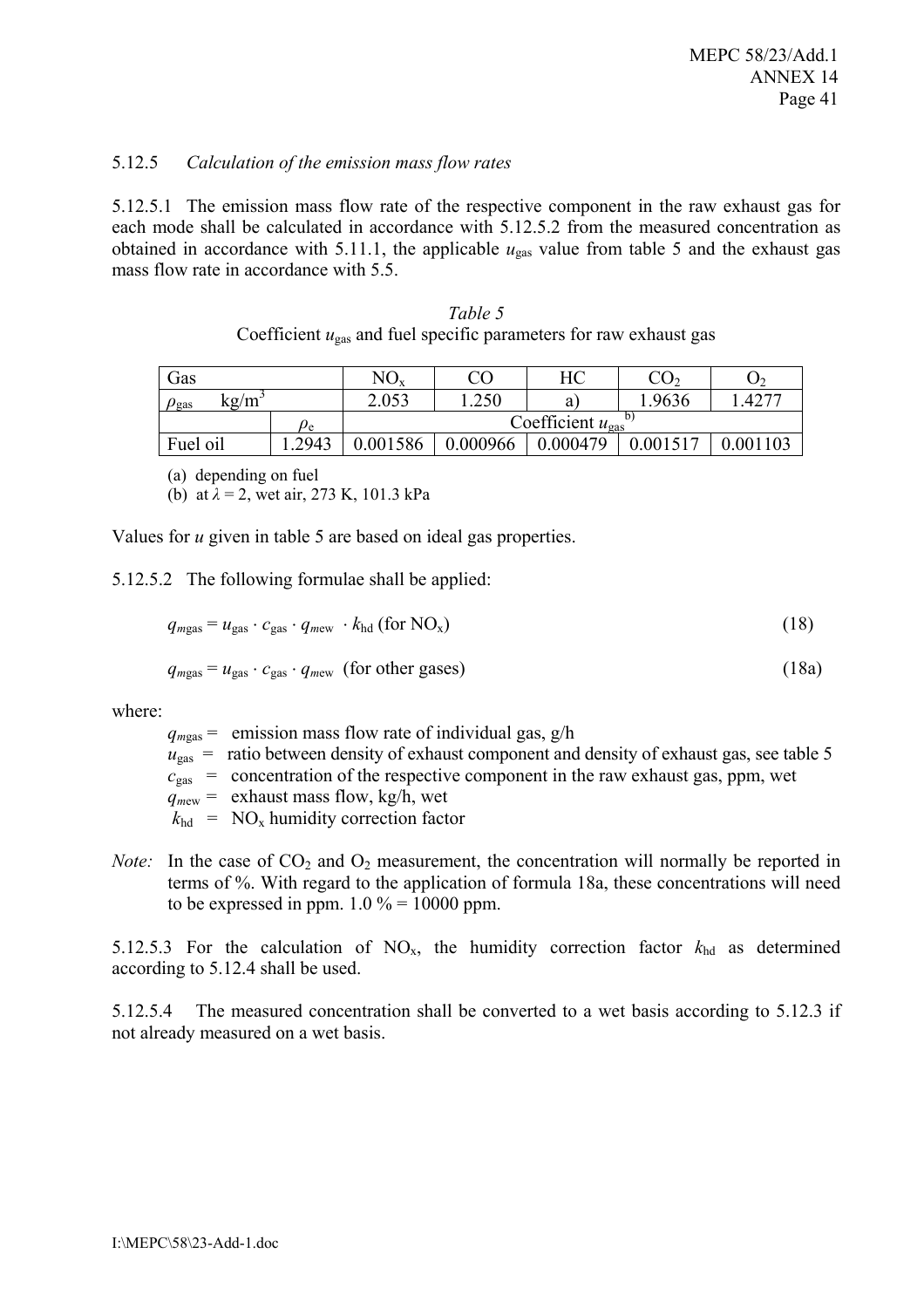#### 5.12.6 *Calculation of the specific emission*

5.12.6.1 The emission shall be calculated for all individual components in accordance with the following:

1. 
$$
gas_x = \frac{\sum_{i=1}^{i=n} (q_{\text{mgasi}} \cdot W_{\text{Fi}})}{\sum_{i=1}^{i=n} (P_i \cdot W_{\text{Fi}})}
$$
(19)

where:

$$
P = P_{\rm m} + P_{\rm aux} \tag{20}
$$

and

*q*mgas is the mass flow of individual gas; *P*m is the measured power of the individual mode; *P*<sub>aux</sub> is the power of the auxiliaries fitted to the engine of the individual mode.

5.12.6.2 The weighting factors and the number of modes (n) used in the above calculation shall be according to the provisions of 3.2.

5.12.6.3 The resulting average weighted  $NO<sub>x</sub>$  emission value for the engine as determined by formula (19) shall then be compared to the applicable emission limit given in regulation 13 to determine if the engine is in compliance.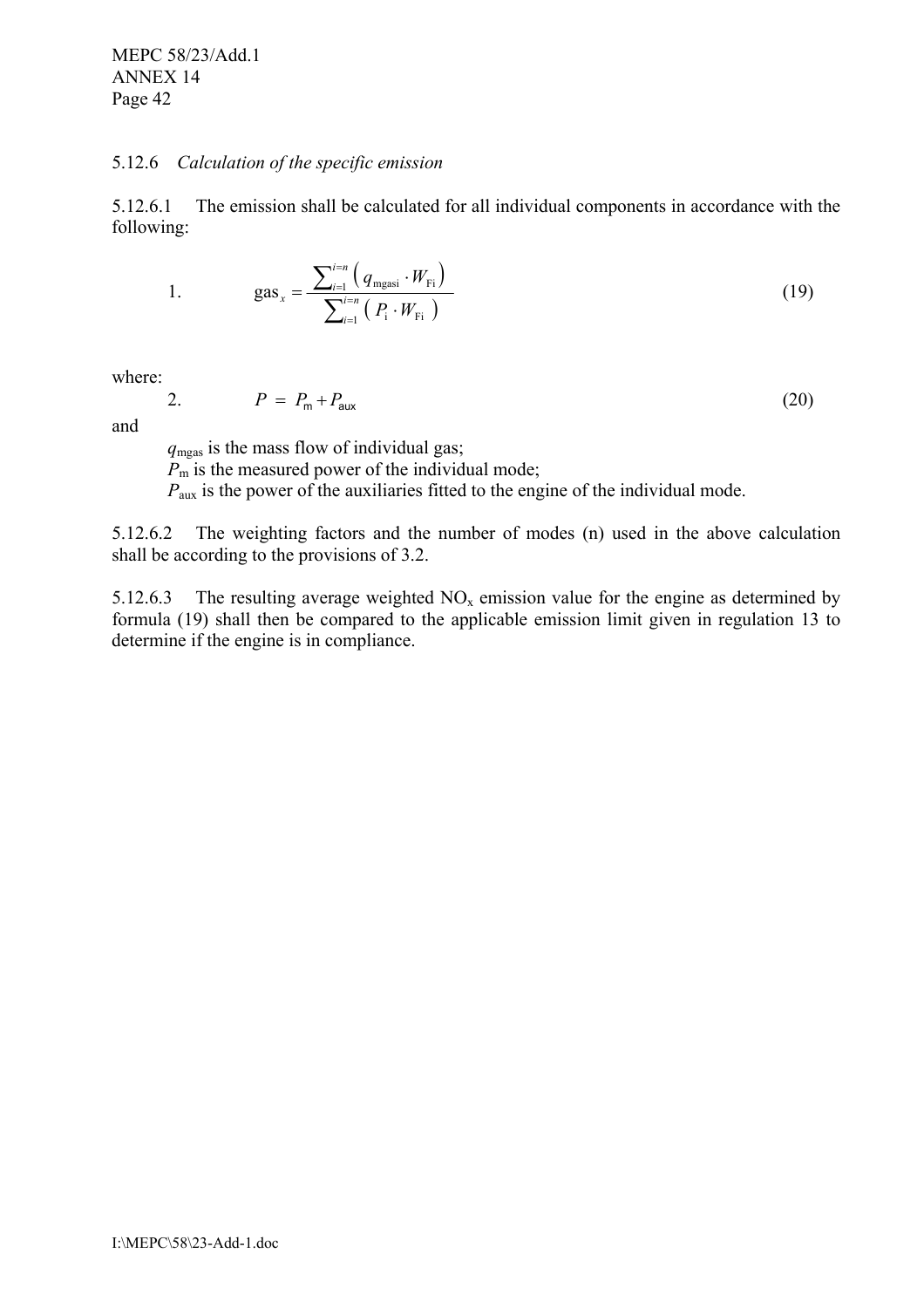# **Chapter 6**

#### *Procedures for demonstrating compliance with NO<sub>x</sub> emission limits on board*

#### **6.1 General**

6.1.1 After installation of a pre-certificated engine on board a ship, every marine diesel engine shall have an onboard verification survey conducted as specified in 2.1.1.2 to 2.1.1.4 to verify that the engine continues to comply with the applicable  $NO<sub>x</sub>$  emission limit contained in regulation 13. Such verification of compliance shall be determined by using one of the following methods:

- .1 Engine Parameter Check method in accordance with 6.2 to verify that an engine's component, settings and operating values have not deviated from the specifications in the engine's Technical File;
- .2 Simplified Measurement method in accordance with 6.3; or
- .3 Direct Measurement and Monitoring method in accordance with 6.4.

# **6.2 Engine Parameter Check method**

#### 6.2.1 *General*

6.2.1.1 Engines that meet the following conditions shall be eligible for an Engine Parameter Check method:

- .1 engines that have received a pre-certificate (EIAPP Certificate) on the test bed and those that received a certificate (EIAPP Certificate) following an initial certification survey in accordance with 2.2.4; and
- .2 engines that have undergone modifications or adjustments to the designated engine components and adjustable features since they were last surveyed.

6.2.1.2 When a diesel engine is designed to run within the applicable  $NO<sub>x</sub>$  emission limit, it is most likely that within the marine life of the engine, the  $NO<sub>x</sub>$  emission limit may be adhered to. The applicable  $NO<sub>x</sub>$  emission limit may, however, be contravened by adjustments or modification to the engine. Therefore, an Engine Parameter Check method shall be used to verify whether the engine is still within the applicable  $NO<sub>x</sub>$  emission limit.

6.2.1.3 Engine component checks, including checks of settings and an engine's operating values, are intended to provide an easy means of deducing the emissions performance of the engine for the purpose of verification that an engine with no, or minor, adjustments or modifications complies with the applicable  $NO<sub>x</sub>$  emission limit. Where the measurement of some operating values is required, the calibration of the equipment used for those measurements shall be in accordance with the requirements of appendix 4 of this Code.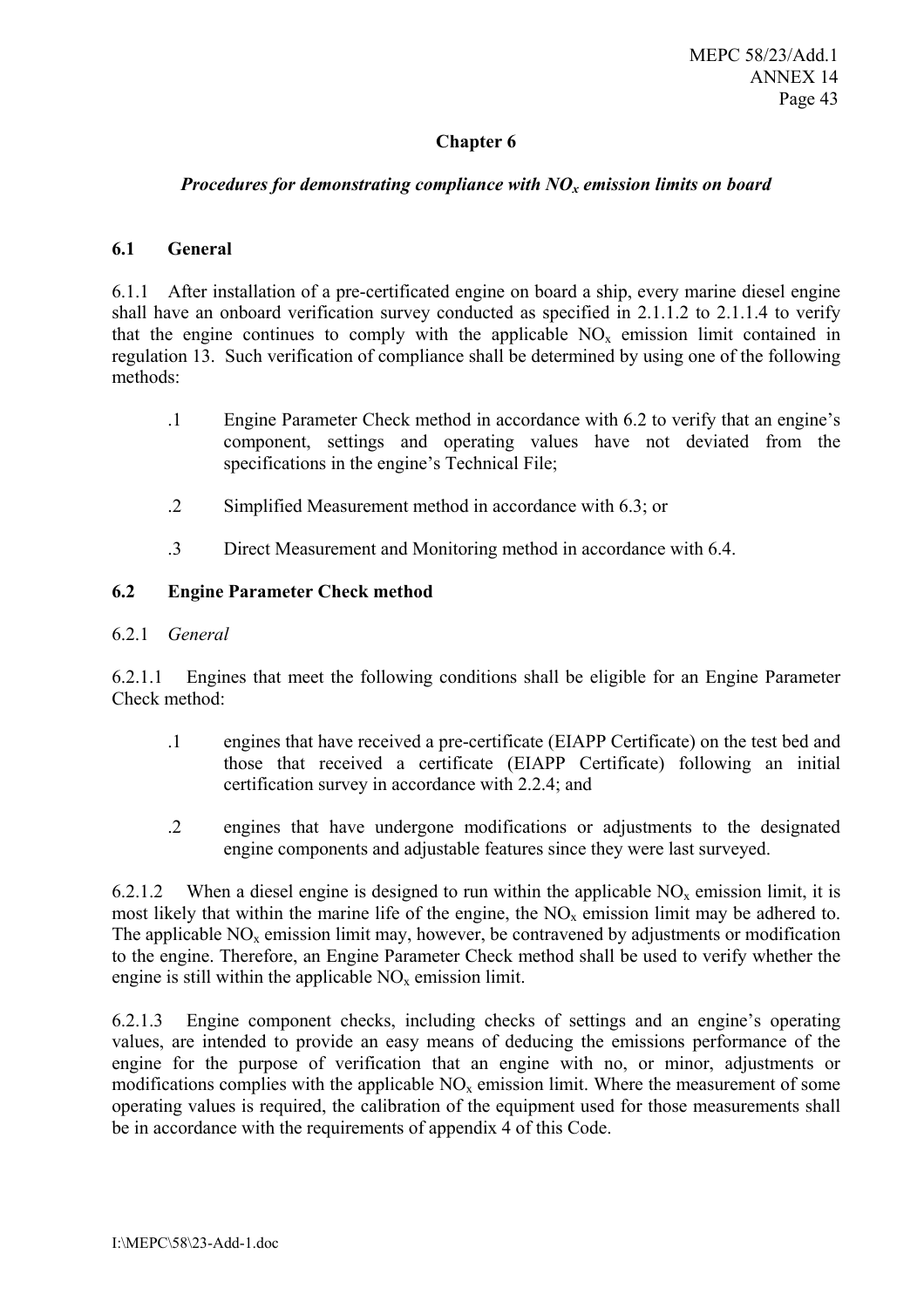6.2.1.4 The purpose of such checks is to provide a ready means of determining that an engine is correctly adjusted in accordance with the manufacturer's specification and remains in a condition of adjustment consistent with the initial certification by the Administration as being in compliance with regulation 13 as applicable.

6.2.1.5 If an electronic engine management system is employed, this shall be evaluated against the original settings to ensure that appropriate parameters are operating within "as-built" limits.

6.2.1.6 For the purpose of assessing compliance with regulation 13, it is not always necessary to measure the  $NO<sub>x</sub>$  emissions to know that an engine, not equipped with an after-treatment device, is likely to comply with the applicable  $NO<sub>x</sub>$  emission limit. It may be sufficient to know that the present state of the engine corresponds to the specified components, calibration or parameter adjustment state at the time of initial certification. If the results of an Engine Parameter Check method indicate the likelihood that the engine complies with the applicable  $NO<sub>x</sub>$  emission limit, the engine may be re-certified without direct  $NO<sub>x</sub>$  measurement.

6.2.1.7 For an engine equipped with a  $NO<sub>x</sub>$  reducing device, it will be necessary to check the operation of the device as part of the Engine Parameter Check method.

# 6.2.2 *Documentation for an Engine Parameter Check method*

6.2.2.1 Every marine diesel engine shall have a Technical File as required in 2.3.4 which identifies the engine's components, settings or operating values which influence exhaust emissions and must be checked to ensure compliance.

6.2.2.2 An engine's Technical File shall contain all applicable information, relevant to the  $NO<sub>x</sub>$  emission performance of the engine, on the designated engines components, adjustable features and parameters at the time of the engine's pre-certification or onboard certification, whichever occurred first.

6.2.2.3 Dependent on the specific design of the particular engine, different onboard  $NO<sub>x</sub>$  influencing modifications and adjustments are possible and usual. These include the engine parameters as follows:

- .1 injection timing,
- .2 injection nozzle,
- .3 injection pump,
- .4 fuel cam,
- .5 injection pressure for common rail systems,
- .6 combustion chamber,
- .7 compression ratio,
- .8 turbocharger type and build,
- .9 charge air cooler, charge air pre-heater,
- .10 valve timing,
- .11 NOx abatement equipment "water injection",
- $.12$  NO<sub>x</sub> abatement equipment "emulsified fuel" (fuel water emulsion),
- $13$  NO<sub>x</sub> abatement equipment "exhaust gas recirculation",
- .14 NOx abatement equipment "selective catalytic reduction", or
- .15 other parameter(s) specified by the Administration.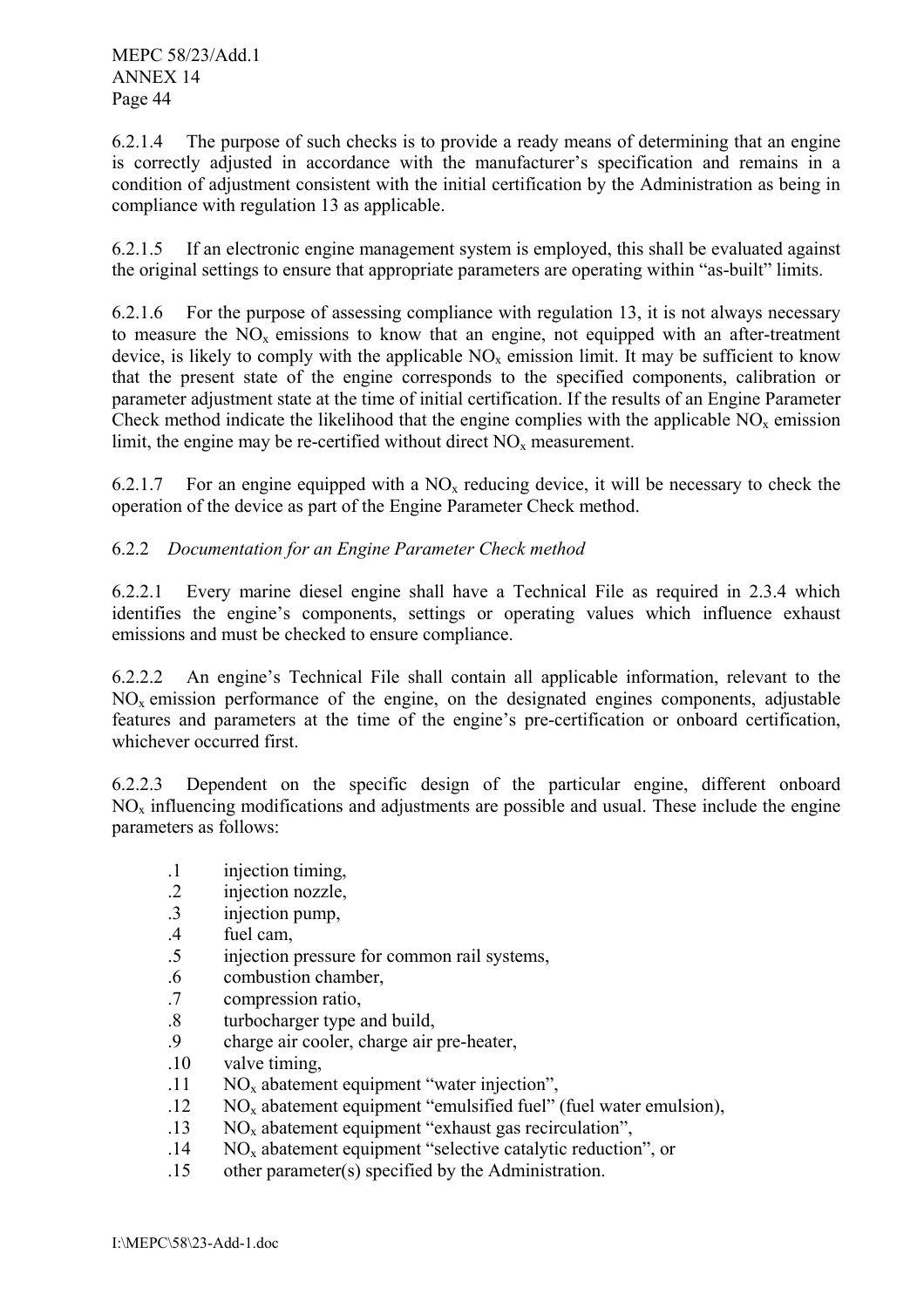6.2.2.4 The actual Technical File of an engine may, based on the recommendations of the applicant for engine certification and the approval of the Administration, include less components and/or parameters than discussed in section 6.2.2.3 depending on the particular engine and the specific design.

6.2.2.5 For some parameters, different survey possibilities exist. As approved by the Administration, the shipowner, supported by the applicant for engine certification, may choose what method is applicable. Any one of, or a combination of, the methods listed in the check list for the Engine Parameter Check method given in appendix 7 of this Code may be sufficient to show compliance.

6.2.2.6 Technical documentation in respect of engine component modification for inclusion in an engine's Technical File shall include details of that modification and its influence on NOx emissions, and it shall be supplied at the time when the modification is carried out. Test-bed data obtained from a later engine, which is within the applicable range of the Engine Group concept, may be accepted.

6.2.2.7 The shipowner or person responsible for a ship equipped with a marine diesel engine required to undergo an Engine Parameter Check method shall maintain on board the following  $d$ ocumentation in relation to the onboard  $NO<sub>x</sub>$  verification procedures:

- .1 a Record Book of Engine Parameters for recording all changes, including like for like replacements, and adjustments within the approved ranges made relative to an engine's components and settings;
- .2 an engine parameter list of an engine's designated components and settings and/or the documentation of an engine's load-dependent operating values submitted by an applicant for engine certification and approved by the Administration; and
- .3 technical documentation of an engine component modification when such a modification is made to any of the engine's designated engine components.

6.2.2.8 Descriptions of any changes affecting the designated engine parameters, including adjustments, parts replacements and modifications to engine parts, shall be recorded chronologically in the Record Book of Engine Parameters. These descriptions shall be supplemented with any other applicable data used for the assessment of the engine's  $NO<sub>x</sub>$  emissions.

# 6.2.3 *Procedures for an Engine Parameter Check method*

6.2.3.1 An Engine Parameter Check method shall be carried out using the two procedures as follows:

- .1 a documentation inspection of engine parameter(s) shall be carried out in addition to other inspections and include inspection of the Record Book of Engine Parameters and verification that engine parameters are within the allowable range specified in the engine's Technical File; and
- .2 an actual inspection of engine components and adjustable features shall be carried out as necessary. It shall then be verified, also referring to the results of the documentation inspection, that the engine's adjustable features are within the allowable range specified in the engine's Technical File.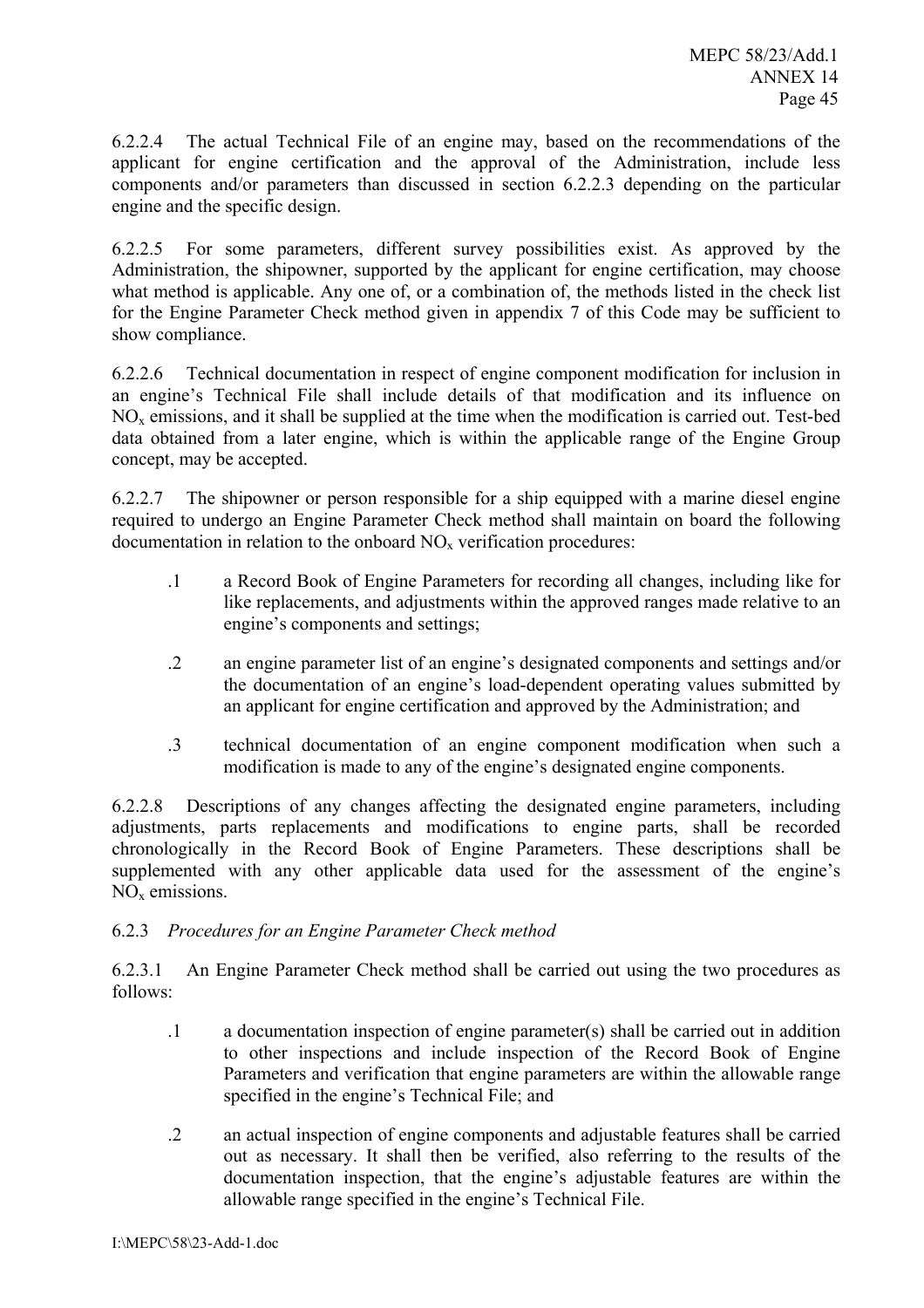6.2.3.2 The surveyor shall have the option of checking one or all of the identified components, settings or operating values to ensure that the engine with no, or minor, adjustments or modifications complies with the applicable  $NO<sub>x</sub>$  emission limit and that only components of the approved specification, as given by 2.4.1.7, are being used. Where adjustments and/or modifications in a specification are referenced in the Technical File, they must fall within the range recommended by the applicant for engine certification and approved by the Administration.

# **6.3 Simplified Measurement method**

# 6.3.1 *General*

6.3.1.1 The following simplified test and measurement procedure specified in this section shall be applied only for onboard confirmation tests and renewal, annual and intermediate surveys when required. Every first engine testing on a test bed shall be carried out in accordance with the procedure specified in chapter 5. Corrections for ambient air temperature and humidity in accordance with 5.12.4 are essential as ships are sailing in cold/hot and dry/humid climates, which may cause a difference in  $NO<sub>x</sub>$  emissions.

6.3.1.2 To gain meaningful results for onboard confirmation tests and onboard renewal, annual and intermediate surveys, as an absolute minimum, the gaseous emission concentrations of  $NO<sub>x</sub>$ and  $CO<sub>2</sub>$  shall be measured in accordance with the appropriate test cycle. The weighting factors  $(W_F)$  and the number of modes (n) used in the calculation shall be in accordance with 3.2.

6.3.1.3 The engine torque and engine speed shall be measured but, to simplify the procedure, the permissible deviations of instruments (see 6.3.7) for measurement of engine-related parameters for onboard verification purposes is different than from those permissible deviations allowed under the test-bed testing method. If it is difficult to measure the torque directly, the brake power may be estimated by any other means recommended by the applicant for engine certification and approved by the Administration.

6.3.1.4 In practical cases, it is often impossible to measure the fuel oil consumption once an engine has been installed on board a ship. To simplify the procedure on board, the results of the measurement of the fuel oil consumption from an engine's pre-certification test-bed testing may be accepted. In such cases, especially concerning residual fuel oil operation (RM-grade fuel oil according to ISO 8217:2005), an estimation with a corresponding estimated error shall be made. Since the fuel oil flow rate used in the calculation  $(q_{m\text{f}})$  must relate to the fuel oil composition determined in respect of the fuel sample drawn during the test, the measurement of  $q<sub>mf</sub>$  from the test-bed testing shall be corrected for any difference in net calorific values between the test bed and test fuel oils. The consequences of such an error on the final emissions shall be calculated and reported with the results of the emission measurement.

6.3.1.5 Except as otherwise specified, all results of measurements, test data or calculations required by this chapter shall be recorded in the engine's test report in accordance with 5.10.

# 6.3.2 *Engine parameters to be measured and recorded*

6.3.2.1 Table 6 lists the engine parameters that shall be measured and recorded during onboard verification procedures.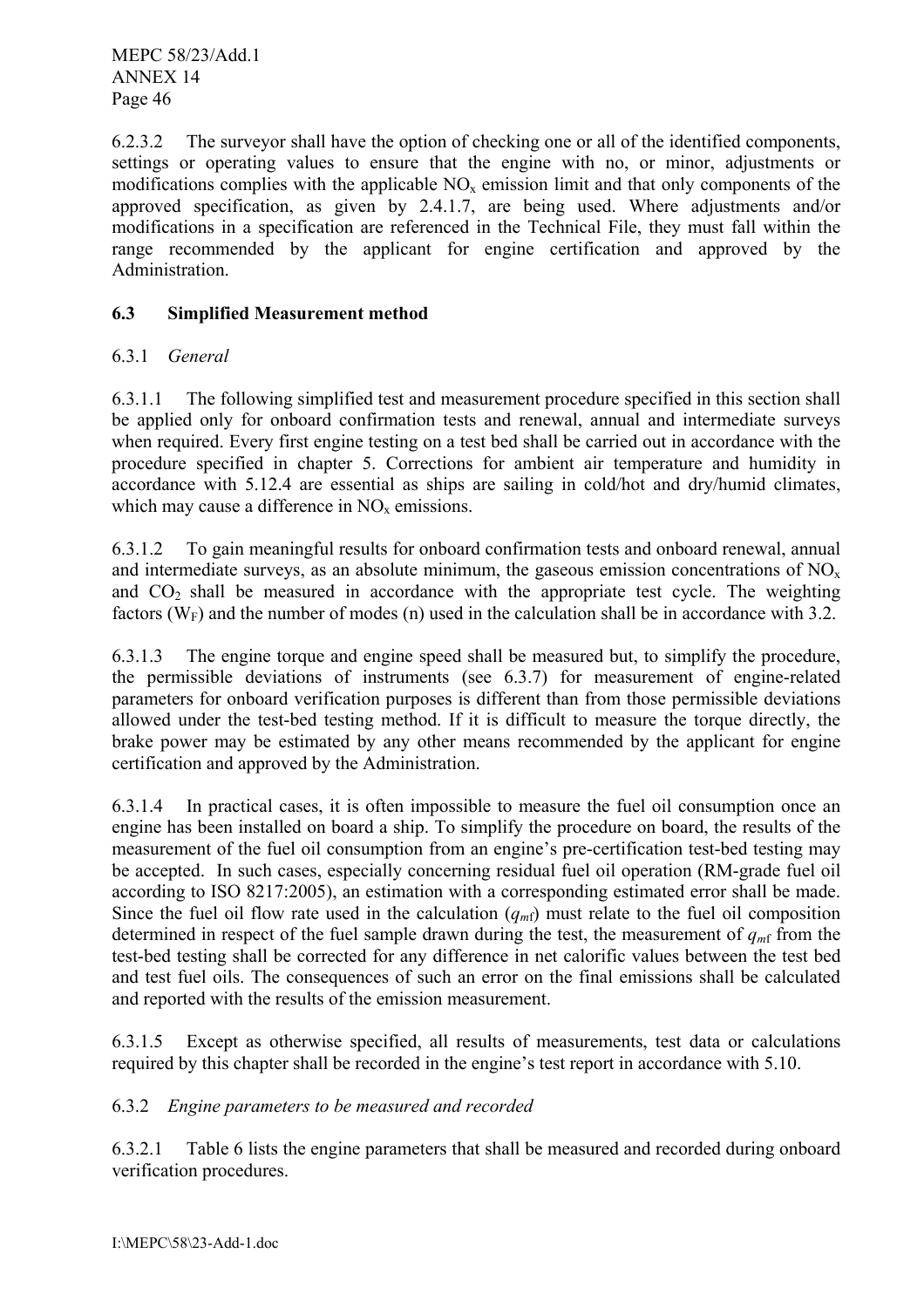| <b>Symbol</b>       | Parameter                                                                                                                 | <b>Dimension</b> |
|---------------------|---------------------------------------------------------------------------------------------------------------------------|------------------|
| $H_{\rm a}$         | Absolute humidity (mass of engine intake air water<br>content related to mass of dry air)                                 | g/kg             |
| $n_{d,i}$           | Engine speed (at the $i^{\text{th}}$ mode during the cycle)                                                               | $min^{-1}$       |
| $n_{\text{turb},i}$ | Turbocharger speed (if applicable) (at the $ith$ mode<br>during the cycle)                                                | $min^{-1}$       |
| $p_{\rm b}$         | Total barometric pressure (in ISO 3046-1, 1995: $p_x$ )<br>$= Px = site$ ambient total pressure)                          | kPa              |
| $p_{\rm C,i}$       | Charge air pressure after the charge air cooler<br>(at the i <sup>th</sup> mode during the cycle)                         | kPa              |
| $P_{\rm i}$         | Brake power (at the $ith$ mode during the cycle)                                                                          | kW               |
| $q_{m,\,i}$         | Fuel oil flow (at the $i^{\text{th}}$ mode during the cycle)                                                              | kg/h             |
| $S_1$               | Fuel rack position (of each cylinder, if applicable)<br>(at the $i^{\text{th}}$ mode during the cycle)                    |                  |
| $T_{\rm a}$         | Intake air temperature at air inlet (in ISO 3046-1,<br>1995: $T_x = TTx =$ site ambient thermodynamic air<br>temperature) | K                |
| $T_{\rm SC,i}$      | Charge air temperature after the charge air cooler<br>(if applicable) (at the $i^{\text{th}}$ mode during the cycle)      | K                |
| $T_{\rm{calclin}}$  | Charge air cooler, coolant inlet temperature                                                                              | $\rm ^{\circ}C$  |
| $T_{\text{calout}}$ | Charge air cooler, coolant outlet temperature                                                                             | $\rm ^{\circ}C$  |
| $T_{\rm Exh,i}$     | Exhaust gas temperature at the sampling point<br>(at the $i^{\text{th}}$ mode during the cycle)                           | $\circ$ C        |
| $T_{\rm{Euel}}$     | Fuel oil temperature before the engine                                                                                    | $\rm ^{\circ}C$  |
| $T_{\rm Sea}$       | Seawater temperature                                                                                                      | $\rm ^{\circ}C$  |

*Table 6*  Engine parameters to be measured and recorded

#### 6.3.3 *Brake power*

6.3.3.1 The point regarding the ability to obtain the required data during onboard  $NO<sub>x</sub>$  testing is particularly relevant to brake power. Although the case of directly coupled gearboxes is considered in chapter 5, an engine, as may be presented on board, could in many applications, be arranged such that the measurements of torque (as obtained from a specially installed strain gauge) may not be possible due to the absence of a clear shaft. Principal in this group would be generators, but engines may also be coupled to pumps, hydraulic units, compressors, etc.

6.3.3.2 The engines driving the machinery given in 6.3.3.1 would typically have been tested against a water brake at the manufacture stage prior to the permanent connection of the power consuming unit when installed on board. For generators this should not pose a problem to use voltage and amperage measurements together with a manufacturer's declared generator efficiency. For propeller law governed equipment, a declared speed power curve may be applied together with ensured capability to measure engine speed, either from the free end or by ratio of, for example, the camshaft speed.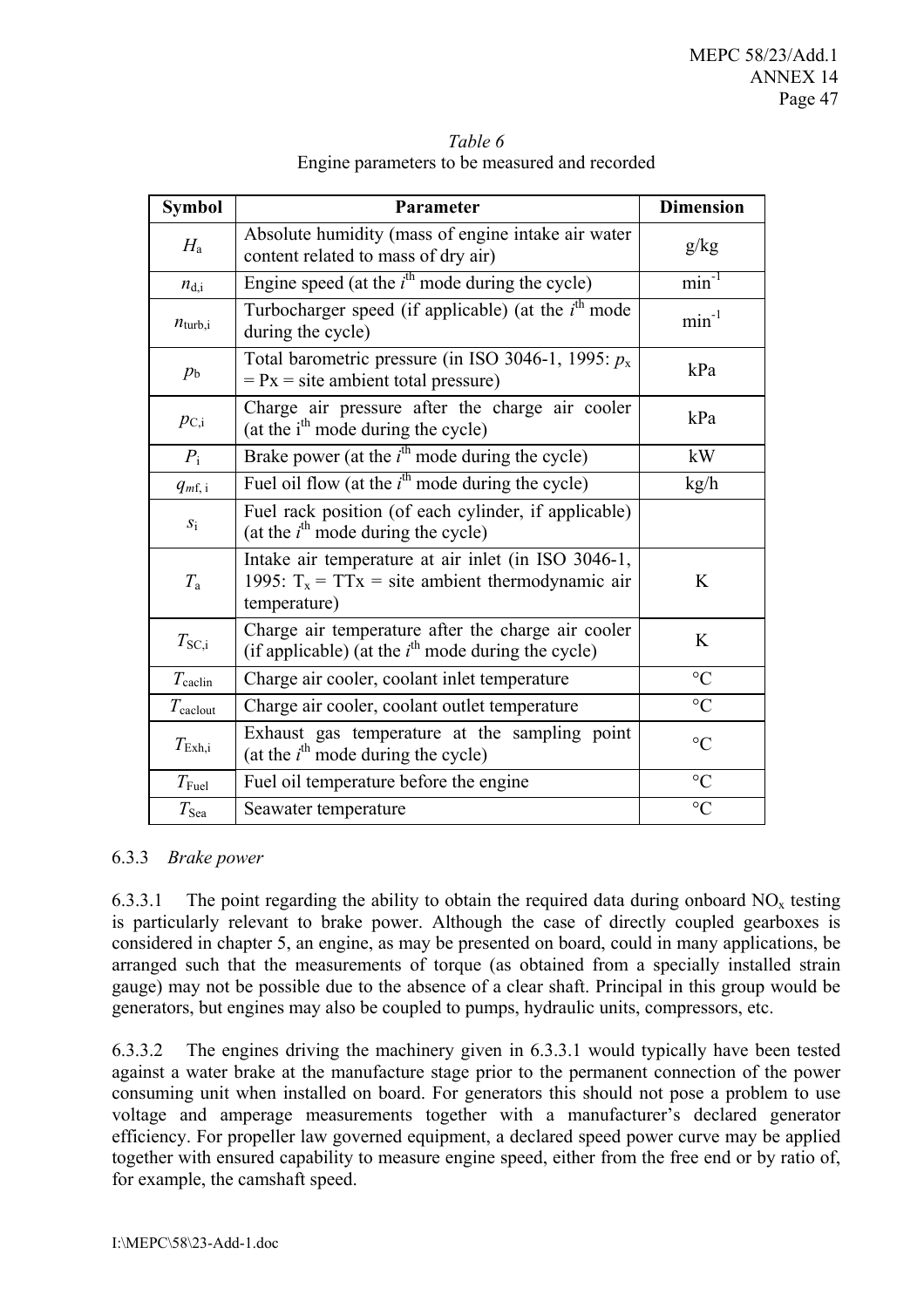# 6.3.4 *Test fuel oils*

6.3.4.1 Generally all emission measurements shall be carried out with the engine running on marine diesel fuel oil of an ISO 8217:2005, DM-grade.

6.3.4.2 To avoid an unacceptable burden to the shipowner, the measurements for confirmation tests or re-surveys may, based on the recommendation of the applicant for engine certification and the approval of the Administration, be allowed with an engine running on residual fuel oil of an ISO 8217:2005, RM-grade. In such a case the fuel bound nitrogen and the ignition quality of the fuel oil may have an influence on the  $NO<sub>x</sub>$  emissions of the engine.

# 6.3.5 *Sampling for gaseous emissions*

6.3.5.1 The general requirements described in 5.9.3 shall be also applied for onboard measurements.

6.3.5.2 The installation on board of all engines shall be such that these tests may be performed safely and with minimal interference to the engine. Adequate arrangements for the sampling of the exhaust gas and the ability to obtain the required data shall be provided on board a ship. The uptakes of all engines shall be fitted with an accessible standard sampling point. An example of a sample point connecting flange is given in section 5 of appendix 8 of this Code.

# 6.3.6 *Measurement equipment and data to be measured*

6.3.6.1 The emission of gaseous pollutants shall be measured by the methods described in chapter 5.

# 6.3.7 *Permissible deviation of instruments for engine related parameters and other essential parameters*

6.3.7.1 Tables 3 and 4 contained in section 1.3 of appendix 4 of this Code list the permissible deviation of instruments to be used in the measurement of engine-related parameters and other essential parameters during onboard verification procedures.

6.3.8 *Determination of the gaseous components* 

6.3.8.1 The analytical measuring equipment and the methods described in chapter 5 shall be applied.

# 6.3.9 *Test cycles*

6.3.9.1 Test cycles used on board shall conform to the applicable test cycles specified in 3.2.

6.3.9.2 Engine operation on board under a test cycle specified in 3.2 may not always be possible, but the test procedure shall, based on the recommendation of the engine manufacturer and approval by the Administration, be as close as possible to the procedure defined in 3.2. Therefore, values measured in this case may not be directly comparable with test-bed results because measured values are very much dependent on the test cycles.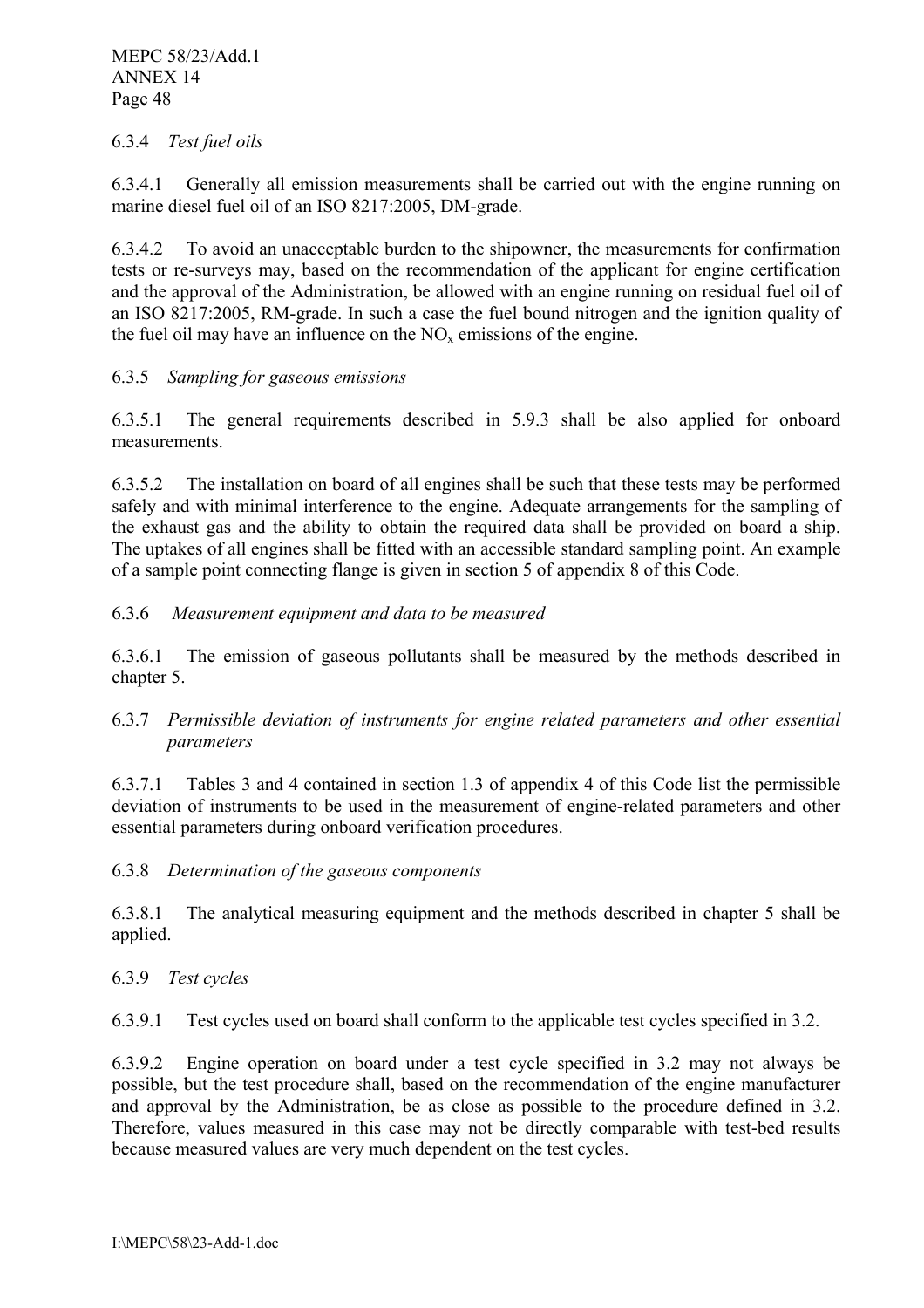6.3.9.3 If the number of measuring points on board is different than those on the test bed, the measuring points and the weighting factors shall be in accordance with the recommendations of the applicant for engine certification and approved by the Administration taking into account the provisions of 6.4.6.

# 6.3.10 *Calculation of gaseous emissions*

6.3.10.1 The calculation procedure specified in chapter 5 shall be applied, taking into account the special requirements of this Simplified Measurement procedure.

# 6.3.11 *Allowances*

6.3.11.1 Due to the possible deviations when applying the simplified measurement procedures of this chapter on board a ship, an allowance of 10% of the applicable limit value may be accepted for confirmation tests and renewal, annual and intermediate surveys only.

6.3.11.2 The  $NO<sub>x</sub>$  emission of an engine may vary depending on the ignition quality of the fuel oil and the fuel bound nitrogen. If there is insufficient information available on the influence of the ignition quality on the  $NO<sub>x</sub>$  formation during the combustion process and the fuel bound nitrogen conversion rate also depends on the engine efficiency, an allowance of 10% may be granted for an onboard test run carried out on a RM-grade fuel oil (ISO 8217:2005) except that there will be no allowance for the pre-certification test on board. The fuel oil used shall be analysed for its composition of carbon, hydrogen, nitrogen, sulphur and, to the extent given in ISO 8217:2005, any additional components necessary for a clear specification of the fuel oil.

6.3.11.3 In no case shall the total granted allowance for both the simplification of measurements on board and the use of residual fuel oil of an ISO 8217:2005, RM-grade fuel oil, exceed 15% of the applicable limit value.

# **6.4 Direct Measurement and Monitoring method**

# 6.4.1 *General*

6.4.1.1 The following Direct Measurement and Monitoring procedure may be applied for onboard verification at renewal, annual and intermediate surveys.

6.4.1.2 Due attention is to be given to the safety implications related to the handling and proximity of exhaust gases, the measurement equipment and the storage and use of cylindered pure and calibration gases. Sampling positions and access staging shall be such that this monitoring may be performed safely and will not interfere with the engine.

# 6.4.2 *Emission species measurement*

6.4.2.1 Onboard  $NO<sub>x</sub>$  monitoring includes, as an absolute minimum, the measurement of gaseous emission concentrations of  $NO_x$  (as  $NO + NO_2$ ).

6.4.2.2 If exhaust gas mass flow is to be determined in accordance with the carbon balance method in accordance with appendix 6 of this Code, then  $CO<sub>2</sub>$  shall also be measured. Additionally CO, HC and  $O_2$  may be measured.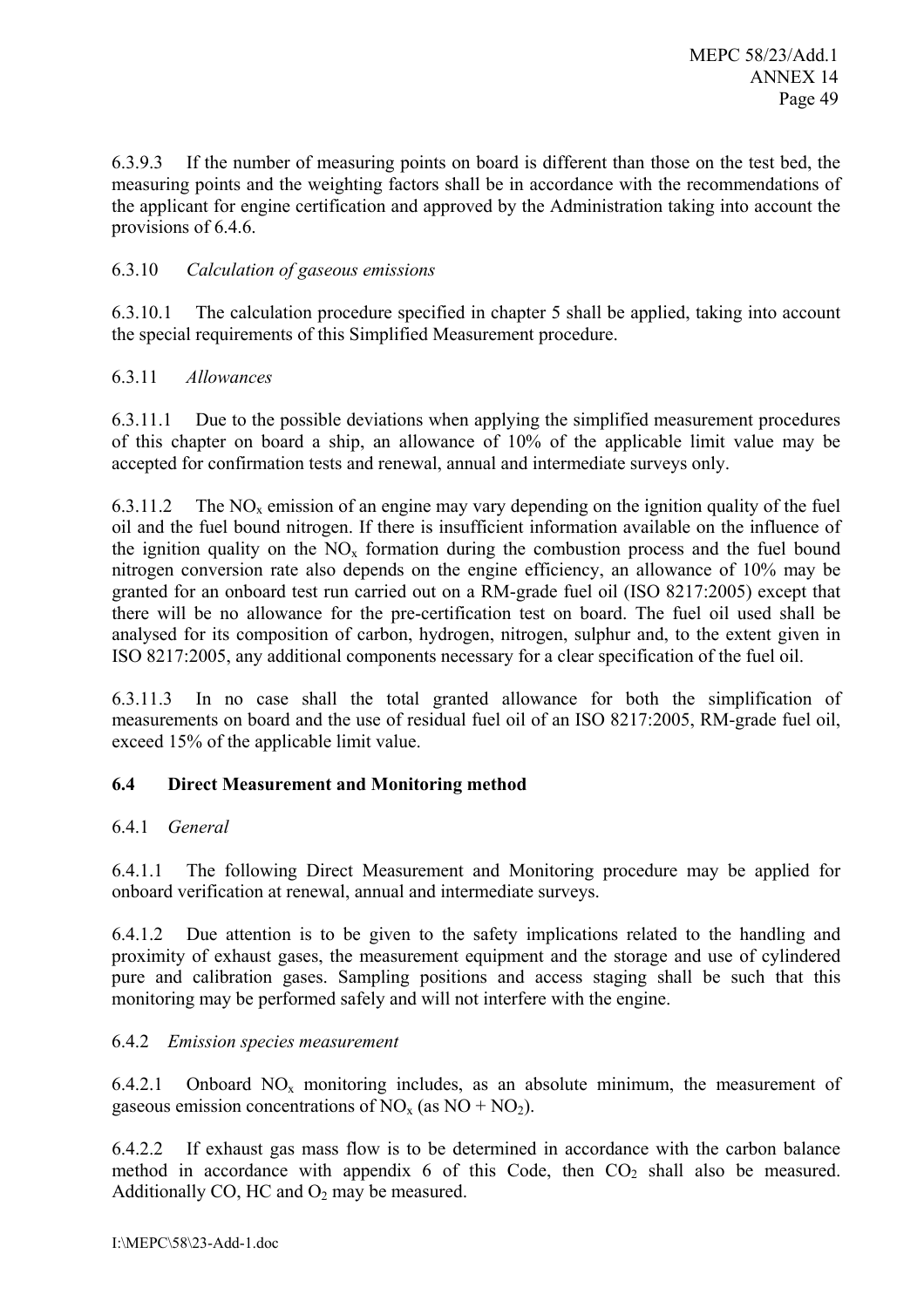#### 6.4.3 *Engine performance measurements*

6.4.3.1 Table 7 lists the engine performance parameters that shall be measured, or calculated, and recorded at each mode point during onboard  $NO<sub>x</sub>$  monitoring.

| <b>Symbol</b>       | <b>Parameter</b>                                                 | <b>Dimension</b> |
|---------------------|------------------------------------------------------------------|------------------|
| $n_{\rm d}$         | Engine speed                                                     | $min^{-1}$       |
| $p_{\rm C}$         | Charge air pressure at receiver                                  | kPa              |
| $\, P \,$           | Brake power (as specified below)                                 | kW               |
| $P_{\text{aux}}$    | Auxiliary power (if relevant)                                    | kW               |
| $T_{\rm sc}$        | Charge air temperature at receiver (if applicable)               | K                |
| $T_{\rm{calclin}}$  | Charge air cooler, coolant inlet temperature<br>(if applicable)  | $\rm ^{\circ}C$  |
| $T_{\text{calout}}$ | Charge air cooler, coolant outlet temperature<br>(if applicable) | $\rm ^{\circ}C$  |
| $T_{\rm Sea}$       | Seawater temperature (if applicable)                             | $\rm ^{\circ}C$  |
| $q_{m}$ f           | Fuel oil flow (as specified below)                               | kg/h             |

#### *Table 7*  Engine parameters to be measured and recorded

6.4.3.2 Other engine settings necessary to define engine-operating conditions, e.g., waste-gate, charge air bypass, turbocharger status, shall be determined and recorded.

6.4.3.3 The settings and operating conditions of any  $NO<sub>x</sub>$  reducing devices shall be determined and recorded.

6.4.3.4 If it is difficult to measure power directly, uncorrected brake power may be estimated by any other means as approved by the Administration. Possible methods to determine brake power include, but are not limited to:

- .1 indirect measurement in accordance with 6.3.3; or
- .2 by estimation from nomographs.
- 6.4.3.5 The fuel oil flow (actual consumption rate) shall be determined by:
	- .1 direct measurement; or
	- test-bed data in accordance with 6.3.1.4 .2

#### 6.4.4 *Ambient condition measurements*

6.4.4.1 Table 8 lists the ambient condition parameters that shall be measured, or calculated, and recorded at each mode point during onboard  $NO<sub>x</sub>$  monitoring.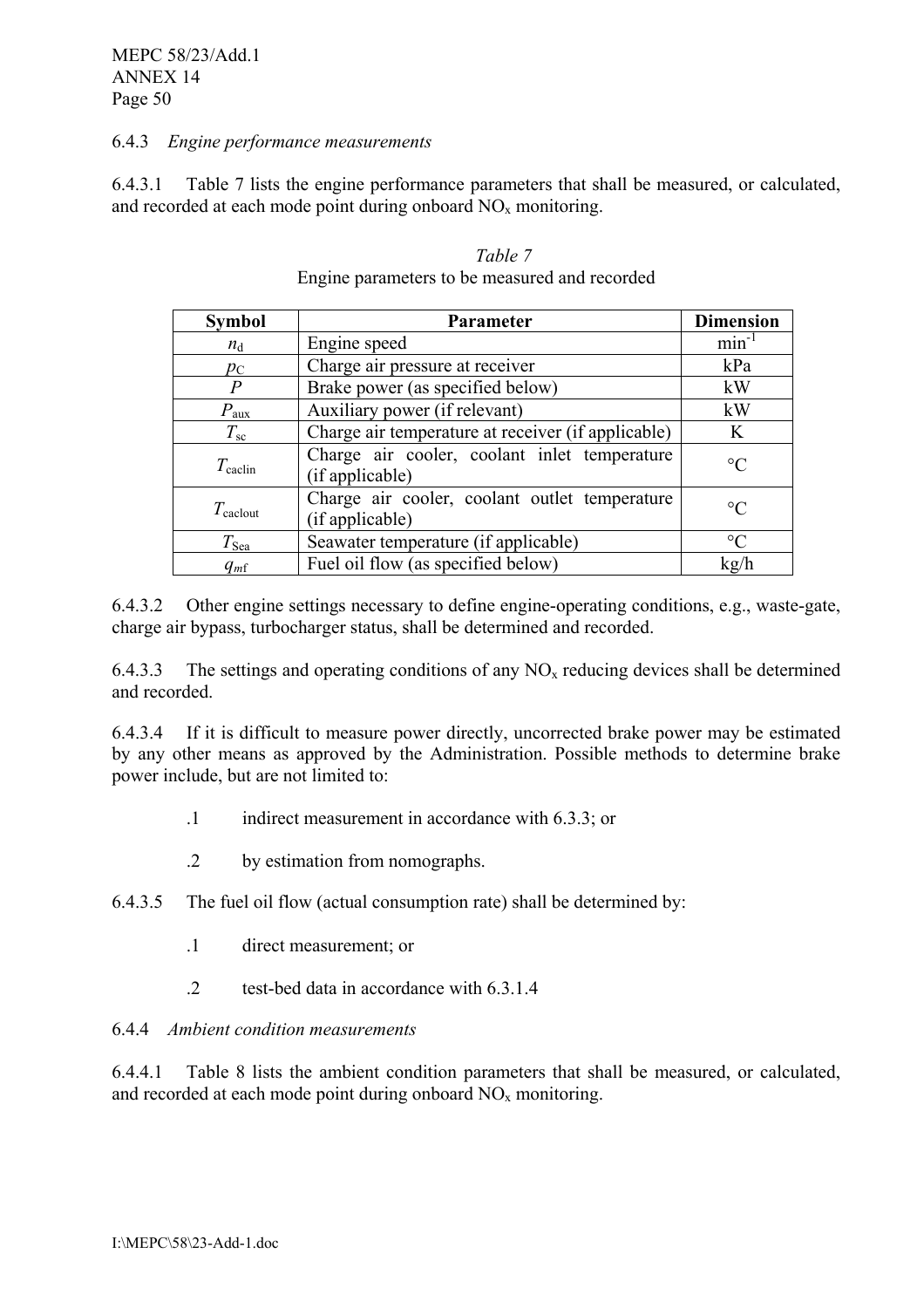| Taple 8                                                  |  |
|----------------------------------------------------------|--|
| Ambient condition parameters to be measured and recorded |  |
|                                                          |  |

*T* 11 0

| <b>Symbol</b> | <b>Parameter</b>                                                                                              | <b>Dimension</b> |
|---------------|---------------------------------------------------------------------------------------------------------------|------------------|
| $H_{\rm a}$   | absolute humidity (mass of engine intake air<br>water content related to mass of dry air)                     | g/kg             |
| $p_{\rm b}$   | total barometric pressure (in ISO 3046-1,<br>1995: $p_x = P_x$ = site ambient total pressure)                 | kPa              |
| $T_{\rm a}$   | temperature at air inlet (in ISO 3046-1,<br>1995: $T_x = TT_x$ site ambient thermodynamic<br>air temperature) |                  |

# 6.4.5 *Engine performance and ambient condition monitoring equipment*

6.4.5.1 The engine performance and ambient condition monitoring equipment shall be installed and maintained in accordance with manufacturers' recommendations such that requirements of section 1.3 and tables 3 and 4 of appendix 4 of this Code are met in respect of the permissible deviations.

# 6.4.6 *Test cycles*

6.4.6.1 Engine operation on board under a specified test cycle may not always be possible, but the test procedure, as approved by the Administration, shall be as close as possible to the procedure defined in 3.2. Therefore, values measured in this case may not be directly comparable with test-bed results because measured values are very much dependant on the test cycle.

6.4.6.2 In the case of the E3 test cycle, if the actual propeller curve differs from the E3 curve, the load point used shall be set using the engine speed, or the corresponding mean effective pressure (MEP) or mean indicated pressure (MIP), given for the relevant mode of that cycle.

6.4.6.3 Where the number of measuring points on board is different from those on the test bed, the number of measurement points and the associated revised weighting factors shall be approved by the Administration.

6.4.6.4 Further to 6.4.6.3 where the E2, E3 or D2 test cycles are applied, a minimum of load points shall be used of which the combined nominal weighting factor, as given in 3.2, is greater than 0.50.

6.4.6.5 Further to 6.4.6.3 where the C1 test cycle is applied, a minimum of one load point shall be used from each of the rated, intermediate and idle speed sections. If the number of measuring points on board is different from those on the test bed, the nominal weighting factors at each load point shall be increased proportionally in order to sum to unity (1.0).

6.4.6.6 With regard to the application of 6.4.6.3 guidance in respect of the selection of load points and revised weighting factors is given in section 6 of appendix 8 of this Code.

6.4.6.7 The actual load points used to demonstrate compliance shall be within  $\pm$  5% of the rated power at the modal point except in the case of 100% load where the range shall be +0 to –10%. For example, at the 75% load point the acceptable range shall be 70% – 80% of rated power.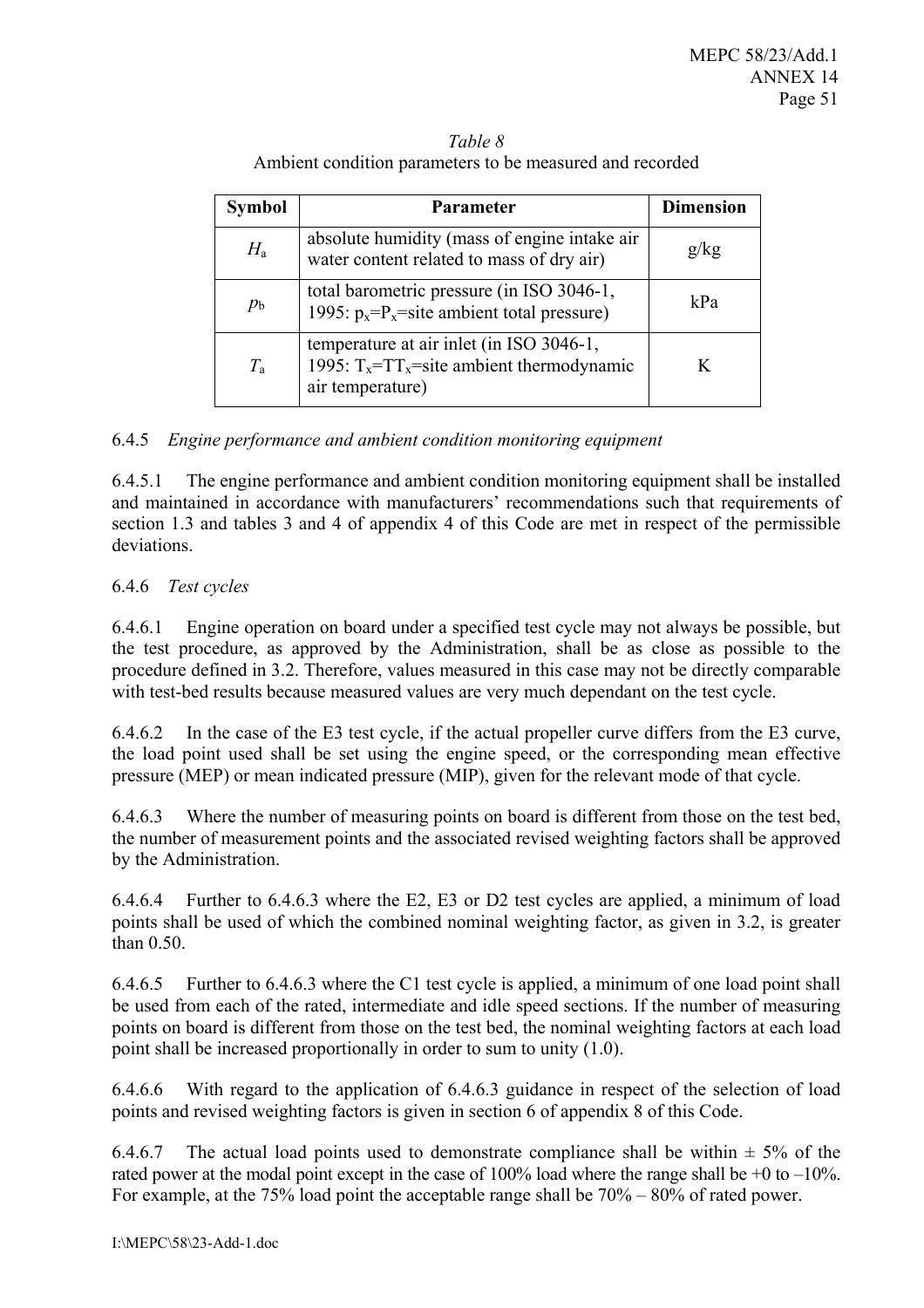6.4.6.8 At each selected load point, except idle, and after the initial transition period (if applicable), the engine power shall be maintained at the load set point within a 5% coefficient of variance (%C.O.V.) over a 10-minute interval. A worked example of the coefficient of variance calculation is given in section 7 of appendix 8 of this Code.

6.4.6.9 Regarding the C1 test cycle, the idle speed tolerance shall be declared, subject to the approval of the Administration.

#### 6.4.7 *Test condition parameter*

6.4.7.1 The test condition parameter specified in 5.2.1, shall not apply to onboard  $NO<sub>x</sub>$  monitoring. Data under any prevailing ambient condition shall be acceptable.

#### 6.4.8 *Analyser in-service performance*

6.4.8.1 Analysing equipment shall be operated in accordance with manufacturer's recommendations.

6.4.8.2 Prior to measurement, zero and span values shall be checked and the analysers shall be adjusted as necessary.

6.4.8.3 After measurement, analyser zero and span values shall be verified as being within that permitted by 5.9.9.

#### 6.4.9 *Data for emission calculation*

6.4.9.1 The output of the analysers shall be recorded both during the test and during all response checks (zero and span). This data shall be recorded on a strip chart recorder or other types of data recording devices. Data recording precision shall be in accordance with 5.9.7.1.

6.4.9.2 For the evaluation of the gaseous emissions, a 1-Hertz minimum chart reading of a stable 10-minute sampling interval of each load point shall be averaged. The average concentrations of  $NO_x$ , and if required  $CO_2$ , and optionally CO, HC and  $O_2$ , shall be determined from the averaged chart readings and the corresponding calibration data.

6.4.9.3 As a minimum, emission concentrations, engine performance and ambient condition data shall be recorded over the aforementioned 10-minute period.

6.4.10 *Exhaust gas flow rate* 

6.4.10.1 Exhaust gas flow rate shall be determined:

- $\therefore$  in accordance with 5.5.2 or 5.5.3; or
- .2 in accordance with 5.5.4 and appendix 6 of this Code, with not measured species set to zero and  $c_{\text{CO2d}}$  set to 0.03%.